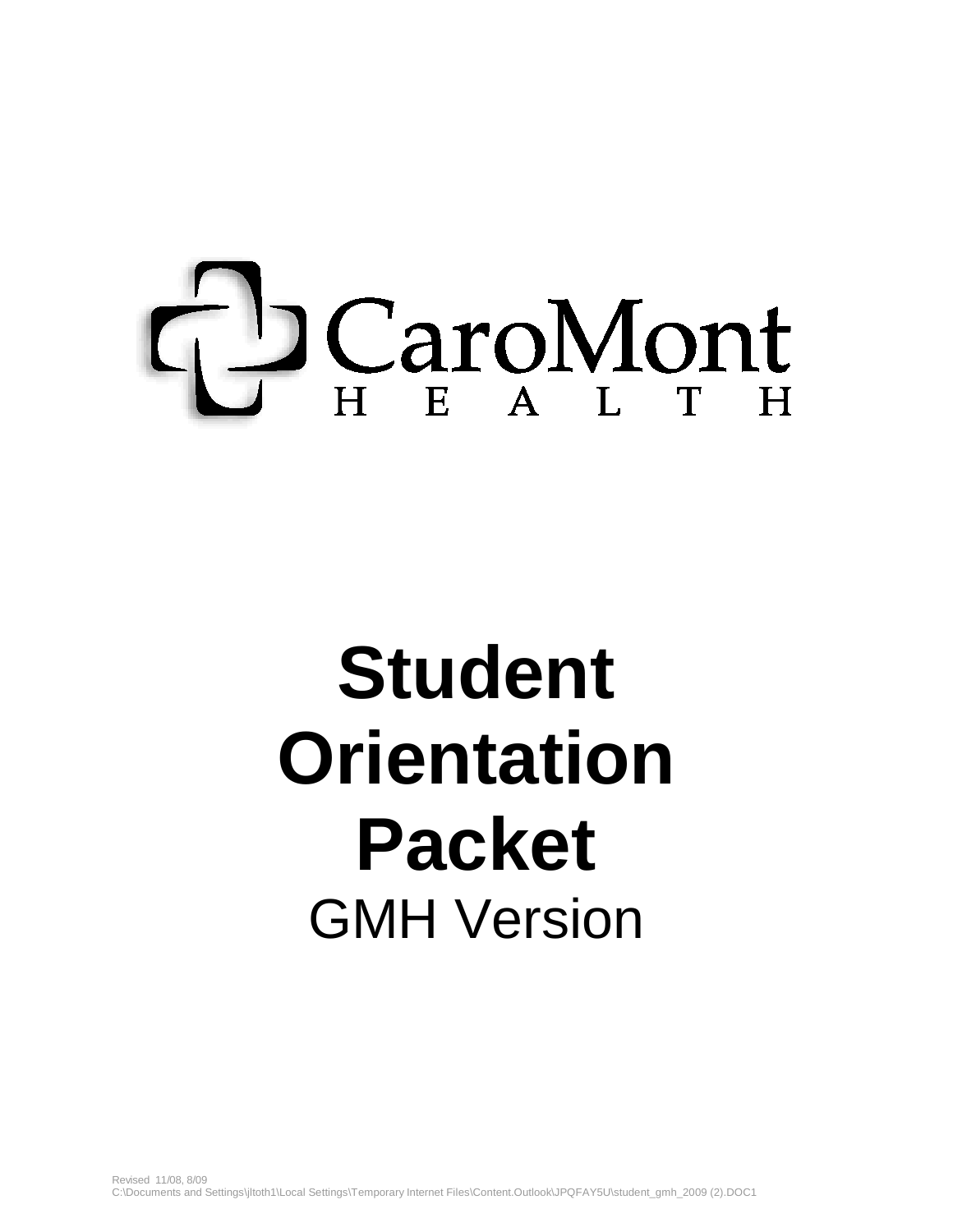# **SECTION 1 GENERAL HOSPITAL ORIENTATION**

Welcome to Gaston Memorial Hospital! We are pleased to have you in our facility. The information included in this orientation packet will overview general policies and guidelines that are necessary for safe work practice at Gaston Memorial Hospital.

# **MISSION, VISION, AND VALUES**

### **VISION**

To be the healthcare provider of choice in the region, offering state of the art care, education and support programs to foster wellness, cure illness, and improve health.

### **MISSION**

To provide exceptional healthcare to the communities we serve.

### **VALUES**

We hold the following values for CaroMont Health. Each is important and their order reflects no particular hierarchy. As we honor these values daily, our commitment to our Mission is unwavering.

**Quality Patient Care** - We strive to be a leader in providing quality patient care in a safe and family centered environment.

**Respect for the Individual** - We respect each person's dignity, right to privacy, and diverse beliefs. We treat others as we would like to be treated.

**Integrity** - We will be guided by what is right.

**Open and Responsible Communication** - We emphasize listening, responsiveness and mutual understanding.

**Pride of Ownership** - We believe each person is empowered for action as needed and must assume personal responsibility and accountability.

**Customer Service and Patient Satisfaction** - We are committed to the highest level in both endeavors.

**Fiscal Responsibility** - We know that the sound use of all resources is fundamental to our success.

**Teamwork** - We are participative and work cooperatively. The well being of our patients is dependent on the contributions of all.

**Innovation** - We encourage new ideas, an openness to change, and creativity.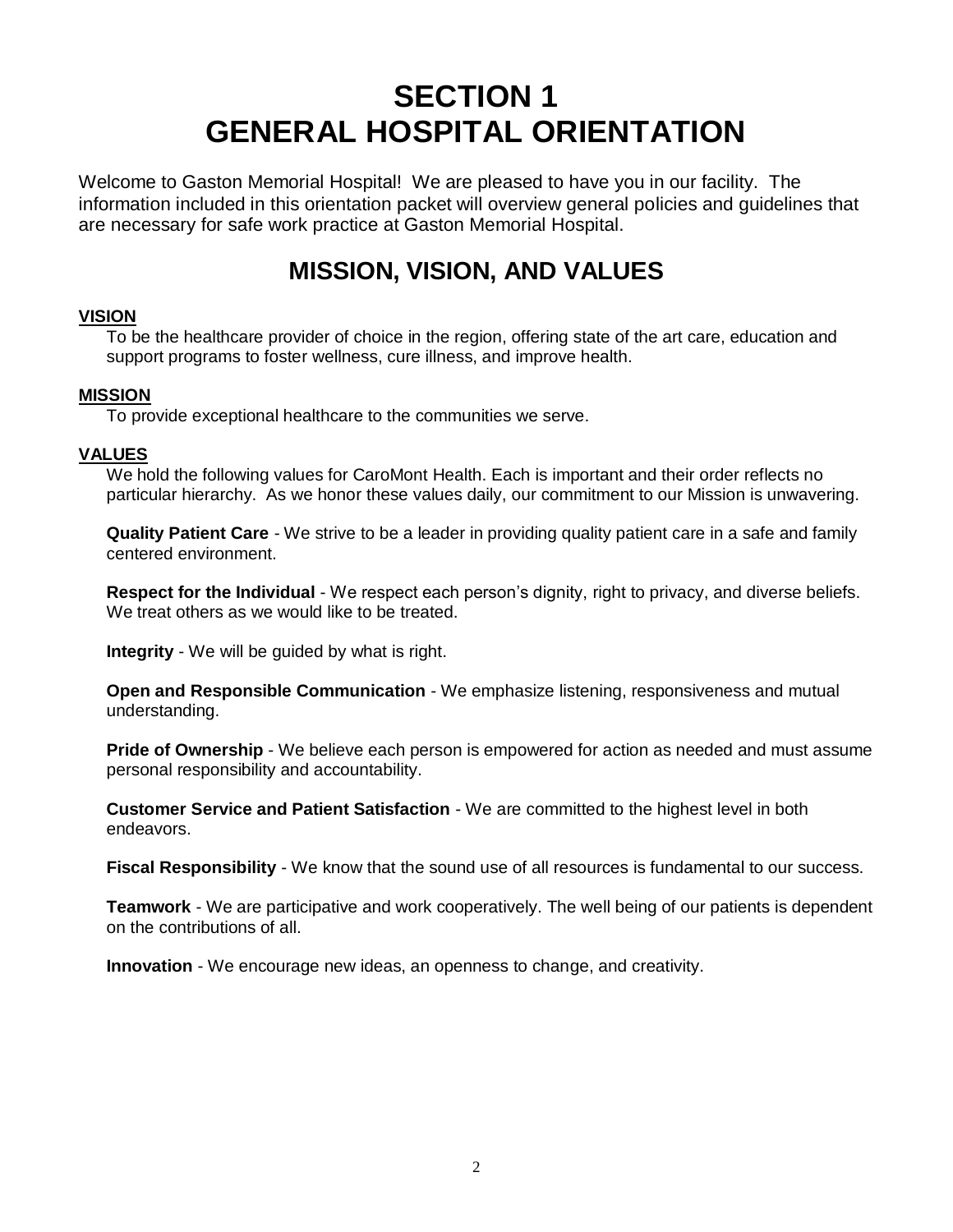# **DRESS AND UNIFORM POLICY**

All employees and students are expected to meet the minimum dress and appearance guidelines for CaroMont Health.

### **STANDARDS:**

### **ALL EMPLOYEES**

- 1. When in the organization for general business or class and wearing the organization name badge, employee's appearance should meet the organization guidelines.
- 2. Clothing style, fit, color coordination, and cleanliness are essential to provide a safe, pleasant, healthful, and professional environment.
- 3. Stockings/Socks Men are to wear socks. Women who wear skirts/dresses are to wear hose, but may wear dress socks with slacks.
- 4. Makeup, cologne, perfumes Makeup is worn to enhance natural features and complexion. Daytime and office makeup is to be applied lightly and should complement one's natural color and skin tone. Unusual colors and heavy makeup are not permitted. Fragrances such as perfume, colognes, and after shaves are not permitted for any employee within CaroMont Health.
- 5. Name badges Name badges are to be worn at all times, and only stickers approved by management are to be added. The name and photograph are to be visible. The badge should be displayed at waist level or above unless patient or other safety considerations do not permit it.
- 6. Personal Hygiene Clean, neat, and well-groomed hair adds to overall appearance. Extreme unnatural hair color (ex. green, pink, etc.) and/or hairstyles are unacceptable. Beards, sideburns, and mustaches are to be neatly trimmed and project a professional image. Nail color and length should be appropriate and not interfere with the performance of employee's job. Regular bathing, shampooing, oral care, and the use of deodorant products to prevent odor are required. All staff must secure long hair away from face.
- 7. Chewing Gum Chewing gum is not allowed.

### **ALL DIRECT CARE PROVIDERS**

- 1. **Artificial fingernails or extenders may not be worn while working.**
- 2. **Natural nail tips must be kept at, or less than, ¼ inch long.**
- 3. Fingernails should be trimmed, clean, and neat and should not interfere with work.

### **NON-UNIFORMED EMPLOYEES**

- 1. Suits and Dresses Matching or coordinated separates and dresses convey a highly professional image. Skirts and dresses should be professional of moderate length and suitable for job duties. Male department directors and managers are requested to wear a shirt and tie except in situations were considerations of safety or work activities would necessitate removal of the tie. Male managers are encouraged to wear a coat for appropriate occasions. Female department directors and managers are to wear suits (slacks/skirts suits) or business style dresses/skirts/slacks and blouses.
- 2. Blouses or shirts, sweaters, skirts, slacks Blouses/shirts and skirts/slacks are to be colorcoordinated and opaque with proper undergarments. The color of undergarments should not be visible. Clothes are to be well fitted, but not tight. Slacks length should be to the ankle/top of shoes. Men who work in office or public contacts areas are requested to wear a shirt and tie, except in situations where considerations of safety or work activities necessitate removal of the tie.
- 3. Accessories
	- a. Shoes Shoes are to be worn to complement the clothing and to provide comfort, support, and safety. Shoes are to be polished and in good repair. Shoes designated for sportswear do not complement a professional image and are not permitted. The type of shoe worn by the employee will be determined by the type of work the employee is required to do.
	- b. Jewelry, scarves, and neckties Jewelry, scarves, and neckties can frequently add to the appearance of clothing. They are to be worn in moderation. Safety is to be considered in their use when employees operate equipment, machinery, or work in patient care areas. **No facial jewelry other than modest earrings is allowed.**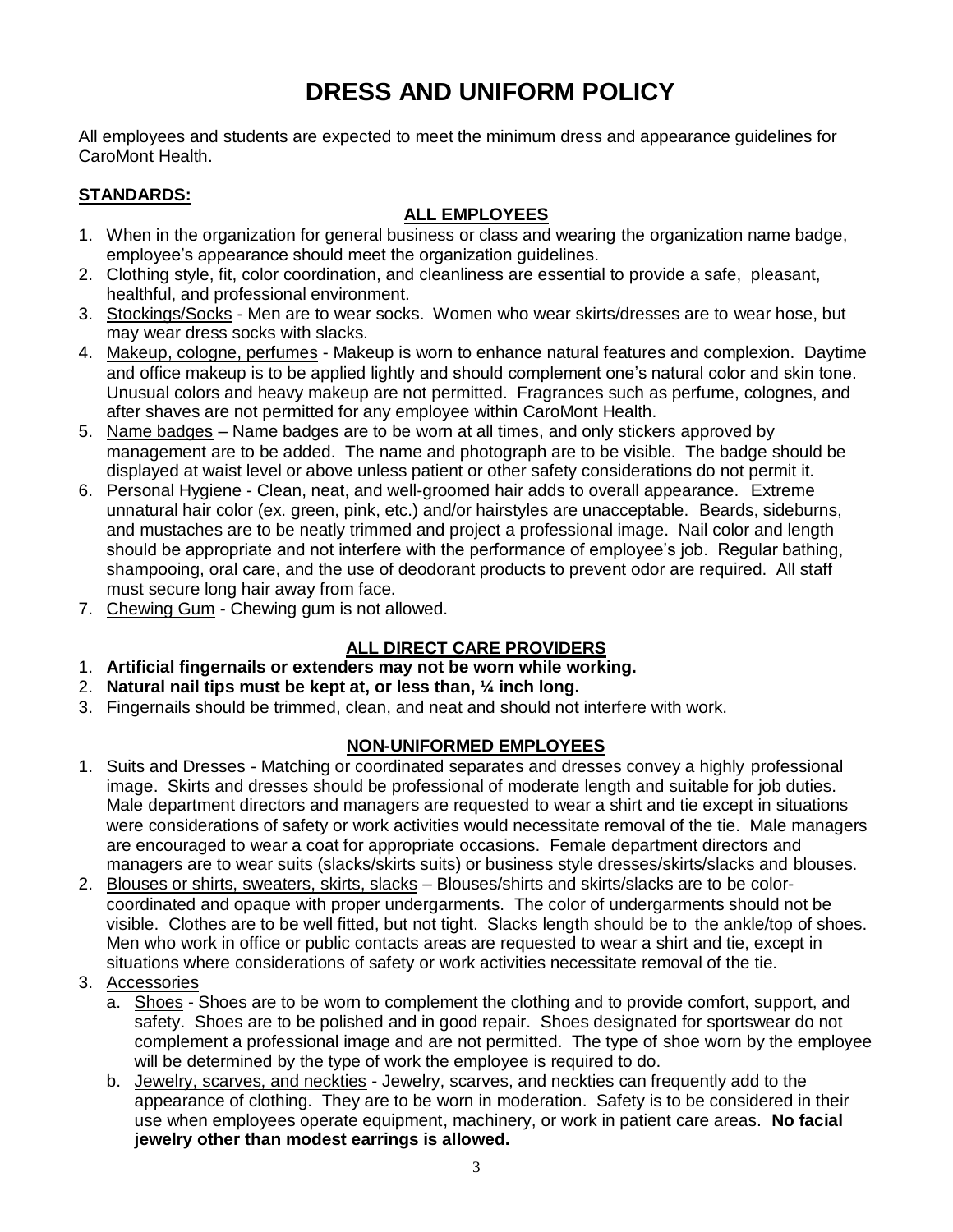4. Lab coats - Departments may require that lab coats be worn over street clothes. Lab coats must be clean, neat, and free from wrinkles or stains when the employee arrives at work. Employees requested to come in for emergency situations may wear lab coats over more casual attire than is normally accepted.

### **UNIFORMED EMPLOYEES**

- 1. Dress Uniforms and uniforms with skirts Dress uniforms and skirts should be professional, of modest length and suitable for job duties. They are to be opaque, and the color of undergarments should not be visible. Uniforms must be clean, neat, and free from wrinkles or stains when the employee arrives at work. Colors are to conform with the department dress code.
- 2. Separates Blouses, shirts, and tunic tops are to be loose fitting, neat and clean. They are to be opaque or appear to be opaque with proper undergarments. Colors are to conform with the department dress code. Uniform slacks length should be to the ankle/top of shoes.
- 3. Sweaters Sweaters shall be clean and neat and a solid color, white/navy blue/black being recommended.
- 4. Accessories
	- a. Shoes/Socks Shoes must be polished and in good repair. The type of shoe worn by the employee will be determined by the type of work the employee is required to do. No open toes or heels are permitted. For most uniforms solid white, clean sport or duty shoes are to be worn. Solid white dress socks may be worn with uniform dress slacks. Men may wear dark socks and shoes with dark colored uniforms. Footie-type solid white socks are acceptable worn with uniform skirts or dresses, if worn with hose. They are not acceptable without hose.
	- b. Jewelry and scarves Rings are permitted as defined by department policy. Other jewelry, scarves, etc as appropriate and defined by the policy may be permitted. Safety should be considered by those employees wishing to wear jewelry who operate equipment or work in patient care areas. No facial jewelry other than modest earrings is allowed.
- 5. Scrub suits Scrubs are not permitted unless specifically approved for department or unit use. Employees who wear hospital scrubs or uniforms may dress casually when they come to work. Cleanliness, neatness, and modesty are guidelines for street clothes in these situations. Employees are to put on scrubs after coming to work and take them off before going home.

### **UNACCEPTABLE APPEARANCE**

- 1. Transparent, see-through, low-cut, or revealing clothing.
- 2. Tight-fitting apparel.
- 3. Denim/corduroy jeans of any description or color, including designer jeans, jean skirts/suits.
- 4. Reporting for work in stained, spotted, unclean or wrinkled clothing.
- 5. Casual T-shirts, body suits, sweatshirts, warm-up jackets, and other casual or sport attire.
- 6. Sundresses must be worn with a blouse or jacket.
- 7. Moccasins, shower or beach clogs, casual sandals, and other inappropriate casual shoes.
- 8. Shorts of any type are inappropriate for business wear.
- 9. Stretch pants, with or without stirrups.
- 10. Chewing gum is not allowed.
- 11. Fragrances, such as perfume, colognes, and after shaves are not permitted for any employee.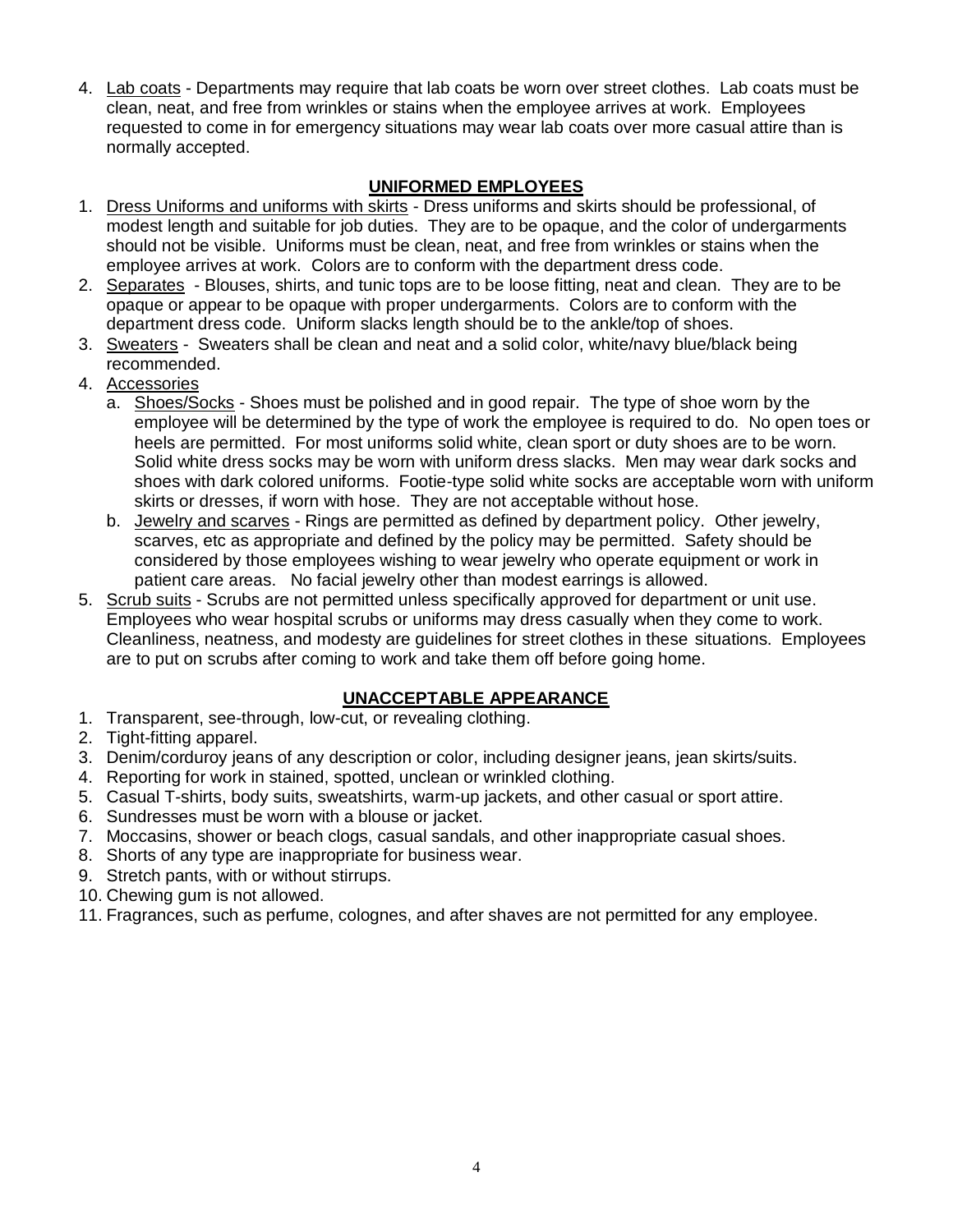# **PARKING**

Students are required to park in the Employee Parking Lot (Entrance D) at the rear of the hospital in the designated area for students located directly behind Courtland Terrace. Students are not permitted to park in the Visitor Parking Deck.

Entrance to the Employee Parking Lot is restricted by badge access. If you have a GMH ID badge, pull up close to the electronic reader located at the entrance to the parking lot and swipe the ID badge across the reader. When the gate arm raises, drive your car through. If you are a student who does not have a GMH ID badge, pull up to the electronic reader and then push the intercom button. Tell the Security Officer that you are a student and ask him/her to open the gate. Do not try to follow someone else in; the gate is timed and will come down on your car before you can pull through.

When you get ready to leave the hospital, pull up to the gate and wait for it to automatically open to let you exit the parking lot. If the gate doesn't go up, you need to pull forward a little to make sure that you activate the ground loop that raises the gate.

# **ID BADGES**

All college/university students are required to wear a **CaroMont Health ID badge** at all times during their clinical rotations at our facility. In addition, they are also required to wear their college/university ID badge at all times.

Badges need to be worn above the waist. Both the college/university badge and CaroMont ID badge must be visible. We prefer that students wear the two badges on separate clips/holders. However, if it is necessary to wear them on the same clip, it is important that the CaroMont badge be displayed on top.

# **MEALS/BREAK FACILITIES**

### **The Terrace**

The Terrace is the hospital's meal facility for employees, visitors, and students. It is located on the second floor and offers indoor seating for 300 people and two outdoor areas just off the main dining room. A wide variety of food choices are available, including hamburgers, hot dogs, French fries, sandwiches, deli-type items, pizza, salads, soups, meats, vegetables, desserts, ice cream, and hot and cold beverages.

### **Hours of Operation**

The Terrace is open around the clock except between:

5:00-6:00 a.m. 10:30-11:00 a.m. 4:30-5:00 p.m.

### **Serving Hours**

| <b>Breakfast</b> | $7:00 - 9:00$ a.m.      |
|------------------|-------------------------|
| Lunch            | 11:00 a.m. $-1:30$ p.m. |
| Dinner           | $5:00 - 7:00$ p.m.      |
| Midnight Buffet  | 12:00 a.m. - 1:30 p.m.  |

*Students wearing their name tags receive a 15% discount on all items.* Takeout orders are available.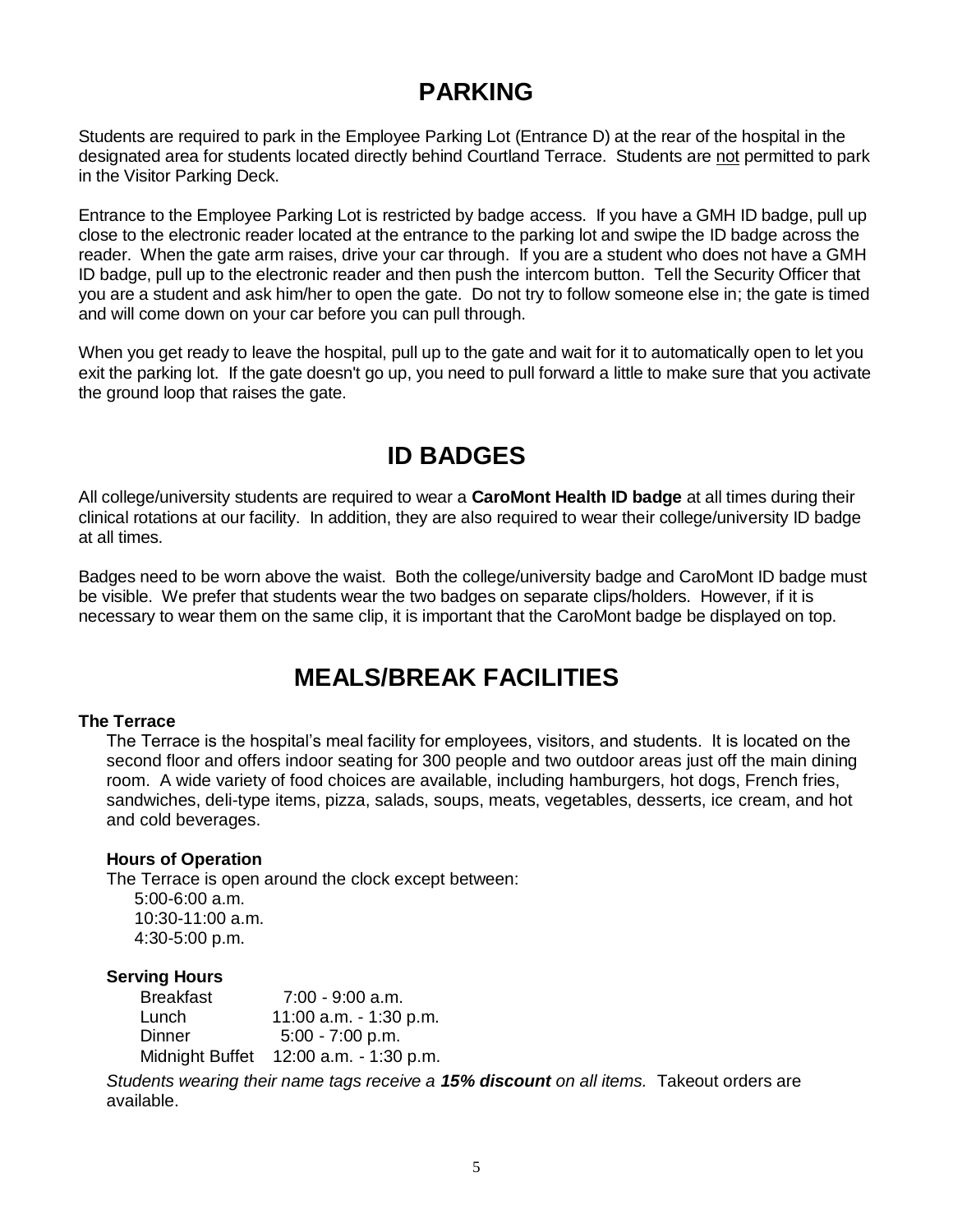# **USE OF TOBACCO SUBSTANCES**

CaroMont Health is a smoke-free campus. The use of tobacco substances is not permitted within the hospital or on any parts of the campus.

# **CUSTOMER SERVICE STANDARDS**

### **Sense of Ownership**

Every employee must feel a sense of ownership toward his or her job. Take pride in what you do. Make sure you know and understand the responsibilities of your job. Keep your work area clean and safe. Try to do the job right the first time. Focus on the customer's needs. Do not say "it's not my job" or it's not my patient". If you can't meet a request, then find someone who can.

### **Attitude**

Our customers' most basic expectation is to be treated with courtesy. We are committed to providing the highest quality service and meeting our customer's needs with care and courtesy. Welcome your customers in a friendly manner, smiling warmly and introducing yourself. Treat everyone as if he/she is the most important person in our facility. Apologize for problems and inconveniences. Thank customers for choosing our facility.

### **Appearance**

Our attire, manner, and expression will convey our concern for and willingness to serve our customers. Your dress should always be professional, tasteful, tidy, and discreet. Greet customers with a warm and friendly smile. Wear your ID badge at all times. Pick up litter and dispose of it properly. When you spot a spill, make sure that it gets cleaned up, especially if it could cause someone to slip and fall. Return equipment to its proper place. Take pride in our facility and do your part to maintain an uncluttered and litter-free work place.

### **Communication**

The goal of communication is understanding. We must be committed to listen attentively to our customers in order to fully understand their needs. Close attention should be given to both verbal and non-verbal messages. Our communication with customers should be delivered with courtesy, clarity, and care. We must avoid confusing customers and speak in terms they can easily understand. Greet every customer with a warm and friendly smile. Introduce yourself promptly by name and title. Address patients by "Mr., Mrs., Ms., etc." Use "please" and "thank you" in all conversations when appropriate. Do not curse or use foul language. Do not socialize with co-workers in or around patients or patient areas. Listen to your customers' concerns in ways that show them you care. Answer all telephone calls within three rings. Answer all calls by identifying your department and yourself, asking, "How may I help you?" or the equivalent. Treat medical staff with respect; greet them pleasantly and address them by name. Respond to customer requests promptly. Anticipate customer needs and work proactively to satisfy them. Collaborate with others to effectively and efficiently meet customer expectations and improve quality of care. Use appropriate language that is easily understood when giving patients information about health, special diets, tests, procedures, medications, etc. Avoid using technical or professional jargon. Address any special communication needs that customers have (i.e. translators for non-English speaking customers, interpreters, amplification devices, etc.). Observe customers and visitors; if someone appears to need directions, offer to help.

### **Confidentiality and Privacy**

We will ensure our customers' right to confidentiality, privacy and modesty by creating and maintaining a secure and trusting environment. When entrusted with a customers' affairs, we will treat all information as confidential. Discussion of these matters will be restricted to situations where the information is necessary to meet the customer's health needs. Information about patients is strictly confidential. Do everything that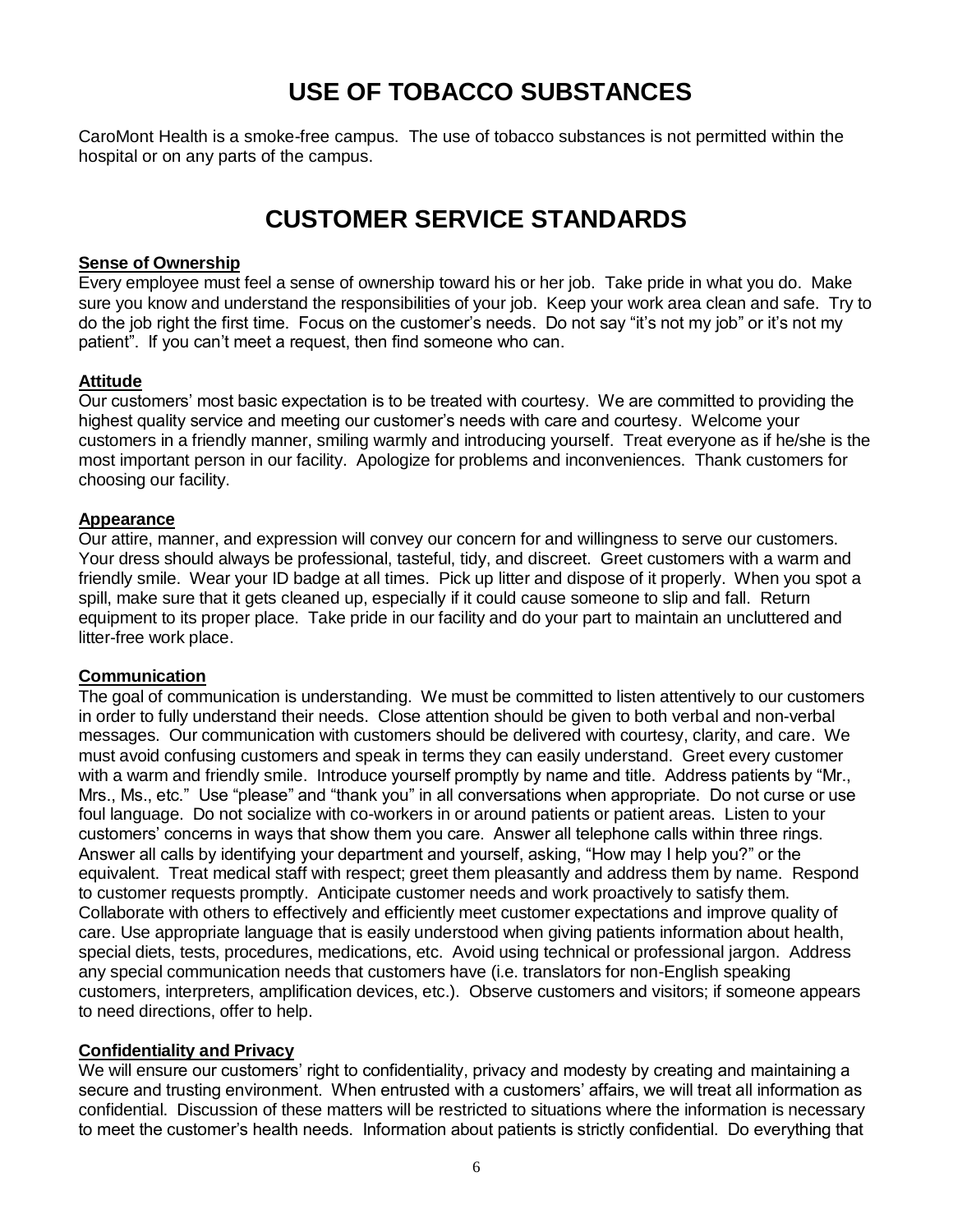you can to ensure that it is not compromised. Never discuss information about patients and their care in public areas such as elevators, lobbies, waiting rooms and the cafeteria. Do not discuss hospital business in public areas. Keep patient records confidential. Only Shift Managers and Public Relations staff are authorized to release information about patients. That information is generally limited to the patient's name, age and condition. Interview customers in private. Always knock before entering a patient's room. Provide the proper size gowns for patients and provide a robe or second gown when a patient is walking or sitting in a wheelchair. Provide sheets or blankets when a patient is being transported. Close curtains or doors during examinations, procedures, or when otherwise needed.

### **Customer Waiting**

At CaroMont Health we recognize that our customers' time is very valuable. We strive to provide our customers with prompt service, always keeping them informed of delays and making them comfortable while they wait. Educate families about the process so they will have a reasonable idea of how long procedures will take. Provide a comfortable atmosphere for customers while they wait. If it becomes apparent that a scheduled procedure or exam will be delayed, inform the customer prior to the appointment. Apologize if there is a delay. Offer an explanation of why the delay has occurred and inform the patient of the anticipated service delivery time. Always thank customers for waiting and apologize for delays. Explain delays to customers without blaming other people or departments.

### **Call Lights**

We will answer call lights in a way that demonstrates the care, courtesy and respect our customers deserve. Do not leave the nursing station unattended during day and evening shifts. Any hospital employee can staff the desk to answer call lights and telephones. At the nursing station, answer all call lights by the fifth ring. Address the patient by name and ask, "May I help you?" Respond to a patient's call or request within three minutes.

### **Commitment to Co-workers**

Our co-workers are our teammates. They deserve our respect. Just as we rely on our fellow employees to get our jobs done, they rely upon us. Each of us has obligations to our co-workers. Treat one another with courtesy and respect. Rudeness is never appropriate. Treat every co-worker as a professional. Show consideration. Be tolerant of fellow employees.

### **Elevator Etiquette**

Elevator etiquette can create a favorable impression for our patients, visitors, and co-workers. Good elevator manners contribute to patient satisfaction and smooth transportation. Patient transport is always a priority. Allow patients and families to use elevators first before considering your own needs. Staff should use stairs or public elevators unless transporting patients or equipment. Use the elevator as an opportunity to make a favorable impression; smile at and speak to fellow passengers. When you are transporting patients in wheelchairs, always face them towards the elevator door. When exiting the elevator with a patient in a wheelchair or on a stretcher, always make sure the way is clear before pushing the patient into the hallway. When a patient on a stretcher is being transported by elevator, do not allow the patient to be surrounded by other visitors or employees. Politely ask the others to wait for another elevator. Once on an elevator, make room for others and hold the door or "door open" button for them. If you are escorting someone, hold the elevator door and allow that person to enter first. When leaving the elevator, exit and hold the door if possible.

### **Safety Awareness**

Providing a safe and comfortable environment for our customers is an integral part of achieving excellent customer service. Safety is the responsibility of all CaroMont Health employees to ensure an accident-free environment. Always "think safe, act safe, be safe, and stay safe." Report all accidents and incidents promptly and completely. If you see a safety hazard, correct if possible; report it, if not. Do not take unnecessary chances. Know the policies/procedures relating to safety issues. If in doubt, ASK.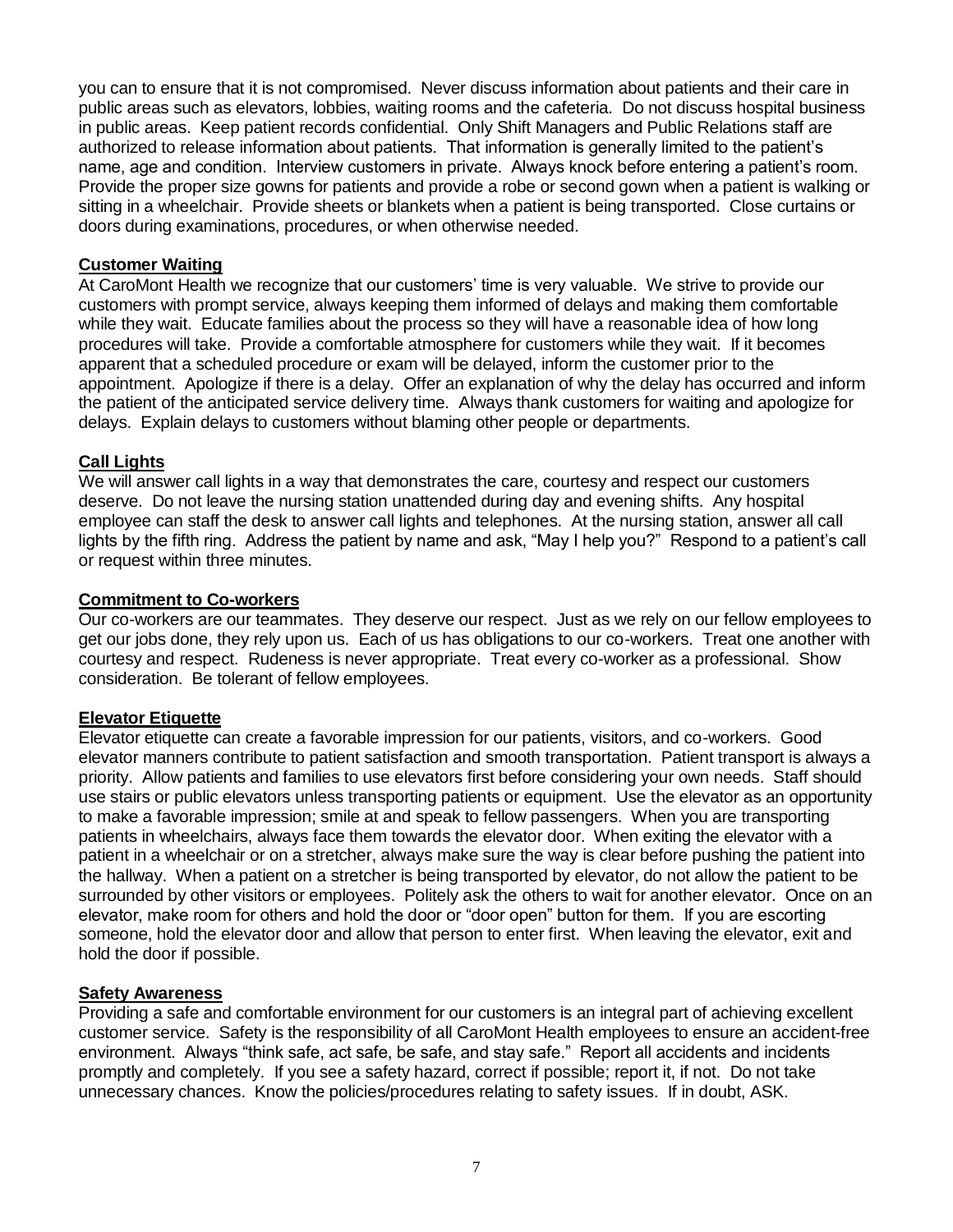# **PATIENT'S BILL OF RIGHTS**

It is important that we treat all patients with dignity and respect their rights as patients:

- 1. The patient has the right to be treated with consideration and respect.
- 2. The patient has the right to obtain from their physician complete current information concerning their diagnosis, treatment and prognosis in terms they can be reasonably expected to understand. When it is not medically advisable to give such information to the patient, the information should be made available to an appropriate person in their behalf.
- 3. The patient has the right to receive, from their physician, information necessary to enable them to make a decision as to whether to consent to a procedure or treatment. Except in emergencies such information should include, but not necessarily be limited to, the specific procedure and/or treatment, the medically significant risks involved and the probable duration of incapacitation. Where medically significant alternatives for care or treatment exists, or when the patient requests information concerning medical alternatives, the patient has the right to such information. The patient also has the right to know the name of the person responsible for performing the procedures and/or treatment.
- 4. The patient has the right to information regarding pain management.
- 5. The patient has the right to refuse treatment, to the extent permitted by law, and to be informed of the possible medical consequences of his or her action.
- 6. The patient has the right to every consideration of their privacy concerning their own medical care program. Case discussion, consultation, examination and treatment are confidential and should be conducted discreetly. Those not directly involved in his or her care must have the permission of the patient to be present.
- 7. The patient has the right to expect that all communications and records pertaining to their care should be treated as confidential, except as required by law to be reported.
- 8. The patient has the right to expect that within its capacity, a hospital must make a reasonable response to the request of a patient for services in an emergency. The hospital must provide evaluation, service, and/or referral as indicated by the urgency of the case. When medically permissible, a patient may be transferred to another facility only after they have received complete information and explanation concerning the need for the alternatives to such transfer. The institution to which the patient is to be transferred and the physician to be responsible for the case must first have accepted the patient for transfer.
- 9. The patient has the right to obtain information as to any relationship of their hospital to other health care and educational institutions insofar as their care is concerned.
- 10. The patient has the right to be advised if their physician proposes to engage in or perform experimentation or research affecting their care or treatment. The patient has the right to refuse to participate in such research projects.
- 11. The patient has the right to participate in decisions regarding their care.
- 12. The patient has the right to expect reasonable continuity of care for the illness or injury for which they are hospitalized. For the services provided in the hospital, they have the right to know in advance what appointment times and physicians are available. The patient has the right to expect that the hospital will provide a mechanism whereby they are informed by the physician or a delegate of the physician of the patient's continuing health care requirements for the present illness or injury following discharge.
- 13. The patient has the right to examine and receive an explanation of their bill regardless of source of payment.
- 14. The patient has the right to know what hospital rules and regulations apply to their conduct as a patient.
- 15. The patient has the right to present concerns or conflicts pertaining to their care to the patient Representative or management staff without fear of compromise to the patient's care or access to care. The concerns will be reviewed and resolved on an individual basis. Senior Management Staff are responsible for facilitating resolution.
- 16. Neonatal, child, adolescent, and geriatric patients have the additional right to expect that the hospital has a mechanism in place to review and evaluate special needs and wishes of their respective group. These include: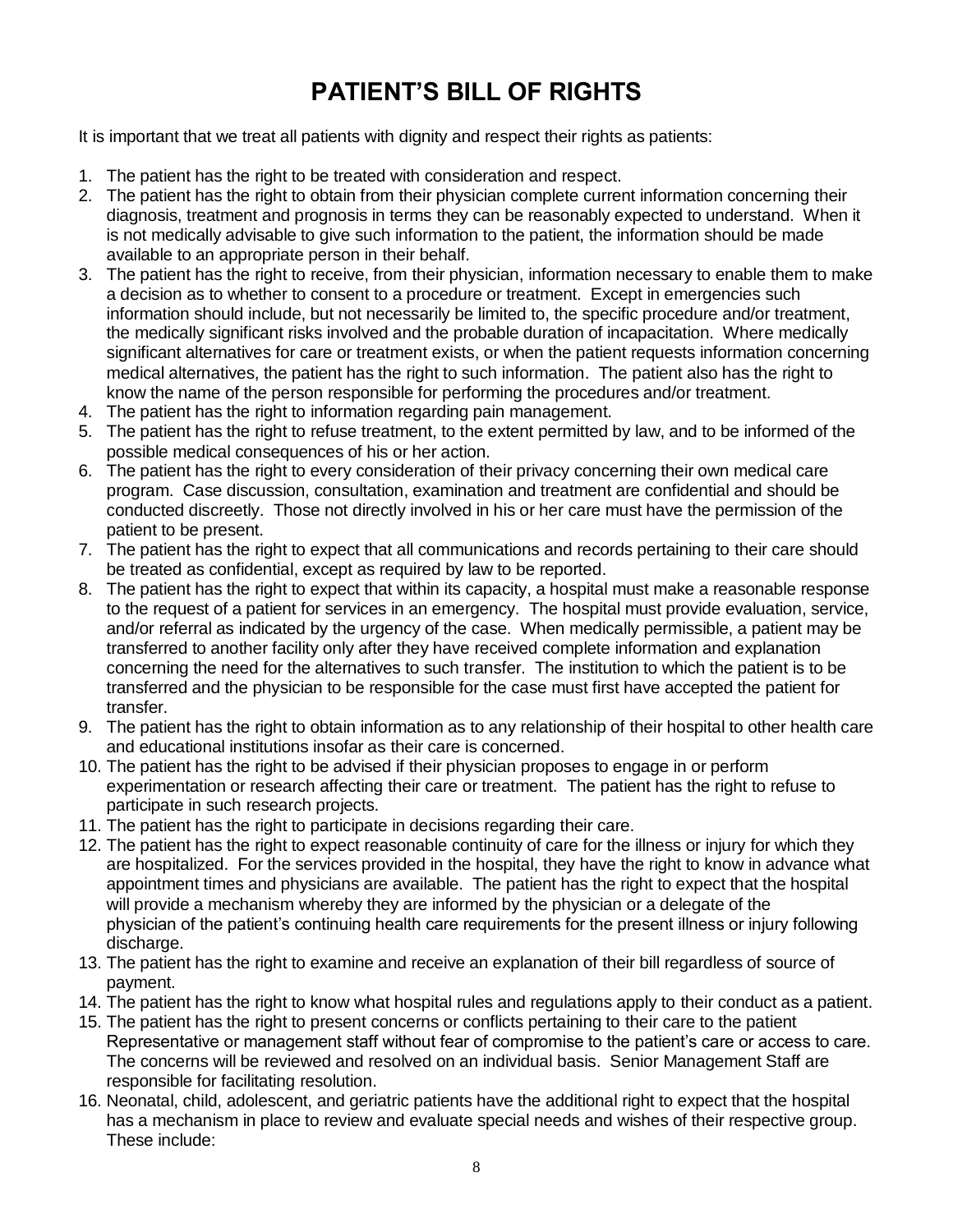- a. Providing for appropriate activities of daily living for a child or adolescent or geriatric patient separated for a significant period of time from normal living experiences.
- b. Provision within the social environment for activities including educational services appropriate to the age and development of the patient.
- c. Provision within the social environment for peer and group interaction appropriate to the age and development of the patient.
- d. Furniture and equipment appropriate to the age, size, and developmental needs of the patient will be provided.
- e. Coordination and facilitation of family involvement throughout the course of treatment and continuing care after discharge.
- f. Appropriate definitions, delineation, and specification of the rights of a patient, their family, and guardian, or other legal representatives in the consent for initial admission, hospitalization, ongoing treatment, and discharge planning. In general this will follow legal directive as to responsible parties, unless there is indication that the care being received by the patient is not appropriate nor in the patient's best interest. If there is a conflict between parties, this will be reviewed and resolved on an individual basis with the Senior Management Staff being the responsible party for facilitating resolution.
- 17. Information about protective services can be obtained through the Care Management Department.
- 18. The patient has the right to obtain consultation with another physician.
- 19. The patient has the right to receive medical and surgical services without discrimination based on race, color, sex, sexual preferences, national origin or source of payment.
- 20. The patient has the right to access, when possible, to an interpreter if the patient does not speak English.
- 21. The patient has the right to not be awakened by hospital staff unless medically necessary.
- 22. The patient has the right to be free from needless duplication of medical and nursing procedures.
- 23. The patient has the right to medical and nursing treatment that avoids unnecessary physical and mental discomfort.
- 24. The patient has the right to be free from restraints and seclusion unless medically necessary.
- 25. The patient has the right to have a family member or representative and his or her own physician notified promptly of admission to the hospital.
- 26. The patient has the right to make advance directives.
- 27. The patient has the right to be free from abuse or harassment.
- 28. The patient has the right to easy access to their medical record within a reasonable time.
- 29. The patient has the right to receive care in a safe environment.
- 30. The patient has the right to actively participate in his or her plan or care.
- 31. The patient has the right to receive full information and counseling on the availability of known financial resources for his or her health care.

# **CULTURAL DIVERSITY**

As a student in our facility, you will come into contact with patients from very diverse cultures and backgrounds. You should recognize that patients' behavior is influenced by their culture. You may find it uncomfortable to deal with cultural differences. Lack of knowledge, prejudice, and stereotypes can create barriers when you interact with people from different cultures. It is important to identify any personal biases or prejudice that you might have. Awareness is the first step in learning to manage the biases that might affect your decisions or interactions with others.

When you interact with patients and families, it is important that you understand and respect their beliefs, values, and customs, even if they are different from your own.

Here are some guidelines that you can follow to provide culturally competent care.

- Respect other people's religious and spiritual beliefs.
- If a patient is wearing a religious item, ask before removing it.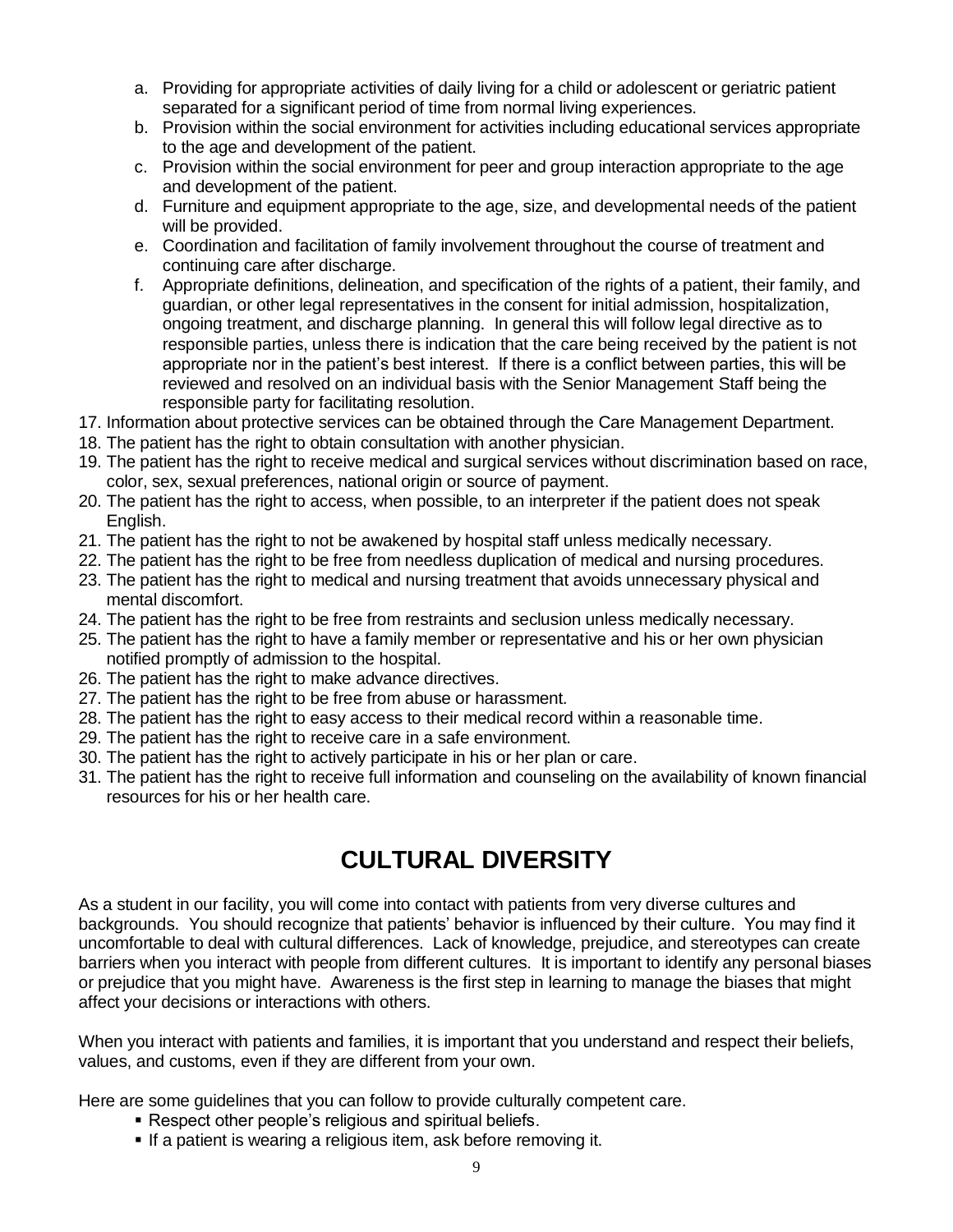- Try to be aware of, and sensitive to, a patient's special practices of prayer. If possible, provide privacy for these practices.
- Be aware of any religious practices that are important at the birth of infants and at death and try to accommodate those practices.
- Try to understand other people's values since they will influence their behavior.
- Try to be non-judgmental in your attitude and approach to patients and their families.
- Develop a tolerant, accepting attitude about views and customs that are different from your own.
- Try to be aware of patients' views about certain treatments (such as receiving blood, having surgery, etc.).
- Try to ask about any food practices that may be related to patients' cultural beliefs.
- Don't stereotype people. There are always individual differences within any cultural group.
- Don't judge a patient's level of pain based on their expressiveness. Some cultures express pain openly, others are more stoic.
- Don't expect that all patients will make their own decisions. In some cultures, important decisions may be made by the family, male family members only, etc.
- **Don't confuse traditional healthcare practices such as coining or cupping with abuse.**

The Spiritual Care Department at CaroMont Health has developed a Religious Diversity Manual that provides information for employees on different religions and cultures. This manual is available on each nursing unit or can be accessed through CaroMont Health's intranet. You can use this manual to learn more about the specific beliefs and practices of different religious and cultural groups.

It is important to communicate effectively with all patients, even the ones with special language needs. When you have deaf patients, or patients who do not speak English, you must always use an interpreter or the language line to obtain medical information, a medical history, or medical consents from a patient who is deaf or does not speak English. You must also use an interpreter or the language line for explaining treatments to these patients. Never use a patient's family member or friend to interpret unless you are asking very basic information – name, address, if they would like a blanket, etc. Never, under any circumstances, use a child to interpret anything! Title VI of the Mental Health, Developmental Disabilities and Substance Abuse Act of 1985 specifically prohibits the use of children to interpret.

# **HIPAA – PRIVACY REGULATIONS**

HIPAA is the *Health Insurance Portability and Accountability Act of 1996*. It is a federal law enacted to improve the efficiency and effectiveness of the health care system through implementation of national health care standards. HIPAA's objectives are to guarantee health insurance coverage, reduce fraud and abuse, provide administrative simplification, and protect patient information.

Keeping health information private and secure is a top priority for all health care organizations. It doesn't matter what department or job role you work in, keeping patient information confidential and secure is **everyone's** responsibility. All health care workers must comply with the HIPAA regulations that govern how to keep patient information private. All information that identifies an individual is considered confidential. It is referred to as **protected health information (PHI)**. PHI includes an individual's name, address, phone and fax numbers, e-mail address, date of birth, and social security number. It also includes information in an individual's medical record or billing record, names of relatives, and photographs. PHI may be in written, electronic, or oral form. Private information that you see, hear, or say must be kept confidential and can only be used or disclosed for specific purposes related to an individual's treatment, related to payment for services that a patient received, or related to health care operations of CaroMont Health.

**Private or Not?** If you learn information through your job, then it is considered private. If you see, hear, or read information through your job, it is considered confidential and you must use it only as if relates to your job. **Do not use your access to PHI to look up information about patients unless you are**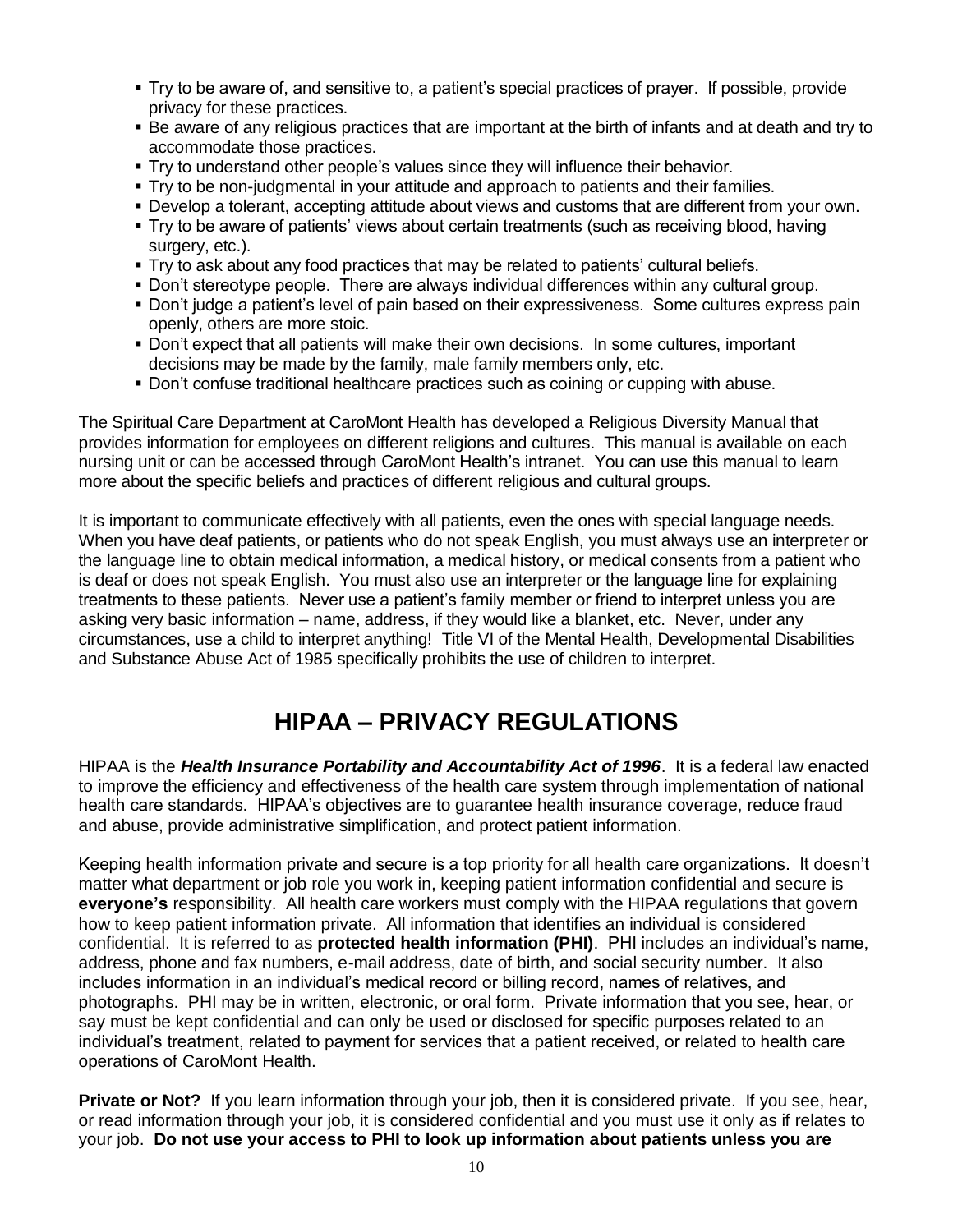**actually assigned to care for them – even if they are family members or friends. This also includes your own PHI. If you want copies of your own patient information, you must go to Medical Records and sign an authorization form.**

To protect patient's privacy, make sure that any conversations that you have about patients take place in areas where you can't be overheard – not in elevators, the cafeteria, waiting areas or other public areas. Prevent unauthorized use of your computer passwords. Don't post them on monitors, keyboards or bulletin boards. Log off the computer before walking away. Don't share passwords. When in doubt about disclosing patient information, stop and think about the request. Ask for help from a supervisor if needed. After a patient has been discharged, refer any requests for patient information to the Medical Records Department.

HIPAA Privacy regulations require that each covered entity (hospitals, etc.) may maintain a directory of individuals in its facility. The release of the patient's location in this directory can be done without the patient's authorization when someone specifically **asks about the patient by name** unless the patient has chosen to "opt-out" or not be included in the directory. In order to comply with the regulation, we have implemented the **HIPAA Patient Directory** as the source of information that can be released about a patient. It contains information about **patients who have chosen to be included in the directory**. You may disclose this information for directory purposes to members of the clergy or to other persons who ask for the individual by name. Patients who have chosen to "opt-out" will not appear in the directory. In that event, no information can be released to anyone inquiring about the patient; this includes clergy.

# **SAFETY**

GMH strives to provide a safe and injury-free environment for patients, employees, visitors, and other users of our facility. Students and employees share in the responsibility for helping maintain a safe work environment. By following standard procedures and by reporting unsafe situations as soon as you see them, we can reduce the pain and suffering and the cost resulting from accidents.

All affiliates of CaroMont Health are covered by the Federal Occupational Safety and Health Act of 1970. That act is designed to assure safe working conditions. This law requires us to maintain a safe work environment, which is possible only when everyone is safety conscious and reports hazards as soon as they see them.

As a student, you have several responsibilities in promoting safety: **Know** the safety procedures developed by the department for performing your job duties in a safe manner, **follow** the safety policies **every time** you perform a procedure or task, and **be observant** for potential safety hazards and **report** them promptly for repair.

If you are injured during your clinical experience at GMH, report *immediately* to your instructor or the person in charge of your assigned area. An Employee Occurrence Report will be completed by the person in charge of the area where the injury occurred. During regular hours, students will be sent to Employee Health Services for an evaluation and routine first aid. After regular hours, they will be referred to the Nursing Shift Manger for screening and routine first aid. If further evaluation or treatment is indicated, Employee Health will recommend that you go to the Emergency Department. Treatment charges will be billed according to your individual college's/university's protocol.

If the injury is a blood exposure, the source patient will be assessed for bloodborne pathogens (HIV, Hepatitis B and C, and syphilis) according to current CaroMont Health protocol. CaroMont Health will absorb the cost of the source patient's testing. Any other medical follow-up will be at the expense of the student or individual college or school. A letter describing the injury and a summary of the source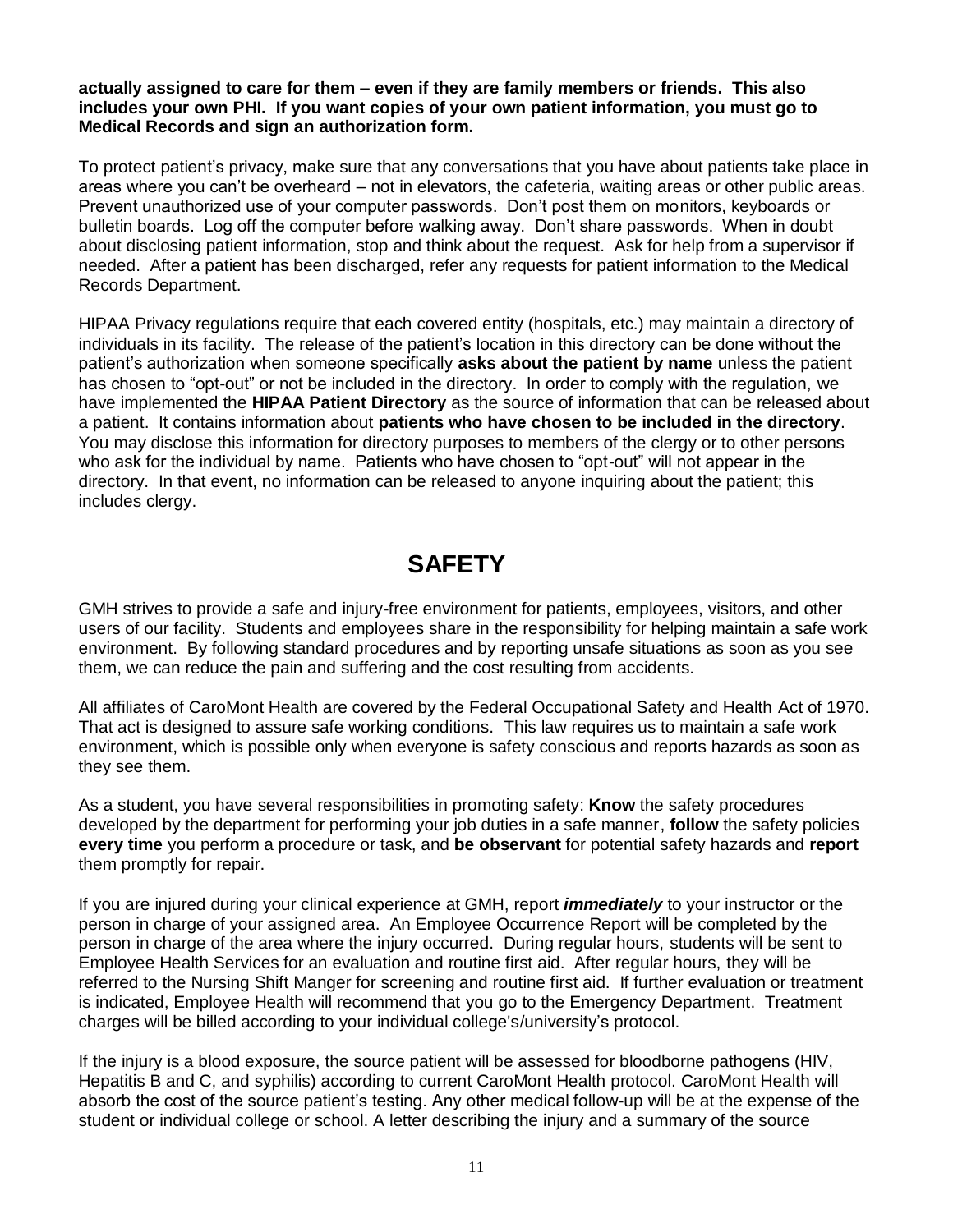patient's test results will be mailed to the student. The original Employee Occurrence Report and the source patient's lab reports will be kept in Employee Health Services.

A number of measures are taken to provide a secure environment for patients, employees, and students. Security officers patrol all parking lots and entrances. They will provide an escort to and from your car when needed. Closed circuit cameras are used for surveillance of all parking lots, entrances, and security sensitive areas. Coded door locks are used to restrict access to security sensitive areas (Birthplace, Nursery, Pediatrics, Pharmacy, and Emergency Department). Color-coded ID badges are also used for staff in The Birthplace, Nursery, and Pediatrics.

GMH operates a utilities management program to ensure the operational reliability of the utilities and major systems that maintain and support a safe and comfortable patient care environment (water, sewer, electricity, fire alarm, ventilation, computers etc.) Facility Services conducts routine tests and inspections to monitor and assure the reliability of each utility system, provides preventive maintenance on equipment, and handles repairs as quickly as possible. An emergency power system provides electricity to designated areas during power failures. A **"Systems Failures and Basic Staff Response"** card is located in each hospital department. The card identifies who to contact to report a failure and lists the telephone numbers to be used for reporting each type of failure. It also identifies what to expect and explains staff responsibilities during the failure.

# **BACK SAFETY**

Follow these guidelines for lifting and moving patients and equipment.

- 1. **Size up your load.**
	- How much does it weigh and how far do you need to move it?
	- Guidelines for assistance: 1 person for every 50 lbs of weight.

### 2. **Plan ahead.**

- Are there any environmental hazards?
- Do you have the appropriate assistance needed?
- Does your helper and/or the patient know what the lifting plan is.
- 3. **Get close to the object.**
	- Do you need to move the object or patient closer to your body before lifting?
- 4. **Maintain a good base of support.**
	- Are your feet positioned shoulder-width apart?
	- Are your feet positioned side-by-side or one foot in front of the other?
	- Are you wearing non-slip shoes?
- 5. **Tighten your abdominal muscles.**
	- Are your stomach muscles tightened *before* you lift?
	- Do you keep your stomach muscles tight *during* the entire lift?

### 6. **Bend your knees.**

- Are your knees bent?
- Are your leg muscles doing the work and *not* your back?
- 7. **Keep your back straight.**
	- Are you maintaining the three natural curves?
	- Can you help your back by placing your hand on a table for support?
- 8. **Grasp the object securely.**
	- Do you have a strong hold on the object or patient so it/he/she won't fall?
	- Do not try to stop a falling object or patient. Slide the patient down your body, protecting his/her head.
- 9. **Hold the object close to your body.**
	- Are you keeping the object/person close to your body through the entire lift?
	- If Is your body close to the chair or bed before you lower the object or person?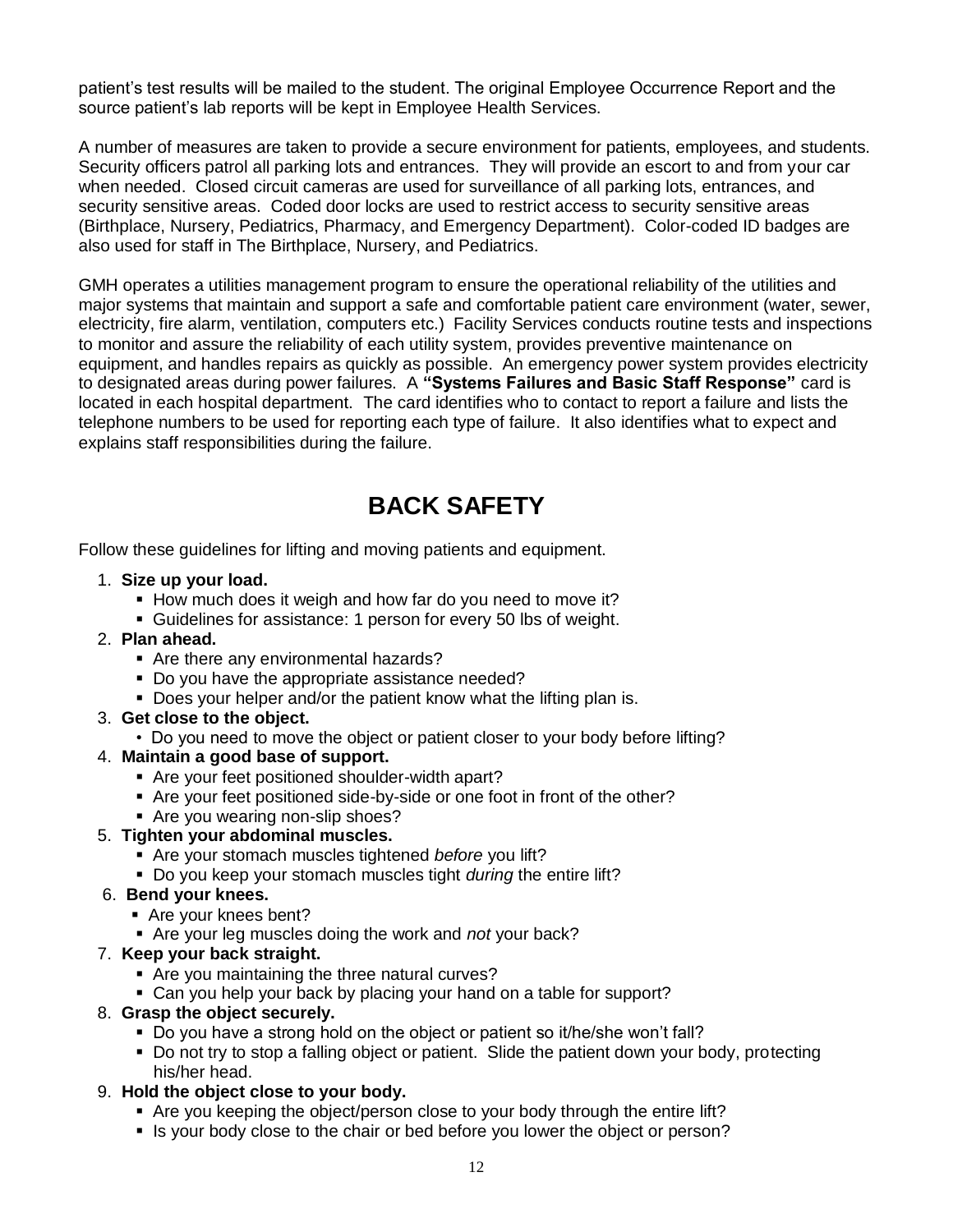### 10. **Do** *not* **twist.**

Do you turn your whole body and move your feet to keep your back straight?

# **HAZARDOUS MATERIALS**

Some of the products used at Gaston Memorial Hospital are considered to be hazardous chemicals. **Hazardous chemicals** are elements, chemical compounds, or mixtures of elements and/or compounds which are health hazards or physical hazards. **Health hazards** may be acute or chronic and have any degree of effect. These include carcinogens, toxins, sensitizers, and irritants to the lungs, skin, eyes, and mucous membranes. **Physical hazards** may be combustible, explosive, flammable, reactive to changes in temperature, etc. These include compressed gases, etc. Examples of hazardous chemicals used in our facility include chemotherapy drugs, chemical reagents, disinfectants, solvents, paints, and cleaning agents.

It is essential that you receive proper information and training on hazardous chemicals *before* you work with them. This is a right guaranteed to every worker under state and federal laws. Each department has a copy of the **Hazardous Chemical Communication Plan**. The plan describes how we manage the training and education for our staff.

There are three ways to identify hazardous chemicals in a department.

### 1. **Chemical List**

Each department maintains a **chemical list** of all the hazardous chemicals being used or stored in the department. This list is kept in a location that is easily accessible to everyone. If you have any difficulty finding the list in a department, check with the manager or supervisor for the area. You have the right to know if any of the products you work with are considered to be hazardous.

### 2. **Labels**

All containers of hazardous chemicals must have **labels** with the name of the product, the manufacturer's name and address, and general hazard warnings. For your safety*, never* use any product that you cannot identify.

### 3. **Material Safety Data Sheet (MSDS)**

A **Material Safety Data Sheet (MSDS)** is on file for each product included on the department's chemical list. The MSDS provides detailed information about how to work safely with the product (i.e. name and description of the chemical, health hazard data, hazardous ingredients, emergency procedure, fire and explosion data, spill or leak procedures, reactivity data, physical data, special protection information, etc.). You should be familiar with this information *before* working with the product. You will receive training on how to work safely with any hazardous chemicals used in your department. If you have any questions, please ask your instructor or the person in charge of the unit/department that you are assigned to.

CaroMont has a **Hazardous Waste Plan** that outlines how we will handle and dispose of hazardous materials. Make sure that you follow the proper procedure for handling any hazardous waste. The **Hazardous Spill Plan** describes how hazardous spills and leaks will be managed at GMH.

## **PATIENT SAFETY**

The Joint Commission adopted a set of national patient safety goals and recommendations for hospitals to help improve patient safety. The goals highlight problematic areas in health care and describe evidence and expert-based consensus on solutions to these problems. Gaston Memorial Hospital has implemented several initiatives to address the goals and recommendations. Listed below is a summary of the National Patient Safety Goals and Requirements for 2009.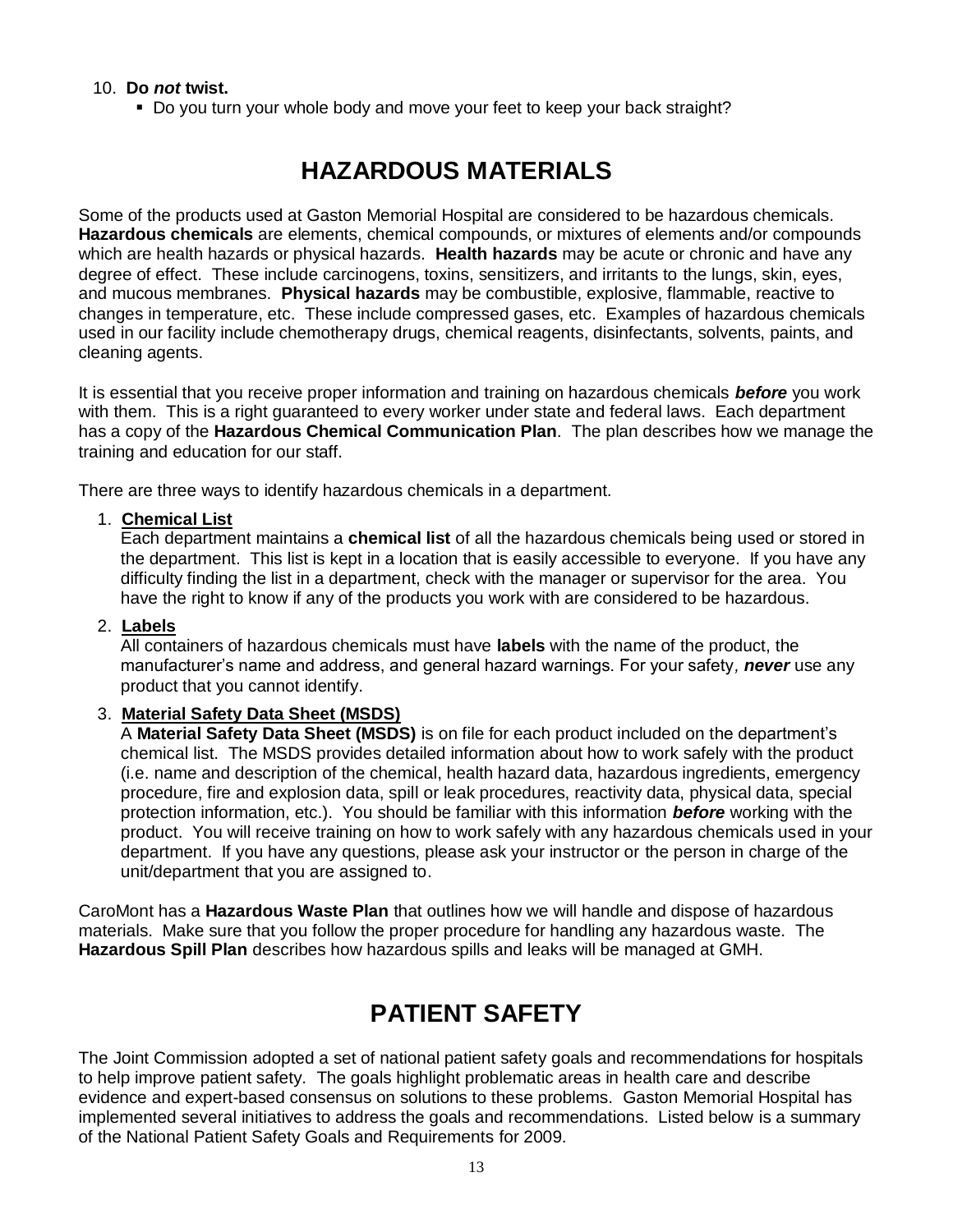### **Goal 1: Improve the accuracy of patient identification.**

- Use at least two patient identifiers (neither to be the patient's room number) when providing care, treatment or services.
- Eliminate transfusion errors related to patient misidentification.
	- Before initiating a blood or blood component transfusion, the patient is objectively matched to the blood or blood component during a two person bedside or chair-side verification process. At least two unique identifiers are used in the process, and it is conducted after the blood or blood component that matches the order has been issued or dispensed.
	- When using a two-person bedside or chair-side verification process, one individual conducting the identification verification must be the qualified transfusionist who will administer the blood or blood component to the patient.
	- When using a two-person bedside or chair-side verification process, the second individual conducting the identification verification must be qualified to participate in the process.

### **Goal 2: Improve the effectiveness of communication among caregivers.**

- For verbal or telephone orders or for telephone reporting of critical test results, the individual giving the order or test result verifies the complete order or test result by having the person receiving the information record and "read-back" the complete order or test result.
- There is a standardized list of abbreviations, acronyms, symbols, and dose designations that are not to be used throughout the organization.
- The organization measures, assesses, and, if needed, takes action to improve the timeliness of reporting, and the timeliness of receipt of critical tests and critical results and values by the responsible licenses caregiver.
- The organization implements a standardized approach to hand-off communications, including an opportunity to ask and respond to questions.

### **Goal 3: Improve the safety of using medications.**

- The organization identifies and, at a minimum, annually reviews a list of look-alike medications used by the organization and takes action to prevent errors involving the interchange of these medications.
- Label all medications, medication containers (for example, syringes, medicine cups, basins), or other solutions on and off the sterile field.
- Reduce the likelihood of patient harm associated with the use of anticoagulation therapy.

### **Goal 7: Reduce the risk of health care-associated infections.**

- Comply with current World Health Organization (WHO) and Centers for Disease Control and Prevention (CDC) hand hygiene guidelines.
- Manage as sentinel events all identified cases of unanticipated death or major permanent loss of function related to a health care associated infection.
- **I**mplement evidence-based practices to prevent health care associated infections due to multiple drug-resistant organisms in acute care hospitals. (Note 1: This requirement applies to, but is not limited to, epidemiologically important organisms such as methicillin-resistant Staphylococcus aureus (MRSA), Clostridium difficile (CDI), vancomycin-resistant Enterococci (VRE), and multiple drug-resistant gram negative bacteria).
- Implement best practices or evidence-based guidelines to prevent central line-associated bloodstream infections. (Note 2: This requirement covers short and long term central venous catheters and PICC lines).
- Implement best practices for preventing surgical site infections.

### **Goal 8: Accurately and completely reconcile medications across the continuum of care.**

- A process exists for comparing the patient's current medications with those ordered for the patient while under the care of the organization.
- When a patient is referred to or transferred from one organization to another, the complete and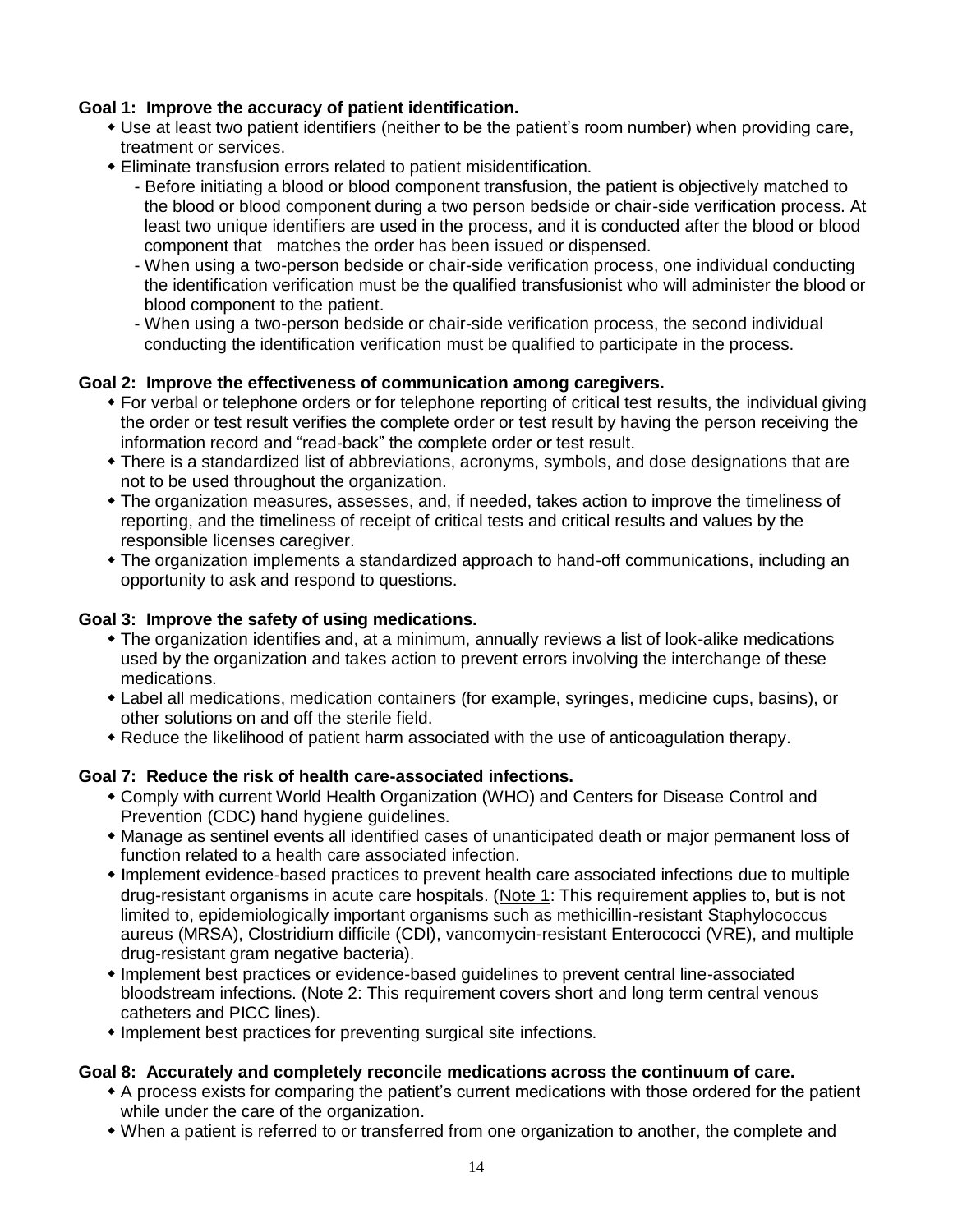reconciled list of medications is communicated to the next provider of service and the communication is documented. Alternatively, when a patient leaves the organization's care directly to his or her home, the complete and reconciled list of medications is provided to the patient's known primary care provider, or the original referring provider, or a known next provider of service. (Note: When the next provider of service is unknown or when no known formal relationship is planned with a next provider, giving the patient, and family as needed, the list of reconciled medications is sufficient.)

- When a patient leaves the organization's care, a complete and reconciled list of the patient's medications is provided directly to the patient, and the patient's family as needed, and the list is explained to the patient and/or family.
- In settings where medications are used minimally, or prescribed for a short duration, modified medication reconciliation processes are performed. (Note: This requirement does not apply to organizations that do not administer medications. However, it is important for health care organizations to know what types of medications their patients are taking because these medications could affect the care, treatment, and services provided).

### **Goal 9: Reduce the risk of patient harm resulting from falls.**

 The organization implements a fall reduction program that includes an evaluation of the effectiveness of the program.

### **Goal 13: Encourage patients' active involvement in their own care as a patient safety strategy.**

- The patients and family are educated on available reporting methods for concerns related to care, treatment, services and patient safety issues.
- The hospital provides the patient with information regarding infection control measures for hand hygiene practices, respiratory hygiene practices and contact precautions according to the patient's condition. The information is discussed with the patient and his or her family members on the day the patient enters the hospital or as soon as possible. The patient's understanding of this information is evaluated and documented.
- For surgical patients, the hospital describes the measures that will be taken to prevent adverse events in surgery. Examples include, but are not limited to, patient identification practices, prevention of surgical infections, and marking of the procedure sites. The patient's understanding is evaluated and documented.
- The organization encourages patients and their families to report concerns about safety.

### **Goal 15: The organization identifies safety risks inherent in its patient population.**

 The organization identifies patients at risk for suicide. (Applies to psychiatric hospitals and patients being treated for emotional or behavioral disorders in general hospitals.)

### **Goal 16: Improve recognition and response to changes in a patient's condition.**

- The organization selects a suitable method that enables health care staff members to directly request additional assistance from a specially trained individual(s) when the patient's condition appears to be worsening.
- Based on the hospital's criteria, staff seeks additional assistance when they have concerns about a patient's condition.
- The hospital encourages the patient and family to seek assistance when the patient's condition worsens.

### **Universal Protocols**

- Conduct a pre-procedure verification process.
- Mark the procedure site.
- A time-out is performed immediately prior to starting procedures.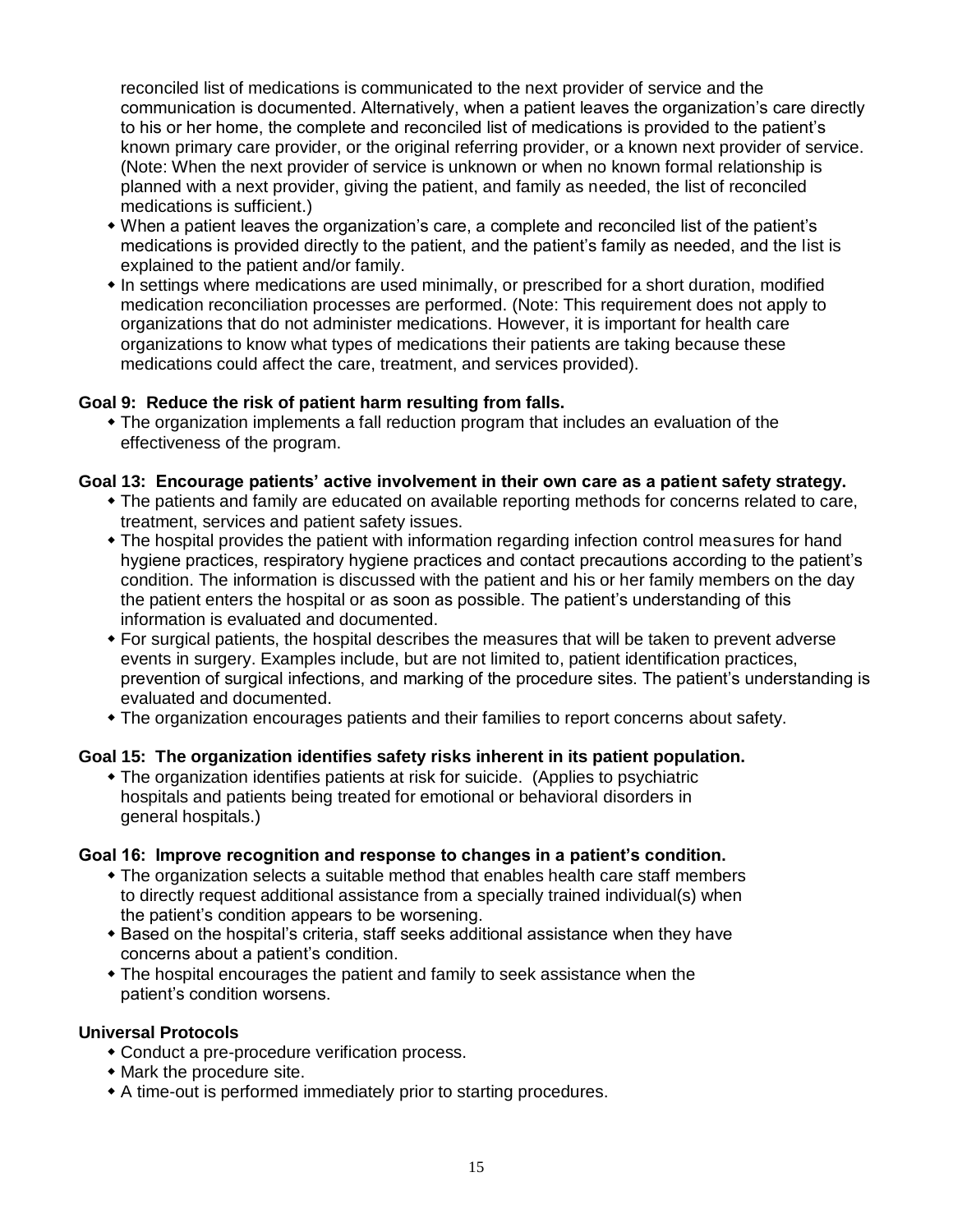### **Unapproved Abbreviations**

| <b>DON'T USE</b>                   | <b>USE INSTEAD</b>                          |
|------------------------------------|---------------------------------------------|
| U, u, or IU                        | unit                                        |
| q.d. or QD or QOD                  | daily or every day or every other day       |
| qn                                 | nightly                                     |
| Q 6PM                              | 6PM nightly                                 |
| sub q                              | subcut or subcutaneous                      |
| hs or qhs                          | nightly or every night                      |
| no zero before decimal dose (.5mg) | use zero before decimal (0.5 mg)            |
| zero after decimal (5.0mg)         | do not use terminal zeros for whole numbers |
| MSO4 or MS                         | Morphine Sulfate                            |
| MgSO4                              | Magnesium Sulfate                           |
| μg                                 | mcg                                         |
| TIW or tiw                         | three times a week                          |

### **Reporting Safety Concerns**

You should report any safety or quality of care concerns that you have about a patient's care to your supervisor or manager or the Patient Safety Department for resolution. Anonymous reporting is available by completing an Incident Report (on CHIP) or calling the Patient Safety Hotline at SAFE (7233).

If your concern about safety or quality of care provided in the hospital is not adequately addressed by GMH, you may report your concern to The Joint Commission at **(630)792-5636** or **[complaint@jcaho.org](mailto:complaint@jcaho.org)**. CaroMont Health will **not** take disciplinary action because you report a concern to the Joint Commission. If your concern about safety or quality of care provided in an affiliate is not adequately addressed by CaroMont Health, you may report your concern to the Vice President over the affiliate.

# **INCIDENT REPORTING**

Incident reporting is essential to inform department managers, senior management, legal counsel and/or insurance liability carriers of any incident which could result in a claim or litigation. It also helps to identify any trends or specific variances which should be entered into the quality improvement, peer review, or safety process.

Incidents fall into several categories: medication errors/adverse reactions, falls, blood transfusion reactions, patient/staff injuries, needle stick injuries, hospital acquired infections, etc. It is your responsibility to report any incident that you discover. An incident report will be entered into the Quantros Incident Reporting System, which is an on-line system for reporting incidents. CaroMont Health has adopted **non-punitive incident reporting**. The purpose of non-punitive reporting is to promote a nonpunitive culture or stopping any process that may cause, or be perceived to cause, harm to a patient until the issue is resolved. It also promotes reporting of patient safety issues and creates a blame-free culture.

Some incidents may become sentinel events. A **sentinel event** is an unexpected occurrence that involves death or serious physical or psychological injury or the risk thereof. Serious injury specifically includes loss of limb or function. You are expected to report any unanticipated negative outcomes. Always follow the Incident Reporting Policy and the Sentinel Events Policy to ensure that patients, and when appropriate, their legal representative and/or family are properly informed about any unanticipated negative outcomes of their care. This also establishes a scope of responsibility for practitioners and staff. All licensed independent practitioners (attending physicians) or their designees, are obligated to inform patients about unanticipated negative outcomes of care, as soon as possible.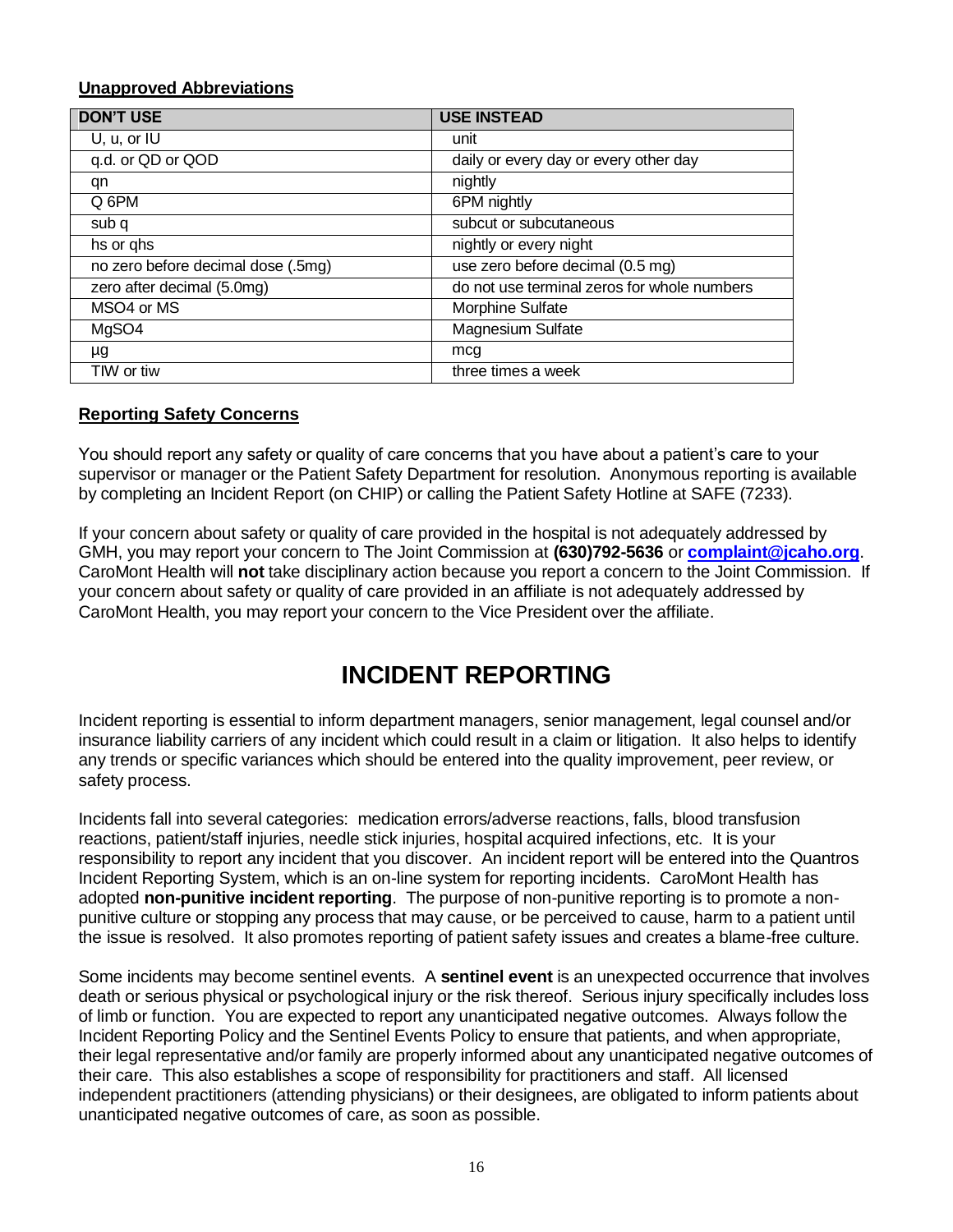# **EMERGENCY CODES**

GMH uses the Hospital Incident Command System (HICS) for managing emergencies. It offers several features that make it effective: a responsibility-oriented chain of command, Job Action Sheets that prioritize duties, a flexible organizational chart that allows a flexible response to specific emergencies, and a common language that helps hospital staff communicate with EMS, fire, and police personnel. The hospital uses emergency page codes over the public address system to alert staff to emergency situations.

As a student, your role in any of these emergencies is primarily to support the efforts of our staff. You need to be familiar with each code name, the type of emergency it signifies, and the basic procedure to follow. When working in patient areas, be sure that you remain calm in all situations. Reassure patients, family members, and visitors and give them directions on what they need to do.

### **CODE RED (Fire/Fire Drill)**

During an actual fire, follow these steps:

- Move anyone from the immediate fire area.
- Pull the nearest fire alarm. The alarms are located near exits.
- Dial 911, and give the switchboard operator your name, location, and *"Code Red"*. Two audible tones will sound and the operator will then page *"Code Red"* and the location three times over the public address system. Members of the Fire Emergency Response Team will respond by coming to the location.
- **Find the nearest extinguisher and fight the fire.**

When a Code Red is activated, you should remain calm and do the following:

- Report to your department for instruction from your manager or supervisor. Members of the Fire Emergency Response Team go to the scene of the fire instead of going back to their department.
- Close all doors, including doors to patient rooms, food cart elevators, etc.
- Reassure patients. Let them know that everything is under control.
- Move equipment out of hallways and stairways.
- Tell visitors to stay in patient rooms or waiting areas until they hear *"All Clear*.*"*
- Stand by for the **"***All clear"* to be paged.

Fire drills are held every month to make sure that employees are familiar with the fire plan and to test all of the fire equipment. The drills are initiated by the Safety Committee. The Safety Committee chairman selects an employee, introduces himself, and describes a hypothetical fire emergency. The employee responds in the appropriate manner for the fire emergency described, including pulling the alarm and calling the switchboard operator. The only exceptions to the procedure are that you should not move patients or discharge extinguishers during a drill.

### **CODE BLUE (Medical Emergency)**

When someone has a cardiac arrest, you must alert members of the Cardiac Arrest Team so they can provide emergency care for this person. To report a Code Blue, dial 911 and give the switchboard operator your name, location, and *"Code Blue"*. Two audible tones will sound and then the switchboard operator will page *"Code Blue"* and the location three times over the public address system. The Cardiac Arrest Team members respond. The team includes unit/department personnel, an Emergency Department physician, a Hospitalist, Emergency Department RN, nurse anesthetist, respiratory therapist, EKG technician, and the Nursing Shift Manager. Staff bring emergency equipment, and basic life support is started.

### **PEDIATRIC CODE BLUE (Medical Emergency Involving a Pediatric Patient)**

To activate a Pediatric Code Blue, dial 911 and give the switchboard operator your name, location, and *"Pediatric Code Blue"*.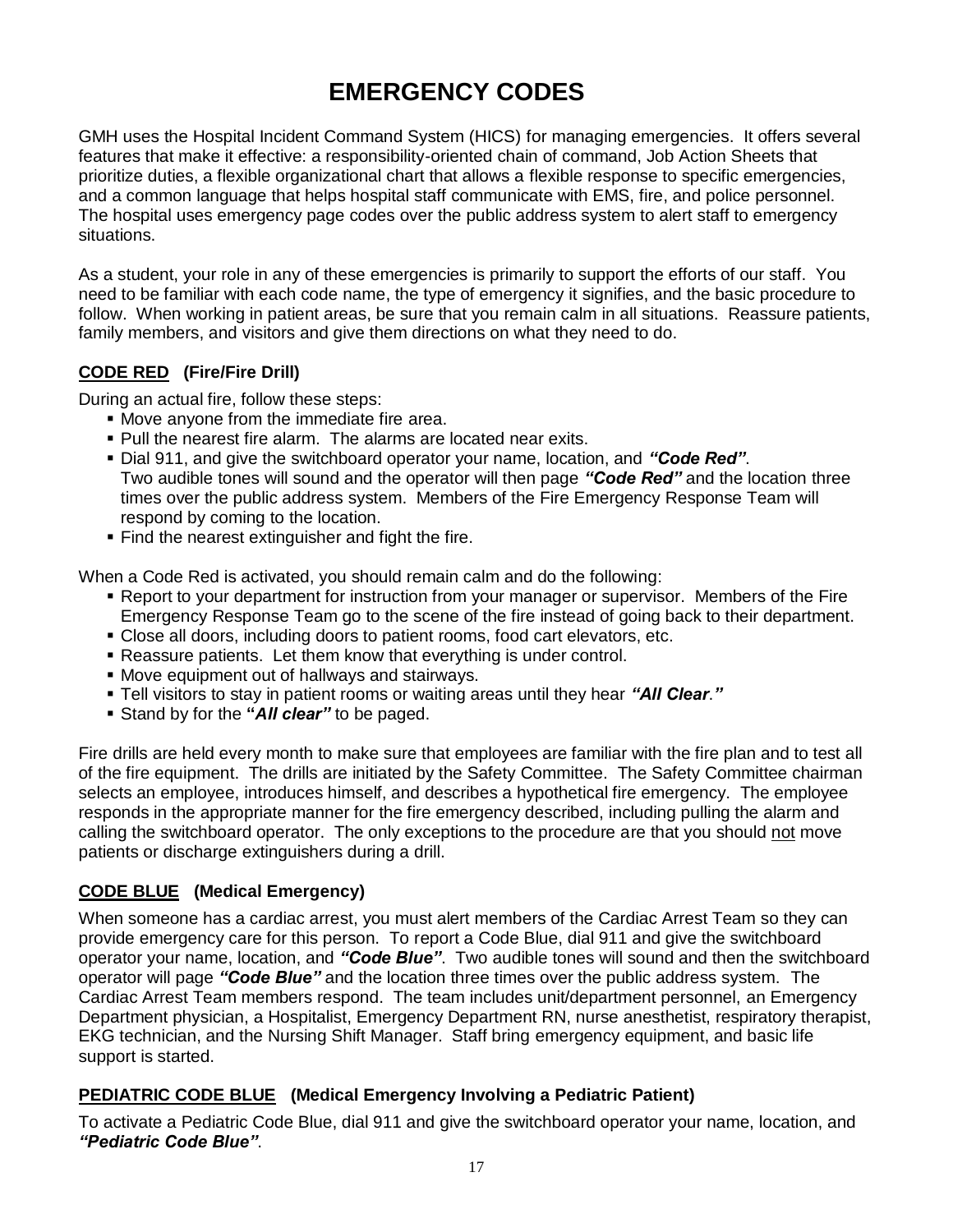### **CODE GREY (Immediate Security Assistance)**

Code Grey is initiated when a patient or visitor incident requires immediate assistance from security officers and other trained staff. To report a Code Grey, dial 911, and give the switchboard operator your name, location, and *"Code Grey"*. Two audible tones will sound and then the switchboard operator will page *"Code Grey"* and the location three times. Security officers, Psychiatry staff, and other specially trained staff will respond to the area when they hear the page. If the incident escalates into a potentially violent situation, the hospital's Violence Response Plan will be activated.

### **CODE PINK (Infant Abduction)**

When an infant cannot be located and abduction is suspected, follow these steps:

- Seal the unit/department where the suspected abduction occurred and begin a search for the missing infant according to the department's infant abduction response plan.
- Dial 911, give the switchboard operator your name, location, and *"Code Pink"*.
- Notify Security (2801) and give them a description of the infant, as well as a description of the person (if known) who is suspected of abducting the infant.
- **Notify the unit manager or designee.**
- All individuals attempting to leave the building with an infant or article large enough to conceal an infant will be stopped, detained, and questioned. The Control Center will be notified immediately when someone is detained. The individual will not be released until it is determined that the abducted infant is not in his/her possession.
- Departments will follow their departmental plans to respond to Code Pink.

Code Pink Drills are held periodically. The switchboard operator will activate the Code Pink Drill by paging *"Code Pink Drill"* three times over the public address system. You should respond by following the same basic procedure for Code Pink. During a drill, you should stop and question individuals, but do not detain them. *"All Clear"* is paged to end the drill.

### **CODE SILVER (Hostage Situation)**

If a hostage situation should ever occur at our hospital, the switchboard operator will page *"Code Silver"* to notify staff. This page indicates that there is a hostage at risk, and employees should approach the situation with caution.

### **CODE BLACK (Utilities Failure)**

In situations where there is any loss of infrastructure capabilities, the hospital will activate a Code Black. The switchboard operator will page *"Code Black"* to notify hospital staff that one of the standard utilities or major systems is not working. This includes water, sewer, heat, ventilation, information systems, paging systems, other communication networks, etc.

### **CODE TRIAGE (Mass Casualty)**

The hospital's mass casualty plan is activated when employees must prepare quickly to care for a large number of patients. In a mass casualty, the hospital must be able to provide emergency care for the victims involved.

To alert staff that the mass casualty plan has been activated, two audible tones will sound and the switchboard operator will page *"Code Triage"* and the estimated number of victims three times *(ex. Code Triage-50, Code Triage-50, Code Triage-50)*. The hospital mass casualty plan is specific for each department and identifies what the duties are during for each department during a Code Triage. Each department's mass casualty plan will outline what employees' responsibilities are during a Code Triage. In the event that the hospital is alerted to the possibility that we may need to activate the mass casualty plan, the switchboard operator will page *"Code Triage-Standby"*. Mass casualty drills are held twice a year. The switchboard operator will announce a drill by paging *"Code Triage"*, the estimated number of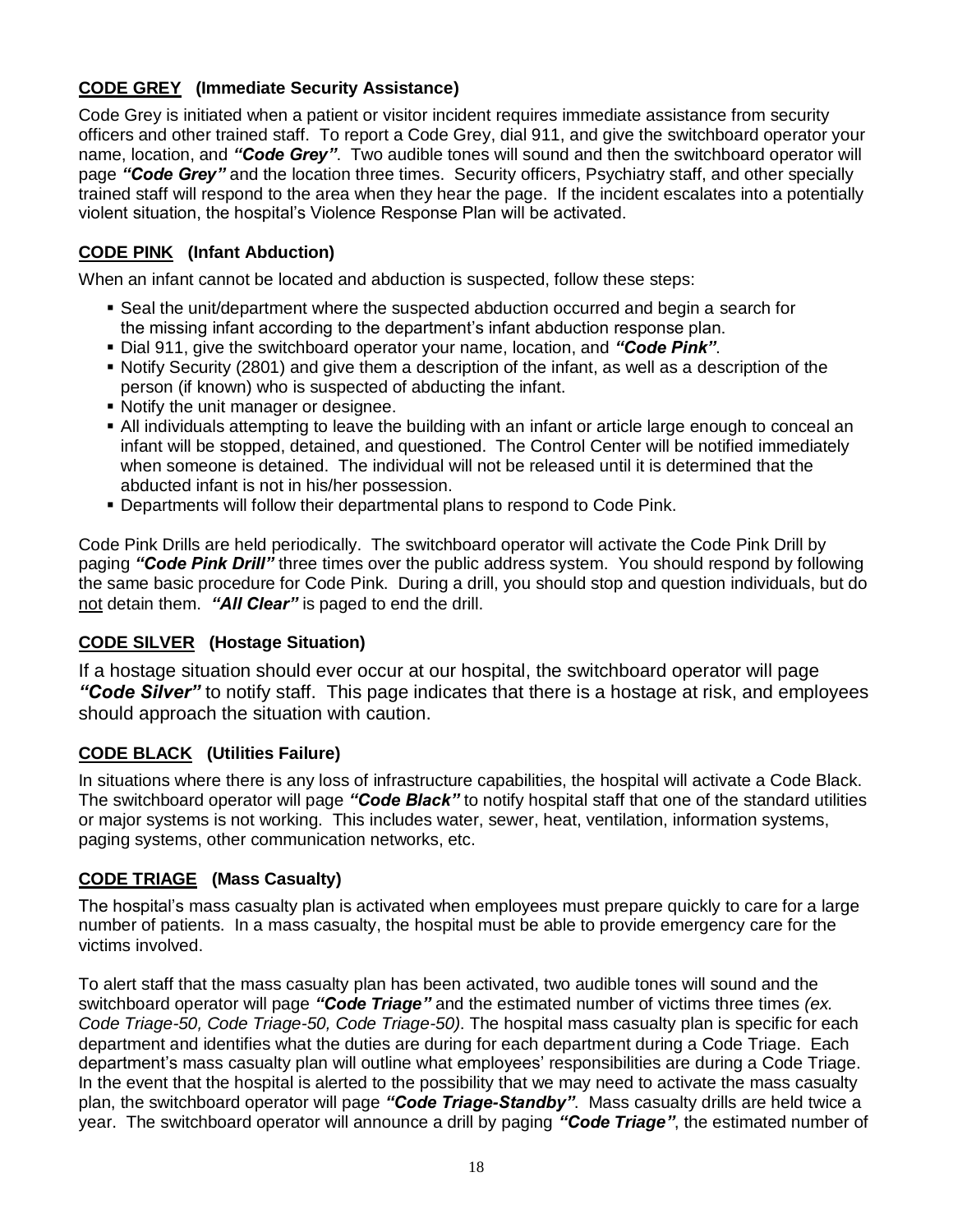victims, and *"Drill"* three times over the public address system. Staff follow the same basic procedures to respond to the drill.

When Code Triage or Code Triage Standby is over, the switchboard operator will page *"Code Triage-All Clear* three times to notify staff that they may return to their normal duties.

### **CODE YELLOW (Bomb Threat)**

When a bomb threat is made against the hospital, it must be handled with great care. If you receive a bomb threat call, you should remain calm and try to get the following information: the time that the call came in, the sex, age, and race of the caller, the caller's tone of voice and voice characteristics, any background noises, and exactly what the caller said.

After the call is over, report it immediately to the switchboard operator by dialing 0. Give the switchboard operator your name, location, *"Code Yellow"*. Give the operator all of the information that you received from the caller, including the exact time of the call.

Two audible tones will sound and the switchboard will page *"Code Yellow"* three times to activate a comprehensive, housewide search. The switchboard operator will notify the Gastonia Police Department and the Administrator-on-Call or Nursing Shift Manager will determine what measures need to be taken by staff. Check your department plan for specific details and duties.

An *"All Clear"* will be paged when the Code Yellow is over.

### **CODE ORANGE (Universal Hazardous Materials Response)**

A Code Orange is a nuclear, biological, or chemical event that is so great or severe that it results in exposure, injuries and/or property damage that cannot be managed through routine hospital procedures or resources. This type of hazardous material event may develop suddenly and unexpectedly or it can develop slowly. In either type of event, an immediate, coordinated, and effective response is necessary so that we can provide medical care and decontamination to victims while still ensuring the safety of our staff and other patients.

When the hospital receives notification that we may be receiving contaminated patients, a Code Orange is activated. The switchboard operator will page *"Code Orange"*. The facility is immediately locked down, staff in the Emergency Department put on protective equipment and get the decontamination showers ready. A response team goes to the staging area and is briefed on the specifics of the situation. Depending on the number of expected victims, a Code Triage may also be activated. When the type of exposure is identified, the switchboard operator will page *"Code Orange"* followed by *"Level N*, *Level B*, or *Level C*". The level alerts hospital staff to the type of event that has occurred and the appropriate response that is needed. Level N indicates nuclear exposure, Level B indicates biological exposure, and Level C indicates chemical exposure.

### **HAZARDOUS WEATHER**

In severe weather situations such as tornadoes, hurricanes, and windstorms, it is important for the hospital to protect life and property and continue providing medical treatment as possible. The hospital's hazardous weather plan helps ensure that these activities take place. Weather situations will be paged over the public address system as notification is received from the National Weather Service.

### **CODE PURPLE**

Code Purple is activated when there is overcrowding within the Emergency Department due to a lack of available inpatient beds. The purpose of the Code Purple is to mobilize hospital staff and resources to facilitate moving the patients being held in the Emergency Department in a timely manner and to provide safe and effective care for patients.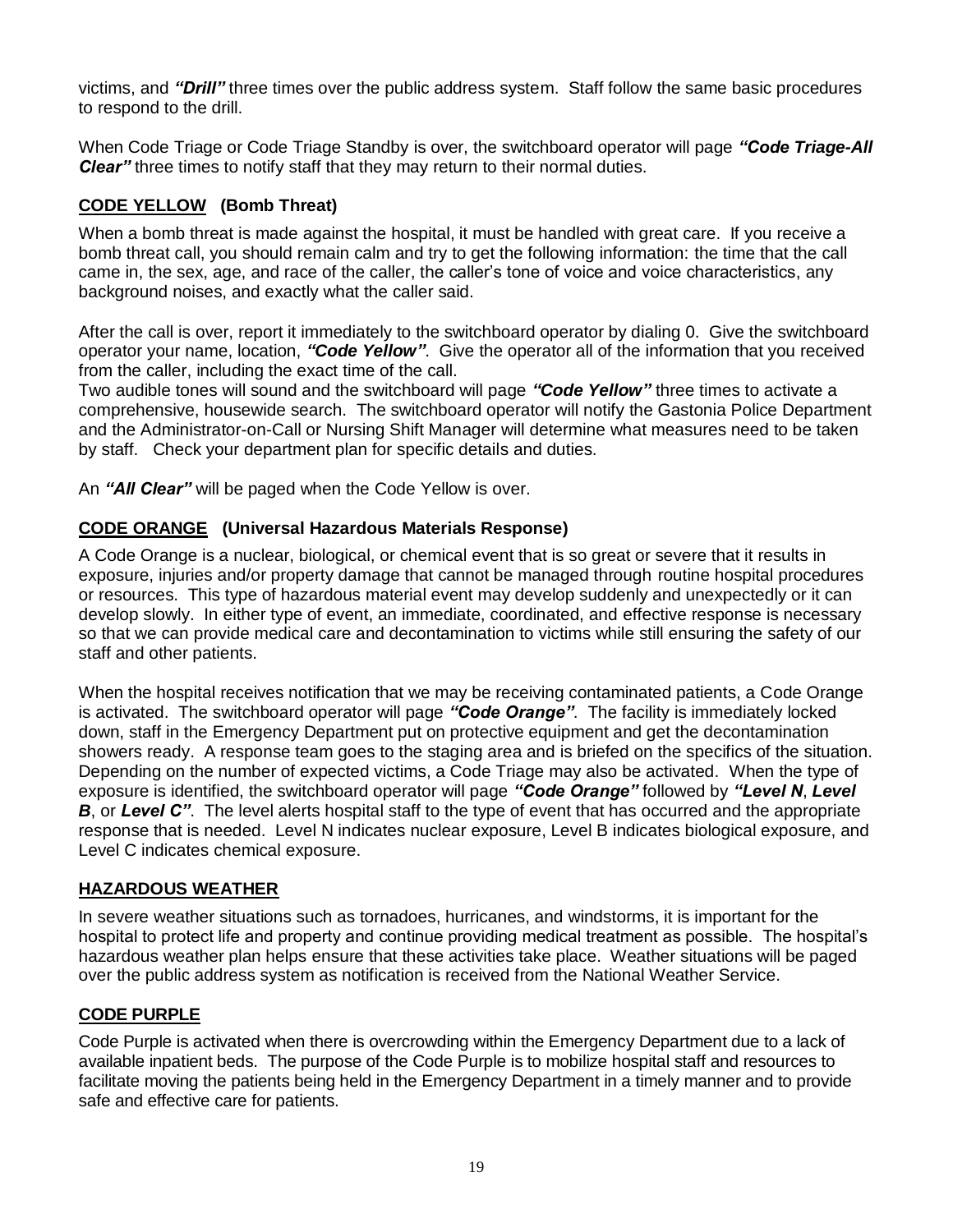The switchboard operator will page **"Code Purple Watch"** when the Emergency Department is at maximum capacity of four ED pending/admitted patients with no inpatient beds available for at least two hours. A **"Code Purple"** is paged when the Emergency Department is at maximum capacity with 8 ED pending/admitted patients with no available inpatient beds anticipated for at least two hours. Administrative Policy 427 on "Critical Census Alert – Code Purple" outlines all of the procedures that are followed during this code.

# **DE-ESCALATING NEGATIVE BEHAVIORS**

Managing angry, threatening and/or aggressive behavior is an important skill that all health care workers need to master. **De-escalation** is the process of bringing angry or aggressive behaviors under control. This can prevent situations from turning into Code Grey emergencies.

### **Signs that a person's behavior may be escalating:**

- Physical appearance: face becomes flushed (turns red), clenches and unclenches fists, bites lips or lips tremble.
- Body messages: invades personal space, has exaggerated arm/head movement.
- Verbalization: talks loudly, curses, teases in a threatening way.
- Property Abuse: slams doors, turns over chairs.

When a person starts to get out of hand, raises his/her voice in tone and loudness and/or talks rapidly, it is time for you to use de-escalation. This will help the person to bring his/her behavior under control. The way you act can make a difference.

- Speak softly so he/she has to be quiet to hear you.
- Breathe deeply.
- Speak slower and in a lower tone.
- Maintain a neutral facial expression.
- Watch your body language.
- Think positive.
- Use "I" sentences. "I think \_\_\_\_\_\_\_." "I feel \_\_\_\_\_."
- Restate what the person explains and ask "Is this correct?"
- Avoid these words: never, always, cannot, unless, do not, better not. These words invite conflict.
- Acknowledge the position of the person. "Thank you for your patient." "I'm sorry you had to wait."

# **INFECTION CONTROL**

### **Infections**

The goal of infection control in hospital settings is to prevent the spread of infection. Infections are transmitted by three kinds of microorganisms (germs): bacteria, viruses, and fungi. They enter the body through the mucous membranes, respiratory tract, and breaks in the skin. They can be transmitted by direct contact, by contact with contaminated surfaces or equipment, through the air, through contaminated food and water, and through contaminated blood and body fluids.

### **Hand Hygiene**

Infections are a serious problem in healthcare facilities. Every year, an estimated 2 million patients get a hospital-related infection and 90,000 patients die from their infection. Many infections are transmitted on the hands of healthcare workers. When hand hygiene is done appropriately, it can reduce approximately 85% of organism transmission. It is a part of Standard Precautions and can reduce the transmission of healthcare-associated infections to patient and to staff.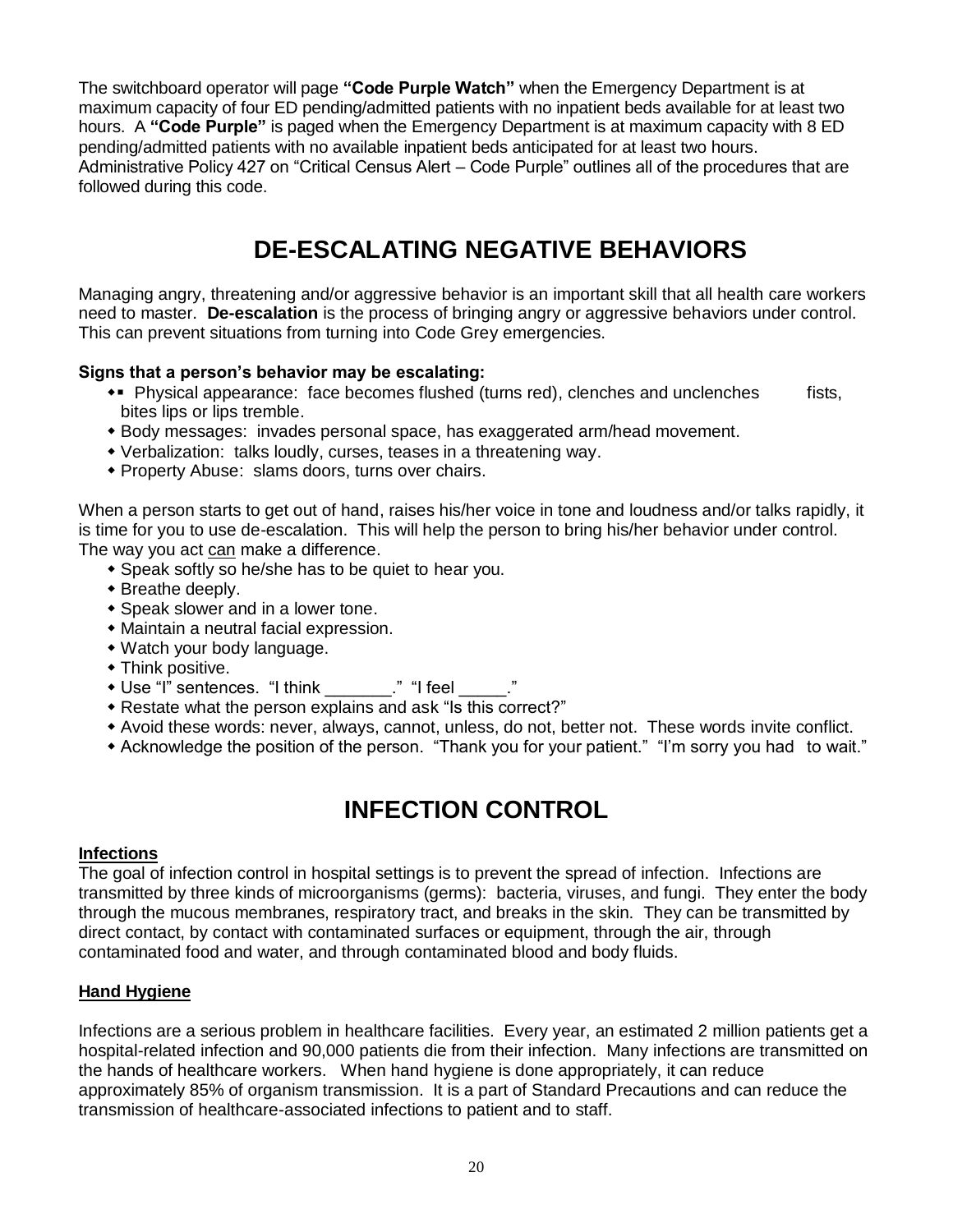To practice proper hand hygiene, you should **always wash your hands at these times**:

- whenever your hands are visibly dirty or contaminated
- **before having contact with patients**
- **before putting on gloves**
- **before inserting or manipulating any invasive device**
- after having contact with a patient's skin, bodily fluids or excretions, non-intact skin, or wound dressings
- **Example 1** after having contact with contaminated items
- **Example 1** after having contact with inanimate objects near a patient
- **a** after removing gloves

Bacteria can survive for **DAYS** on patient care equipment and other surfaces. Surfaces in the patient care environment are often contaminated - including bed rails, IV pumps, and even computer keyboards. **So it's important to practice hand hygiene after you leave the room, even if you only touched patient care equipment or other surfaces!**

**Alcohol-based hand rubs (foam or gel)** kill more effectively and more quickly than hand washing with soap and water. They are less damaging to skin than soap and water, resulting in less dryness and irritation. They require less time than hand washing with soap and water. Bottles and dispensers can be placed at the point of care so they are more accessible. An alcohol-based hand rub is the preferred method for hand hygiene in all situations, except when your hands are visibly dirty or contaminated, or after caring for a patient with C. difficile.

To practice hand hygiene correctly with a **HAND RUB** (foam or gel):

- 1. Apply to palm of one hand.
- 2. Rub hands together, covering all surfaces, focusing in particular on the fingertips and fingernails, until dry. Use enough rub to require at least 15 seconds to dry.

To practice hand hygiene correctly with **HANDWASHING**:

- 1. Wet hands with water.
- 2. Apply soap.
- 3. Rub hands together for at least 15 seconds, covering all surfaces, focusing on fingertips and fingernails.
- 4. Rinse under running water and dry with disposable towel.
- 5. Use the towel to turn off the faucet.

To **use gloves correctly**, follow these guidelines:

- Put on new gloves before contact with non-intact skin or mucous membranes.
- Wear gloves during contact with bodily fluids or contaminated items.
- Remove gloves after caring for a patient; do not wear the same gloves for more than one patient.
- Do not reuse or wash gloves.
- Don't forget hand hygiene after removing gloves gloves are **not** a replacement for hand hygiene.

**Hand lotions** are important to prevent skin dryness and irritation. You should use **only hospitalapproved** hand lotions. Other lotions may make hand hygiene less effective, cause glove breakdown, or become contaminated with bacteria if dispensers are refilled.

Keep your natural fingernails short to about  $\frac{1}{2}$  inch. Do not wear artificial nails when having direct contact with patients.

**Always practice HAND HYGIENE!** If you don't clean your hands because you think it causes skin irritation and dryness, consider using alcohol-based hand rubs more often, as they are less damaging to skin than soap. If sink location/accessibility is a problem, alcohol-based rubs are more accessible than sinks. You can even carry a bottle in your pocket so it's always available. If alcohol rubs or soap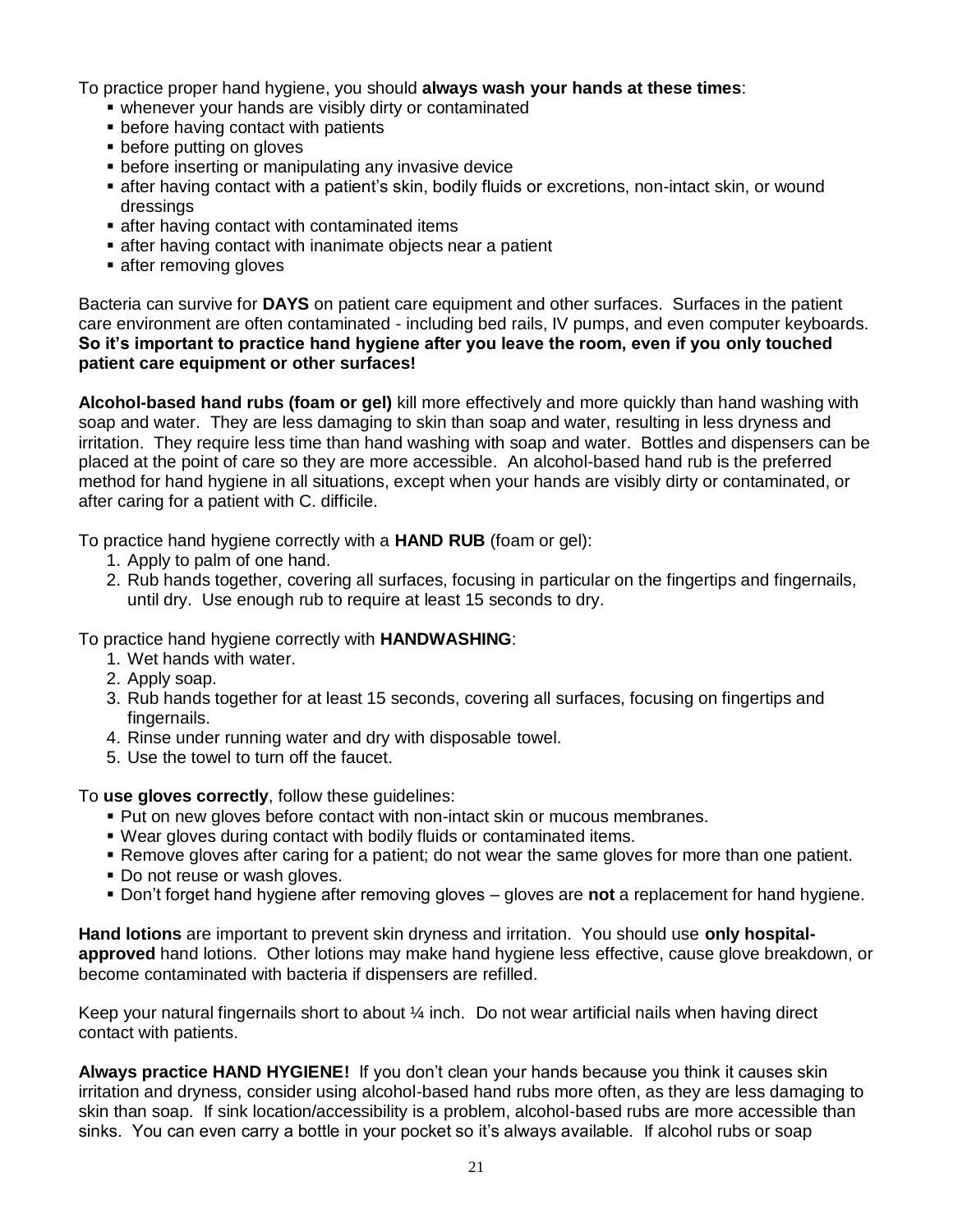dispensers are frequently empty, call ext. 4796 to have empty sanitizer dispensers refilled. If alcoholbased rub bottles are inconveniently placed, let your manager know so that one can be installed in a more convenient location. Keep your natural fingernails short to about ¼ inch. Do not wear artificial nails if you have direct contact with patients.

### **Bloodborne Pathogens Standard**

Bloodborne pathogens are viruses carried in blood and body fluids. Two of the most serious bloodborne pathogens are HIV and HBV.

**HIV** is the virus responsible for AIDS. It attacks the immune system and leaves your body unable to fight off infection. Symptoms include fever, loss of appetite, weight loss, chronic fatigue, and skin rashes. It has a 100% mortality rate. Currently there is no vaccine for the prevention of HIV infection. The virus is fragile, so HIV is not transmitted through casual contact. A healthcare worker who is exposed to HIV has a 0.3% risk of contracting the virus.

**HBV** is the virus responsible for Hepatitis B. Hepatitis B is a flu-like illness that can lead to serious liver damage. The virus is very hardy and can live up to 14 days outside of the body. It has a 1% mortality rate. There is a vaccine available for HBV that is 85-97% effective in preventing HBV infection. A healthcare worker exposed to HBV has a 30% risk of contracting the virus.

The **OSHA Bloodborne Pathogens Standard** was enacted to reduce occupational exposure to HBV, HIV, and other bloodborne pathogens that employees may encounter in the workplace. It requires employers to have exposure control plans for their facilities and train their employees on how to reduce their risk of exposure to bloodborne pathogens. The **Exposure Control Plan** for CaroMont Health specifies how we will protect our employees from the health hazards associated with bloodborne pathogens and provide appropriate treatment and counseling should an exposure occur. Copies of this plan are found in each department's green Environment of Care manual.

Our hospital will institute as many engineering and work practice controls as possible to eliminate or minimize employee exposure to bloodborne pathogens. All students and contract workers are expected to use the controls and follow the guidelines outlined in each department's Exposure Control Plan.

Control measures for preventing exposure to bloodborne pathogens fall into several categories.

### **Work practice controls**

- covering cuts and scrapes
- handling sharps carefully
- never recapping needles
- minimizing splashing
- **Exercise 1** keeping food and drinks away from work areas

### **Engineering controls**

- **P** needle-less IV systems
- red biohazard bags and labels to designate that the contents are contaminated with blood or other potentially infectious materials
- sharps disposal boxes
- **sterilization of equipment**

### **Personal Protective Equipment (PPE)**

- **gloves**
- **gowns**
- waterproof aprons
- masks
- face shields

### **Housekeeping controls**

- **P** never reaching into trash containers
- wiping up spills with proper disinfectant
- **placing contaminated waste in red biohazard bags**
- $\blacksquare$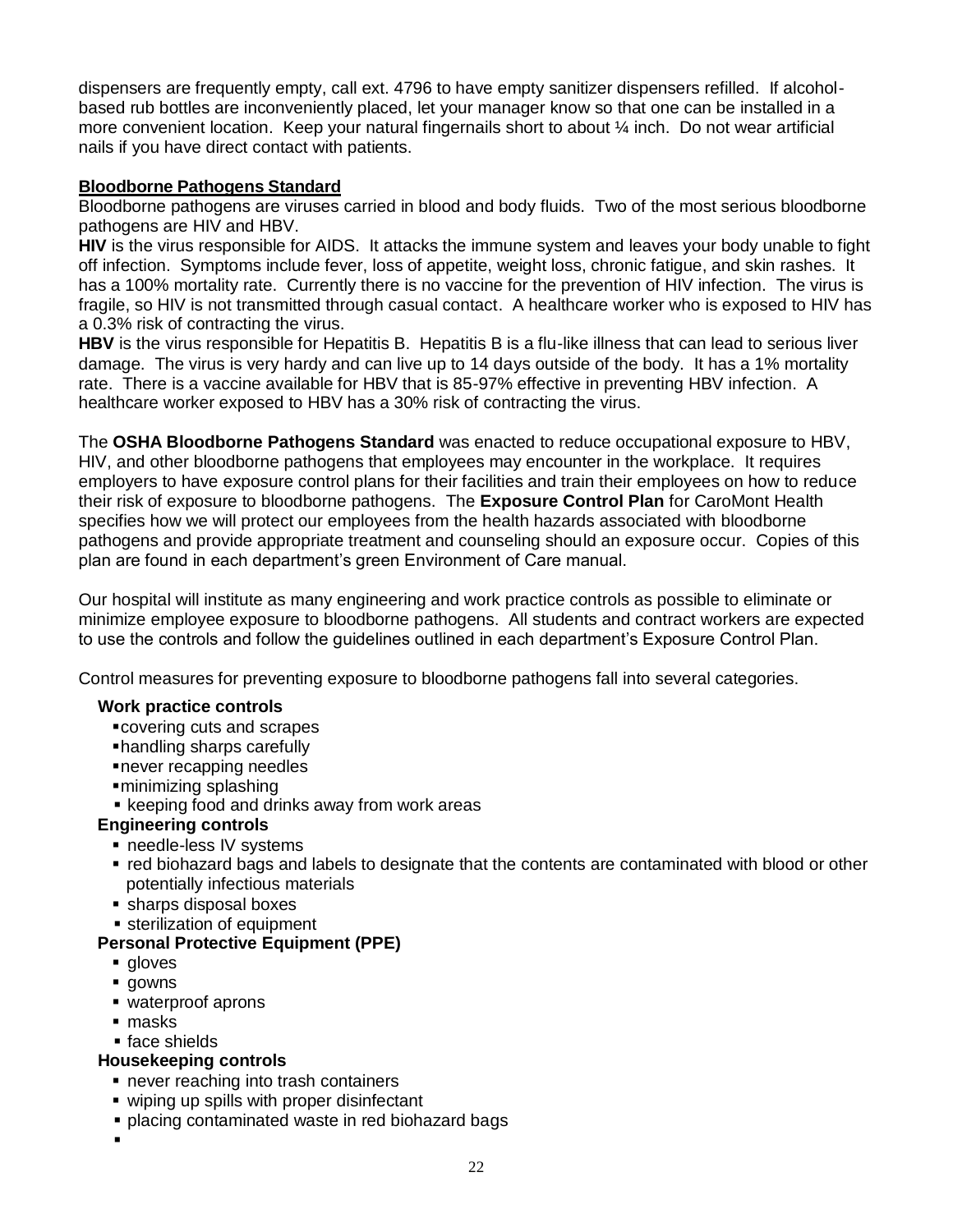### **Hepatitis B Vaccine**

- vaccine is a safe and effective way of protecting yourself
- 85-97% effective
- series of three injections that must be completed over a six-month period

Employees and students are expected to use the personal protective equipment specified for each procedure or work activity in the department's Exposure Control Plan. If personal protective equipment is *required*, it must be used *every* time you perform the procedure or activity. It must be appropriate for the task you are doing. The type of personal protective equipment you wear for a given task should be based on the kind of exposure that you anticipate. Items are stocked in the locations where you may come into contact with bloodborne pathogens. If you have any difficulty finding the item(s) you need, ask the department manager or supervisor for assistance.

All employees and students are expected to use **standard precautions** when they reasonably anticipate exposure to blood, mucous membranes, non-intact skin, or any body fluids except sweat. This means that you treat everyone, regardless of their age, as if they were known to be infected with HIV, HBV, or other bloodborne pathogens. Let your supervisor know if you have any questions about the type of control measures or personal protective equipment that you should use for any procedure.

### **Tuberculosis**

Tuberculosis (TB) is an infectious disease caused by a bacteria (M. Tuberculosis). It is carried in airborne particles that are released in the air when people with active TB sneeze, cough, speak, or sing. These particles travel through the air system and are inhaled by others.

Tuberculosis falls into two categories. **TB infection** (latent TB) means that a person carries M. Tuberculosis, but has no symptoms and cannot infect others. A person with **TB disease** (active TB) carries the bacteria, has symptoms of the disease, and can infect other people unless he/she is taking TB medicine as directed by a physician. Symptoms of active TB include a cough that lasts for more than two weeks, bloody sputum, weight loss, loss of appetite, fever, and night sweats. TB is diagnosed byusing several diagnostic measures: health history and physical examination, Tuberculin skin test, chest x-ray, sputum smear and culture, and bronchoscopy.

People at risk for contracting TB are medically underserved populations, homeless people, prison inmates, alcoholics, IV drug users, elderly people, foreign-born people (from Asia, Africa, the Caribbean, and Latin America), anyone who has come into contact with active TB, and people with HIV, cancer, and other diseases that weaken the body's immune system. There is a potential for occupational exposure to TB in health care facilities. However, if guidelines are followed and proper precautions are taken, your risk of exposure as a health care worker is minimal.

**The key to preventing the transmission of TB is early detection, isolation, and treatment.** The GMH TB Control Program is based on the use of: administrative measures to reduce the risk of exposure (includes policies and procedures for early detection), isolation, diagnostic evaluation, and treatment, engineering controls (negative pressure rooms, etc.), and personal respiratory protective equipment (particulate respirator or N-95).

If you are exposed to TB during your clinical experience at GMH, you will be given contacted by the Infection Control Department for followup.

### **Isolation Guidelines**

The GMH Isolation Policy is based on the latest CDC recommendations for isolation in hospitals. **Standard precautions** are used for all patients. Transmission-based precautions are added if additional precautions are needed. There are three basic types of transmission-based precautions: airborne, droplet, and contact.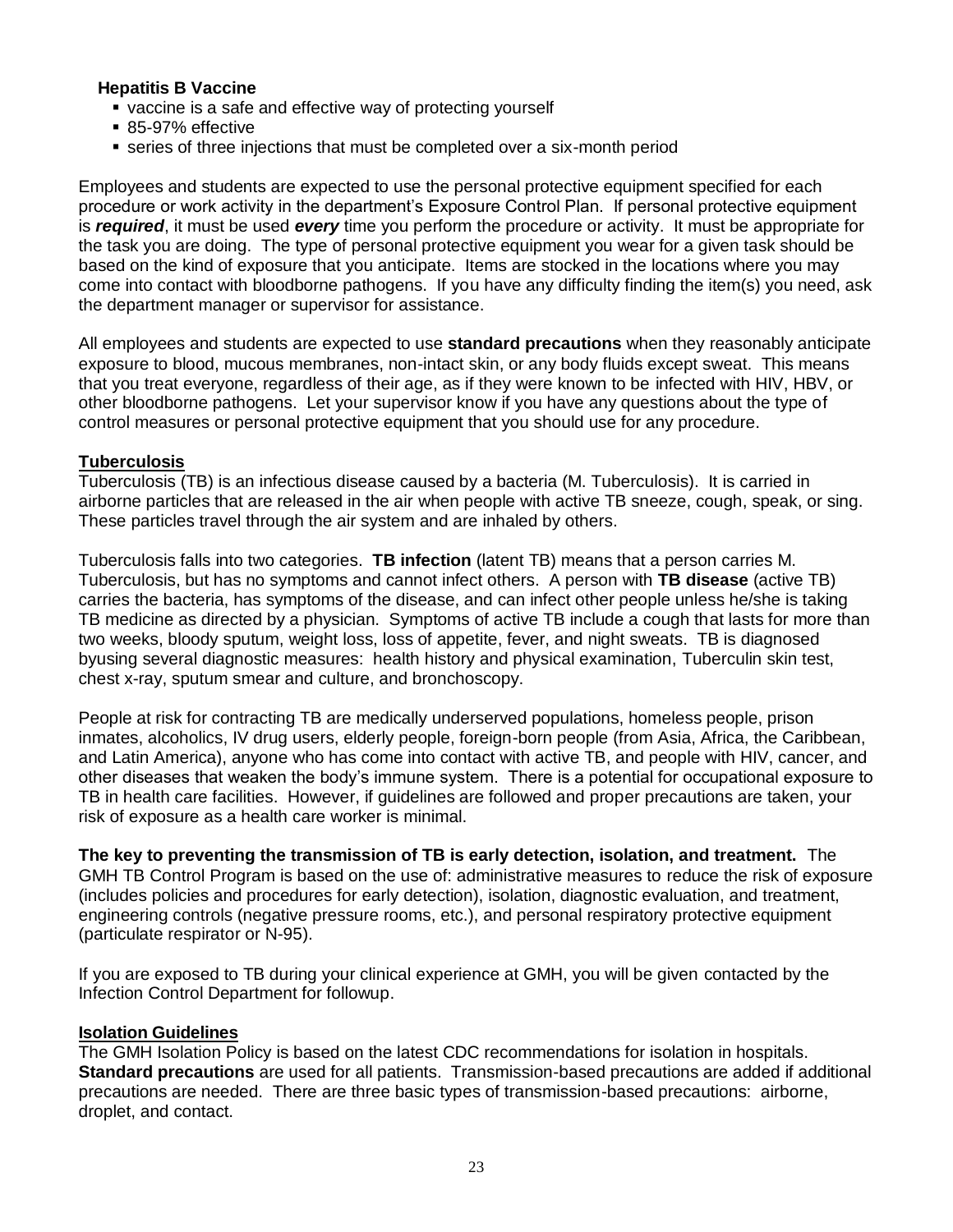### **Airborne precautions**

- Used to prevent diseases that are spread by infectious dust particles or small particle droplets that remain suspended in air.
- Requires special air handling and ventilation.
- Tuberculosis, chicken pox, and measles are examples of airborne diseases.
- A green *"airborne precautions"* sign is placed on the door of the patient's room if he/she is suspected of having a non-Tuberculosis airborne illness.
- When a green sign is placed on the door, wear a surgical mask when entering the patient's room unless you are immune to the disease that they have.
- A red, octagonal *"airborne precautions"* sign is posted on the door (instead of the green card) when a patient is suspected of having Tuberculosis.
- Additional precautions are added with the red door sign.
- When a red sign is placed on the door, wear a particulate respirator when you enter the patient's room.
- Place the patient in a negative pressure room.

### **Droplet precautions**

- Used to prevent diseases spread by infectious large-particle droplets that can be created by certain medical procedures, or by coughing, talking, or sneezing.
- Examples of diseases spread by droplets are pertussis and mumps.
- A blue *"droplet precautions"* sign is posted on the door of the patient's room.
- Wear a surgical mask if you come within three feet of the patient and wash your hands after touching the patient or any infective material, before you leave the room.

### **Contact precautions**

- Used to prevent infectious diseases spread by contact with intact skin or contaminated surfaces or objects.
- Examples of diseases spread by contact are lice, scabies, conjunctivitis, and Methicillin resistant staph aureus (MRSA).
- A yellow *"contact precautions"* sign is placed on the patient's door.
- Wear gloves when you enter the patient's room and wash your hands before you leave the room.
- Wear a gown for substantial contact with the patient or environmental surfaces when you think that it is likely your clothes may get soiled.

### **Strict Contact Precautions**

- Used to prevent a type of infection spread by a resistant organism called Vancomycin enterococci (**VRE**).
- Requires stricter precautions to be used.
- A goldenrod-colored *"strict contact precautions"* card is placed on the door.
- Wear a gown while in the patient's room.
- **Remove and discard all gowns and gloves** *before* leaving the patient's room.
- Wash your hand and disinfect all equipment *before* leaving the room.
- Wash your hands again *after* exiting the patient's room.
- These stricter measures are necessary to prevent the spread of VRE.

# **LATEX ALLERGY**

Latex allergy is a condition that occurs when a person becomes sensitive to the latex protein and develops a reaction to natural rubber products. Symptoms can range from minor skin reactions to serious problems such as a drop in blood pressure and shock.

**Skin reactions** are the most common symptoms. They include dryness, crusting, peeling, chapping, cracking, rash, hives, or itching. **Symptoms** can occur from touching products made with latex, being touched by someone after he/she has touched a product made with latex, inhalation, or direct injection of material through IV ports.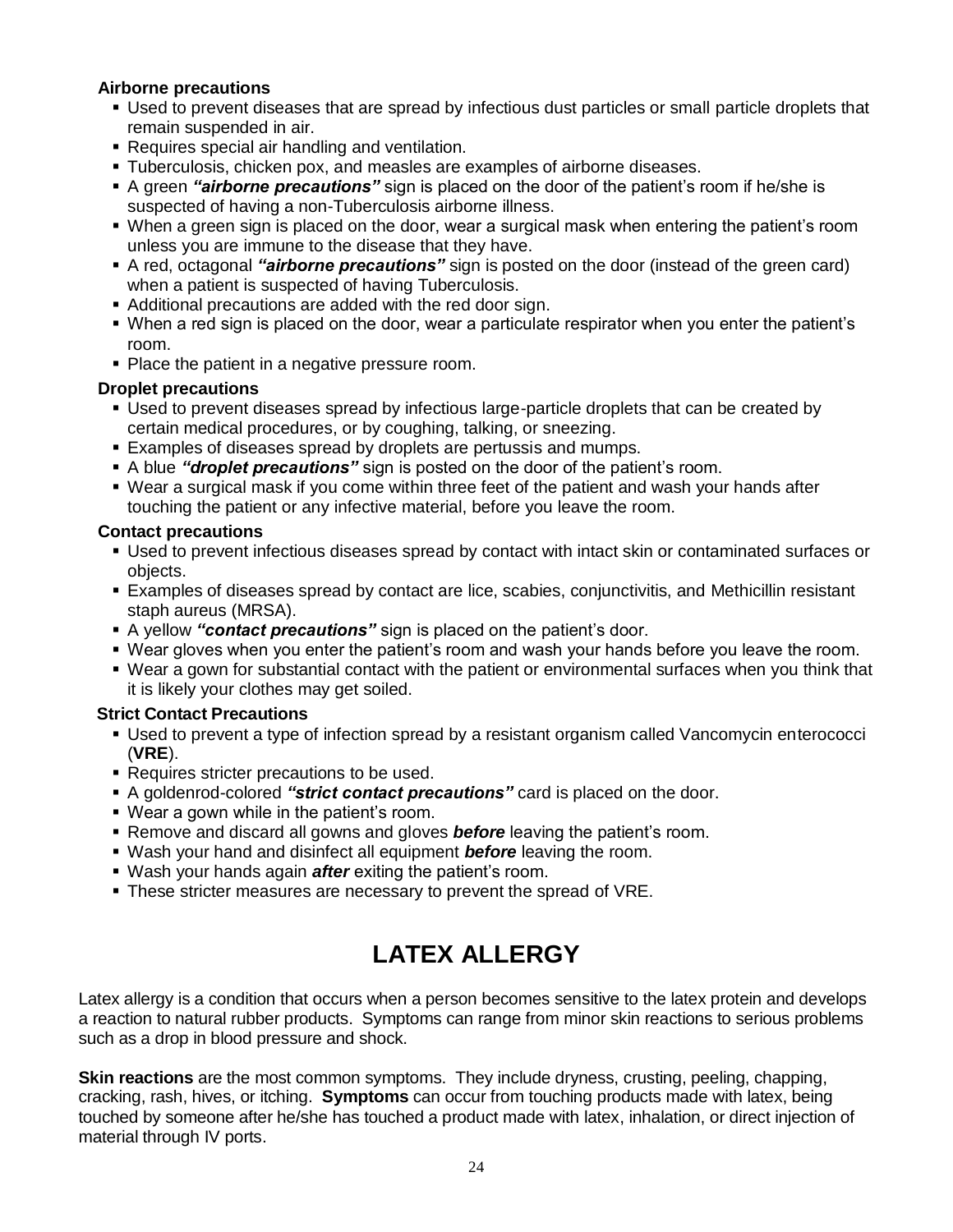People at risk for developing an allergy to latex include any individuals who has a frequent exposure to latex, (includes health care workers, dentists and people with a history of multiple surgeries or bladder problems), anyone who has other allergies or asthma, anyone requiring frequent bladder catheterization, anyone with certain food allergies such as bananas, kiwis, avocados, chestnuts, or other tropical fruits, and females. Seventy-five (75) percent of the people with latex allergy are females.

### **Latex Allergy Policy**

CaroMont Health has a Latex Allergy Policy that focuses on three goals.

- 1. **Identification:** Patients with known or suspected latex allergy are identified during the admission process and employees are identified during their pre-employment and annual health screenings.
- 2. **Protection:** Patients identified with known or suspected latex allergy wear purple arm bands. Purple stickers are placed on their charts, and purple *"No Latex – No Rubber Products"* signs are posted on their beds and at the entrances to their rooms. Measures are taken to minimize these patients' exposure to latex products. Employees, students or contract workers with known or suspected latex allergy should wear latex free gloves (vinyl or nitrile). If they experience any symptoms, they should report them to Employee Health.
- 3. **Education:** Patients and employees who are allergic to latex are given a latex allergy education packet.

# **FITNESS FOR DUTY**

CaroMont Health's has administrative and personnel policies on **Fitness for Duty** that are designed to keep patients and staff safe by ensuring that all employees and other caregivers are capable of performing their jobs safely and efficiently without any kind of impairment. Impairment is the inability to competently perform your job duties or function properly. This includes being under the influence of any drug (legal or illegal), alcohol, illness, or other conditions. It's important to understand that impairment does not just come from being under the influence of alcohol or illegal drugs. Many people take legal drugs (over- thecounter drugs or prescription drugs) that can cause side effects such as drowsiness, disorientation, slowed reactions, lack of coordination, etc. You can also be impaired due to a medical condition (ex. dizziness from an inner ear infection).

**Regardless of the cause, it is never acceptable to come to work in an impaired condition.** If you come to our facility and can't do your job, you need to tell your instructor and the supervisor of your assigned department/unit and go to Employee Health immediately. You also have a responsibility to report any behavior that you see that concerns you so that it can be addressed and resolved immediately – whether it be on the part of employees, students, Medical staff, or other providers.

There are a number of warning signs that can indicate potential physical or mental impairment - reduced coordination and reflex actions, dilated or constricted pupils, bloodshot, watery eyes, poor balance, odor of alcohol on his/her breath, slowed reactions, sleepy or stuporous condition, disoriented behavior, etc. If you have reason to suspect that an employee, another student, a member of the Medical Staff, or any other provider may be impaired, notify the assistant manager or director for the department you are assigned to *immediately*.

# **PAIN MANAGEMENT**

Admitting pain is not a sign of weakness. Pain is not a punishment for past wrong doings. Pain is manageable and the side effects of medication are manageable. Very few people become addicted to pain medication. **Signs of Pain** include verbalizing "I'm in pain", grimacing, and moaning.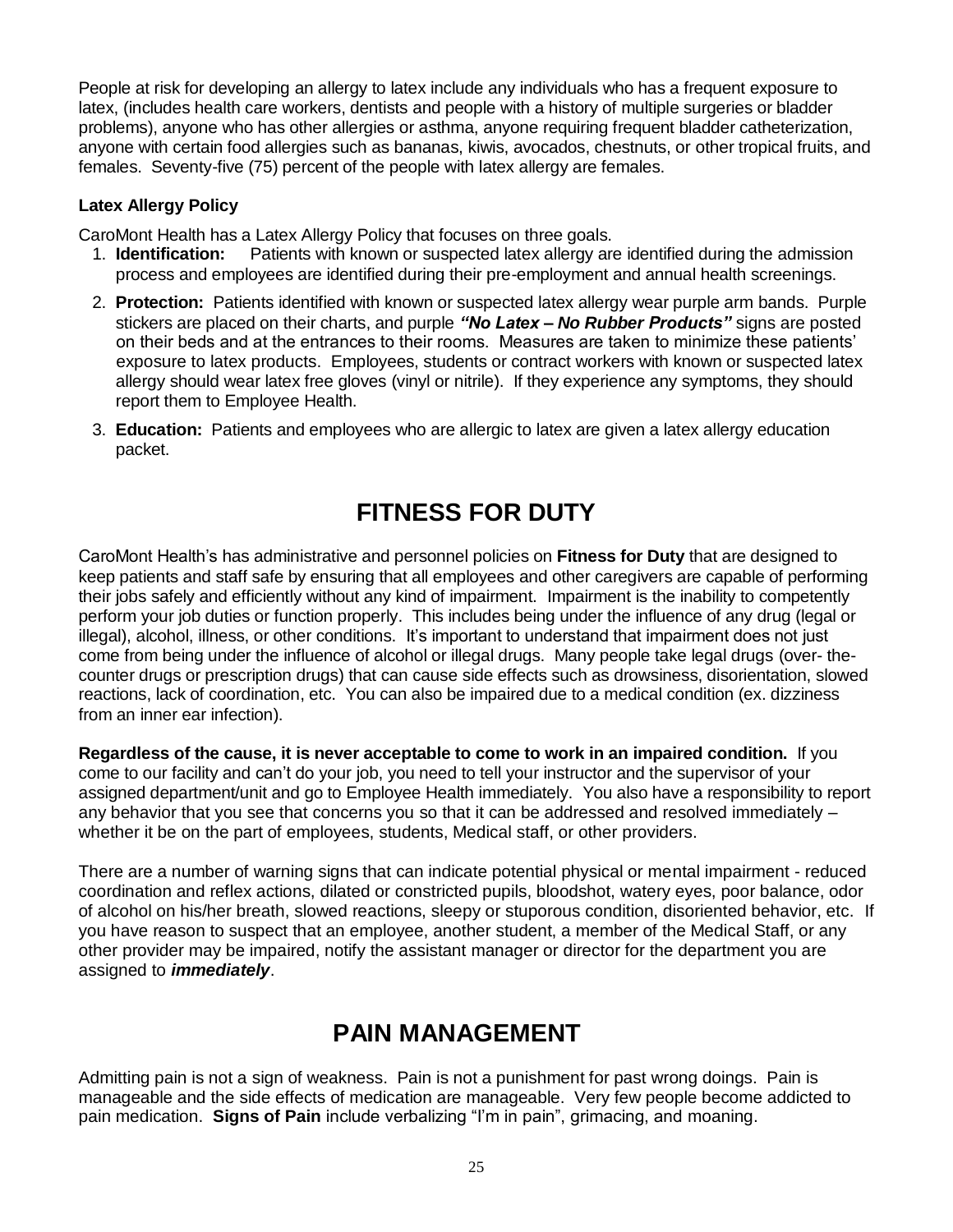Gaston Memorial Hospital has a pain policy that incorporates standards and regulations to assure patients receive proper pain management. We provide pain education for all staff. Pain management information is located throughout the hospital. Patients are taught how to report pain using the pain scale.



# **SECTION 2 STANDARDS OF CONDUCT**

The Standards of conduct, approved by the Board of Directors, is included to provide standards by which CaroMont Health employees conduct themselves. It includes our values and general guiding principles. It does not include or replace personnel policies and does not serve as any type of employment contract. No one set of standards or rules can substitute for the good judgment, common sense and personal integrity required in our daily work place.

These Standards of Conduct are to be observed by all CaroMont Health employees. No one, regardless of position, may allow personal preferences, inconvenience or business pressures to compromise adherence to CaroMont Health's Standards of Conduct.

Violating the Standards of Conduct is a serious matter, and may lead to disciplinary action up to and including termination.

If you have questions, please ask your manager, refer to the Corporate Compliance Policy Manual or CHIP or call the Corporate Compliance Officer at 704-834-2209.

### **Values**

We hold the following values for CaroMont Health. Each is important and their order reflects no particular hierarchy. As we honor these values daily, our commitment to our Mission is unwavering.

### **Quality Patient Care**

We strive to be a leader in providing quality patient care in a safe and family centered environment.

### **Respect for the Individual**

We respect each person's dignity, right to privacy, and diverse beliefs. We treat others as we would like to be treated.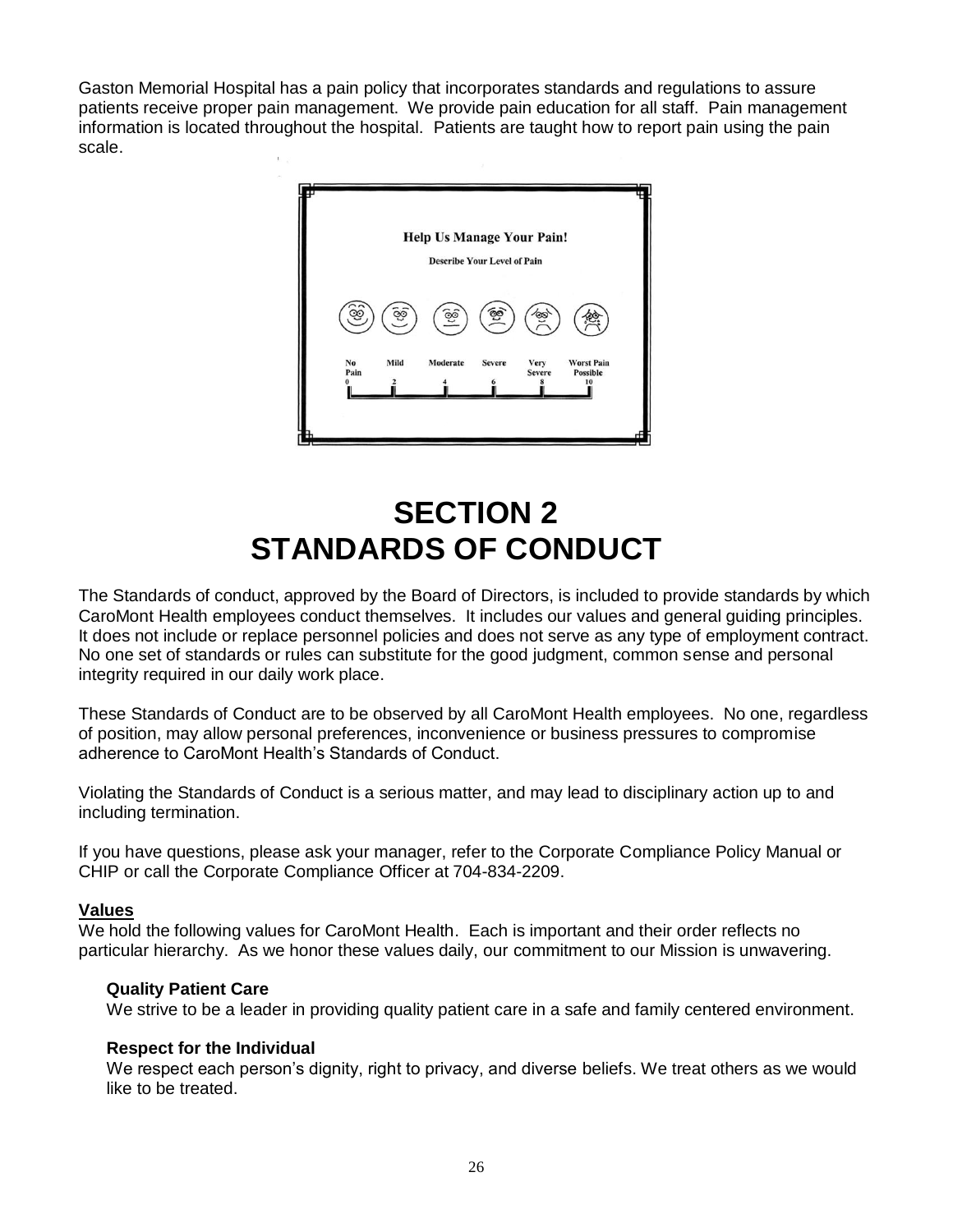### **Integrity**

We will be quided by what is right.

### **Open and Responsible Communication**

We emphasize listening, responsiveness and mutual understanding.

### **Pride of Ownership**

We believe each person is empowered for action as needed and must assume personal responsibility and accountability.

### **Customer Service and Patient Satisfaction**

We are committed to the highest level in both endeavors.

### **Fiscal Responsibility**

We know that the sound use of all resources is fundamental to our success.

### **Teamwork**

We are participative and work cooperatively. The well being of our patients is dependent on the contributions of all.

### **Innovation**

We encourage new ideas, an openness to change, and creativity.

### **Patient Care**

One of our values is quality patient care. We strive to be a leader in this endeavor.

We treat patients on basis of need rather than ability to pay.

We treat patients with dignity and respect their rights, including privacy and right to refuse treatment.

We endeavor to involve patients and their families in their treatment decisions.

We abide by all applicable laws and regulations, including professional licenses for care giving, in providing care for patients. Our patient care environment is safe and secure.

### **Patient Rights/Advanced Directives**

CaroMont Health honors appropriately completed patient directives that are presented to us.

We encourage patients to learn about advanced directives (living wills and health care power of attorney documents). We provide free copies and encourage patients and families to discuss and complete them prior to hospitalization.

Issues relating to disagreement between patients' advance directives and physicians' wishes are referred to the Ethics Committee.

The hospital has a detailed policy on the right to a natural death which deals with issues of patients without advanced directives and the withholding or withdrawal of extraordinary means of life support.

Competent patients have a right to privacy, informed consent for tests and procedures, denial of tests/procedures and to be involved in their care decisions.

CaroMont Health complies with all applicable laws regarding patient testing for HIV/AIDS, organ and tissue donation, blood alcohol or drug testing, suspected abuse and other patient care related matters.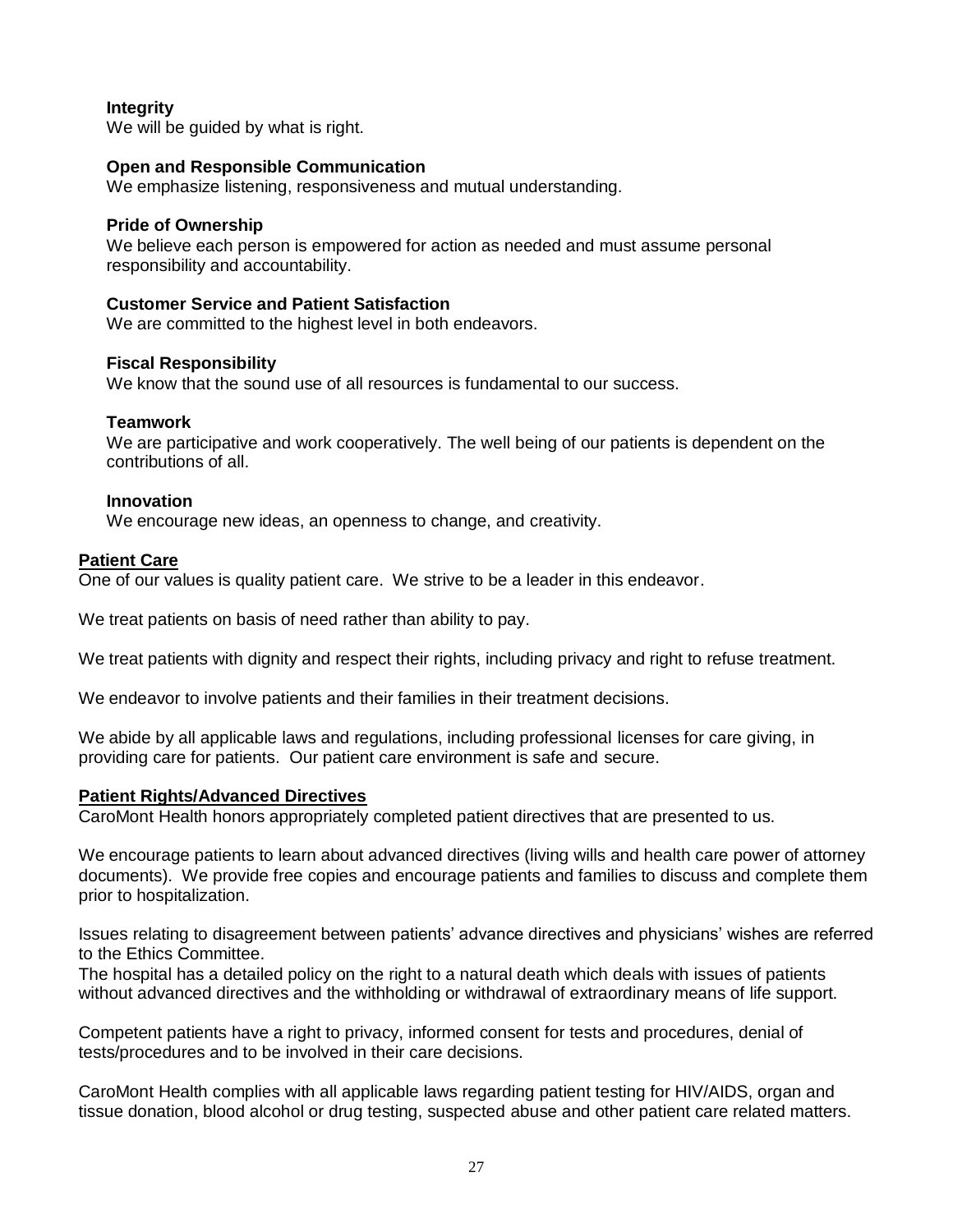Questions from law enforcement personnel regarding patient information are referred to risk management, senior management or the patient care shift manager.

### **Ethics**

CaroMont Health has an Ethics Committee to deal with difficult treatment decisions, conflicts between caregivers and family, and situations involving a lack of consensus of care from caregivers. Employees may contact the Ethics Committee by calling the chaplain's office during the day or the patient care shift manager in the evening or at night.

All patient care research is authorized by the Institutional Review Board.

Individual employees may request to be excused from participation in aspects of patient care or treatment that present a conflict with their cultural values, personal ethics or religious beliefs. Reference can be found in Personnel Policy #106-1.

### **Admissions, Discharges, Transfers and Referrals**

All admissions, discharges and transfers are based on medical needs with appropriate documentation and without regard to ability to pay. We comply with "patient dumping" regulations as defined in the Consolidated Omnibus Budget Reconciliation Act (COBRA).

Referrals are made and accepted on the basis of physicians' orders. We do not pay for referrals or make payments on behalf of anyone for referrals. We do not pay patients. We do not waive insurance copayments unless authorized by administration or risk management.

### **Denial of Care**

After an appropriate medical screening examination, CaroMont Health does not deny emergency care to anyone who needs it. The hospital reserves the right to deny non-emergency care to anyone without appropriate payment arrangements.

Provision of medically necessary services is not to be based on ability to pay or payment coverage, once an episode of care has been initiated in an inpatient admission.

Physicians employed by CaroMont Health can discharge a patient from their practices, as long as normally accepted professional conduct is followed to avoid abandonment issues.

Each patient or family member must assume personal responsibility for all appropriate discharge and follow up care from any inpatient or outpatient care experience at any CaroMont Health facility.

### **Billing and Financial Transactions**

We maintain a high standard of accuracy, timeliness and thoroughness in all of our financial records and reporting practices.

Our billing practices comply with all federal and state laws, regulations, guidelines, and policies.

We ensure both accurate billing and submission of claims only for services that are actually rendered, appropriately documented, and medically necessary.

We file cost reports which accurately reflect costs incurred in providing services.

We submit timely and accurate financial and tax reports, as required, complying with federal, state and local laws.

We maintain current reimbursement and billing manuals.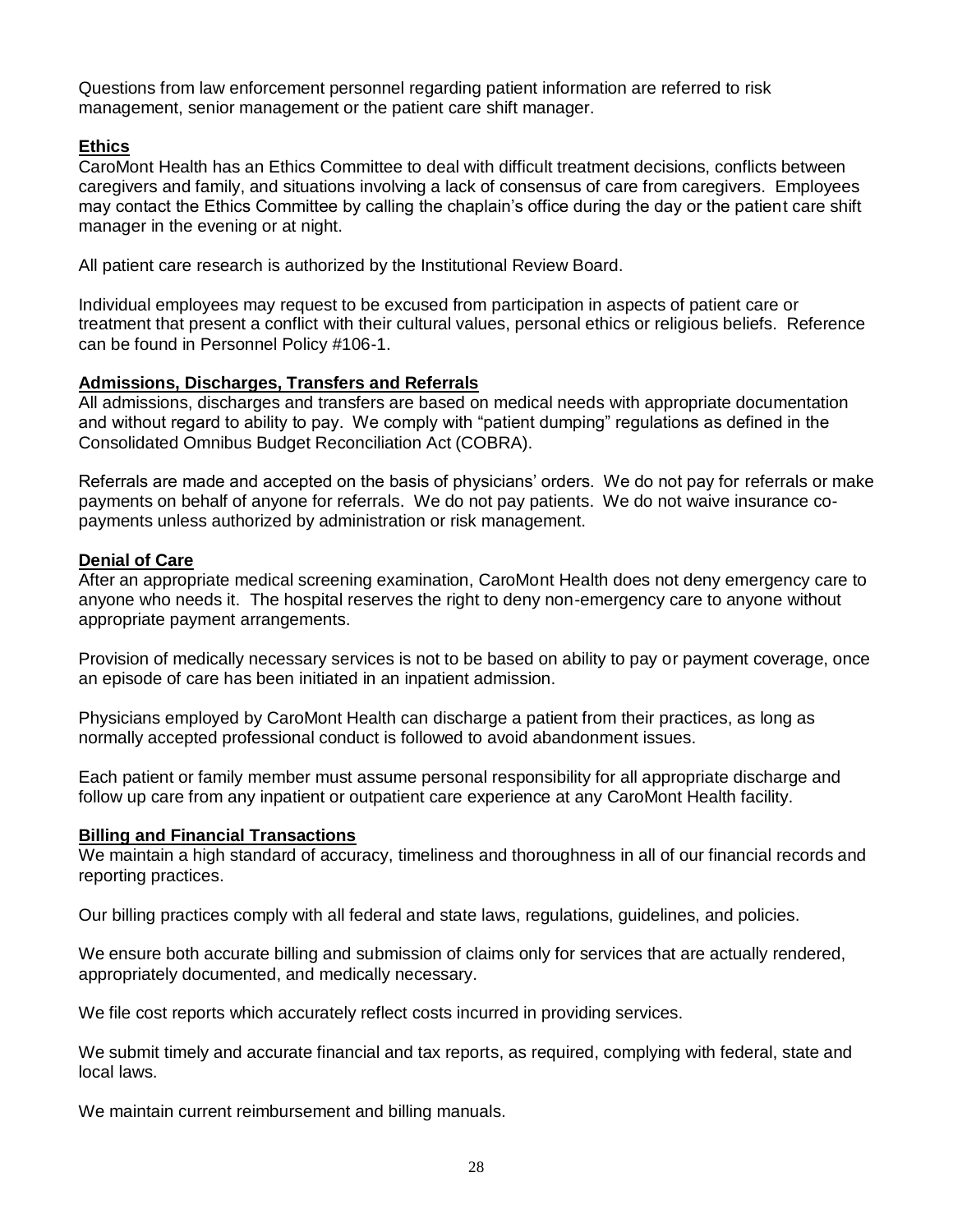We provide full access and cooperation to CaroMont auditors.

We do not falsify or otherwise improperly alter financial records.

We continuously monitor our financial records and reporting practices, and take corrective action when necessary.

### **Basic Business Principles**

We market and advertise our services and products fairly, truthfully and in a non-deceptive manner. We do not engage in activities to reduce competition nor divulge competitive or proprietary information to competitors.

No one should make false or misleading statements to patients or persons or entities doing business with CaroMont Health about our products or services.

Employees are responsible for ensuring they do not violate copyright or licensing agreements and are required to report any observed violations. This includes the inappropriate transmission or reproduction of video, audio, printed matter or computer software programs.

CaroMont Health and its employees should refrain from engaging in any activity which may jeopardize the tax exempt status or the organization, including organizational lobbying and political campaign contributions.

CaroMont Health operates its business in a manner that respects the environment and conserves natural resources.

CaroMont Health conducts its businesses so as not to engage in any activity or scheme intended to defraud anyone.

Employees cannot use "insider" information for any business activity conducted by or on behalf of CaroMont Health. All business should be conducted in an open, professional manner, both in appearance and fact.

CaroMont Health does not seek to gain advantage through improper use of payments, gifts or inducements. Offering, giving, soliciting or receiving any form of bribe is also prohibited.

Gifts, entertainment and normal business courtesies can be provided as long as the activity has legitimate business purpose, is reasonable and is in good judgment.

Travel reimbursement and expense reports are to be accurate, reasonable and consistent with job responsibilities.

Employees should not gain a personal, financial or business advantage from information, services or knowledge learned during the course of their normal job responsibilities for CaroMont Health.

Employees should not use any assets of CaroMont Health for personal use or illegal activities.

### **Medical Records**

Medical records are the property of CaroMont Health, but patients have rights to their records as outlined in state law and hospital guidelines.

No documentation in a record should be altered, deleted, or added in an attempt to conceal any factual occurrence.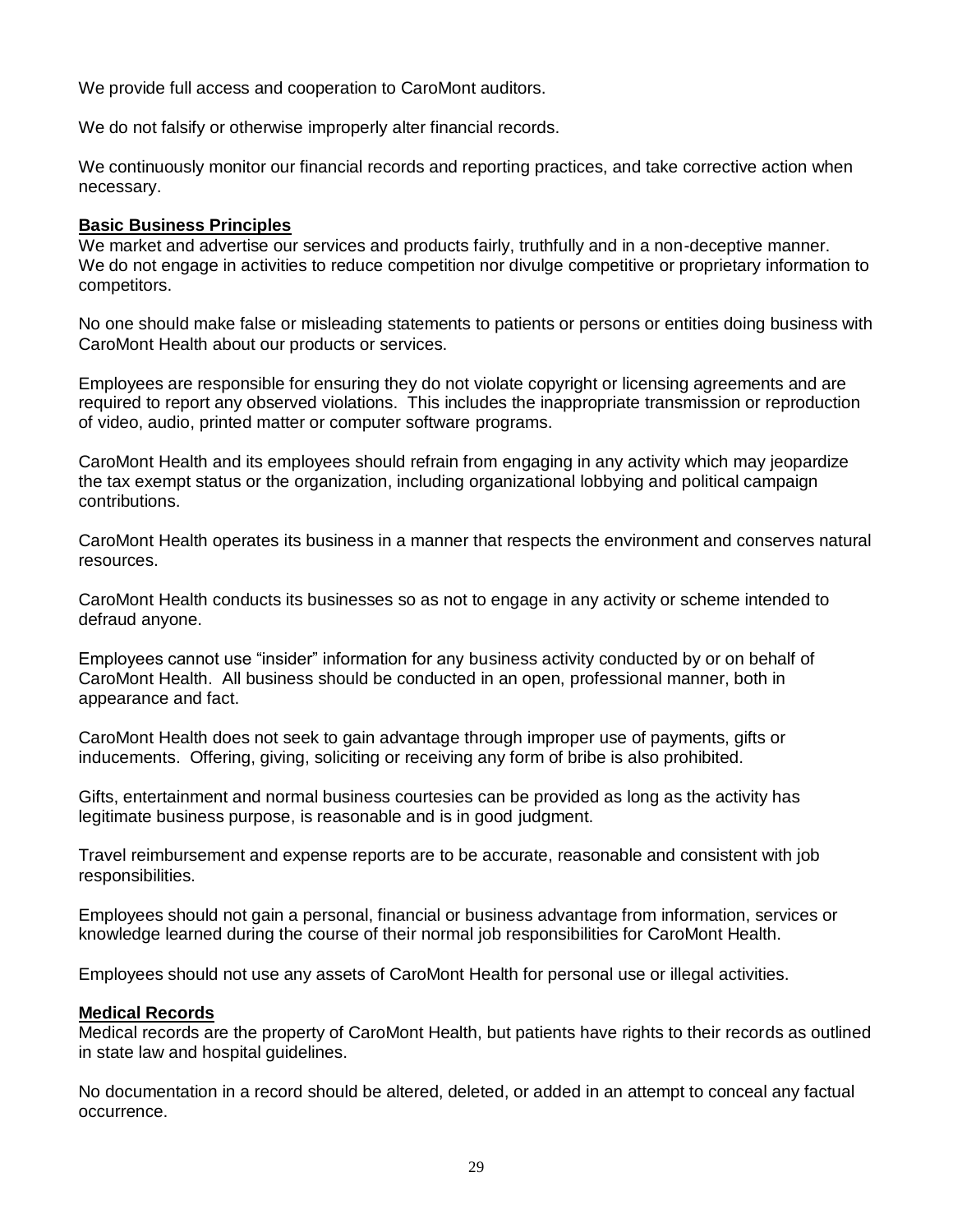Medical record coding for billing purposes should use the most current national documentation guidelines (the American Hospital Association's Coding Clinic) as designed by the four cooperating agencies (American Hospital Association, American Health Information Management Association, Centers for Medicare and Medicaid Services and the National Center for Health Statistics).

Only authorized persons may have access to or make documentations in patient medical records, including electronic access.

Medical Record information is confidential and should not be disclosed inappropriately. This pertains to both paper and electronic records.

In areas where records are kept, the security of records and access guidelines are defined and monitored. No records should be copied, distributed or given to others, or kept for personal use without authorization.

### **Drugs and Supplies**

We make every effort to ensure there are good controls of drugs and supplies, and specifically for designated "controlled substances". This involves purchase, storage, dispensing, and disposal based on all federal or state guidelines.

No employee should tamper with or attempt to circumvent the internal controls set up for medication and supplies for any personal or business gain.

CaroMont Health does not allow use, sale, dispensing, or solicitation of illegal drugs and narcotics on its campus.

Tobacco products are not available for sale on any CaroMont Health property.

Food and Drug Administration certification and other guidelines are to be followed for all medications prescribed and distributed to patients.

Violations are reported to responsible professional bodies or regulatory agencies.

### **Gifts, Tips, and Sale of Items**

We do not authorize or receive compensation for hours not worked or services not performed.

No employee may personally solicit gifts or tips from any patient or family member of any patient.

We will avoid selling merchandise or requesting donations from fellow employees or patients at any CaroMont Health facility for any purpose, unless approved by administration.

Employees may participate in non-profit/community fund raising projects if these conditions are met: manager approval, maintained in own work area out of view of patients/family, and in a non-pressured manner. Manager discretion and good judgment determine approval.

Selling merchandise/services for personal gain is prohibited in the work environment. The Pulse Printout may be used for any such sales purposes, if their publishing criteria are met.

We avoid soliciting, offering, accepting or providing any consideration that might be construed as conflicting with CaroMont Health's business interests, including meals, gifts, transportation or entertainment.

Employees may accept gifts of nominal value (less than \$25.00 value) from patients and family members. Acceptance of cash, including tips, in any amount is prohibited.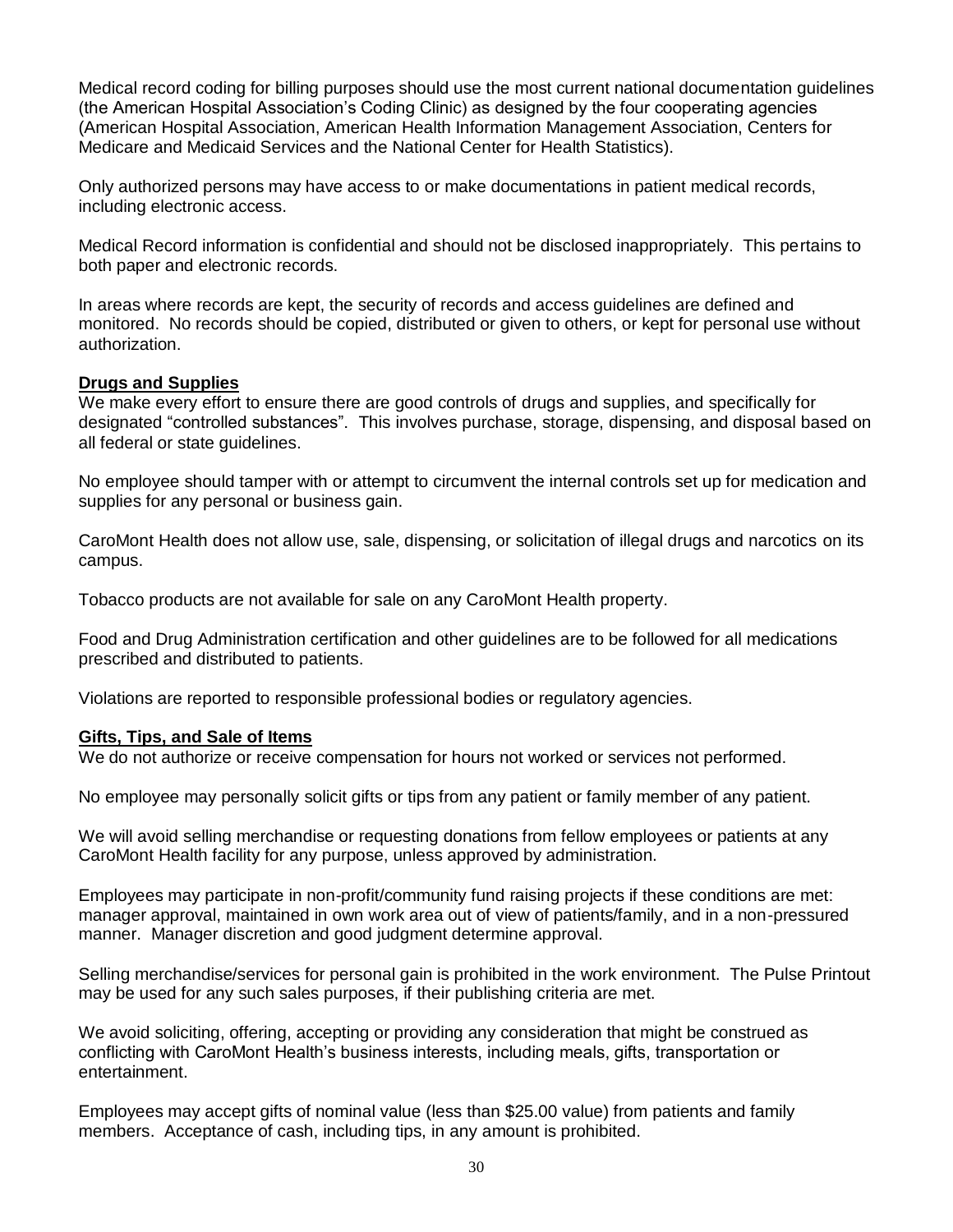Individuals may occasionally accept offers of entertainment or meals of nominal value from vendors or business contacts who have established business relationships with CaroMont Health, as long as they are reasonable and in good judgment. To the extent possible, gifts should be shared within the department or work group. Excessive gifts, meals, or expensive entertainment cannot be accepted. No soliciting can ever take place. If there is any question regarding the acceptance of such gifts, employees are to contact the immediate supervisor.

No attendance at events, workshops, or seminars involving overnight travel at vendor expense is permitted without notification and approval of immediate supervisor.

All fees/commissions or honorariums received for services provided or prepared for during normal working time will be paid directly to CaroMont Health or returned to the giver. This includes preparatory work done on CaroMont Health paid time but delivered at other times. All exceptions need immediate supervisor authorization and disclosure.

It is acceptable for vendors to sponsor CME or other seminars at CaroMont Health as long as solicitation does not occur or any sales are pending.

### **Charity/Other Write-Offs**

The hospital has a Board approved charity policy to provide a mechanism for patients who do not have the ability to pay for their healthcare services to receive these services at no cost or reduced cost.

Patients who have the financial ability to pay for their healthcare services are billed and receive collection efforts according to policy.

Administrative write-offs are provided to patients when circumstances warrant and are handled according to policy.

Rules of self approval and conflict of interest apply to all write-offs processed.

CaroMont Health does not waive the Medicare deductible or coinsurance for participants as inducement to receive services.

### **Specialty Areas**

CaroMont Health has several specialty areas including outpatient lab, hospice, physician practices, home health, long term care, emergency department, outpatient facilities, behavioral medicine services, and an ambulatory surgery facility that have special regulatory and licensing needs. Each entity develops, publishes and educates their staff on appropriate handling of issues related to their specialty services.

All CaroMont Health entities endeavor to be in compliance with rules and regulations related to licensure, and potential fraud and abuse actions. All CaroMont Health entities abide by the CaroMont Health Corporate Compliance Plan.

### **Medical Staff/Allied Health Staff**

Only members of Gaston Memorial Hospital medical staff or allied health staff may practice within Gaston Memorial Hospital and within their defined privileges.

Gaston Memorial Hospital fully complies with reporting requirements for National Practitioners Data Bank (NPDB) and other agencies.

Current licensure, Drug Enforcement Agency (DEA), etc. are verified every two years during reappointment.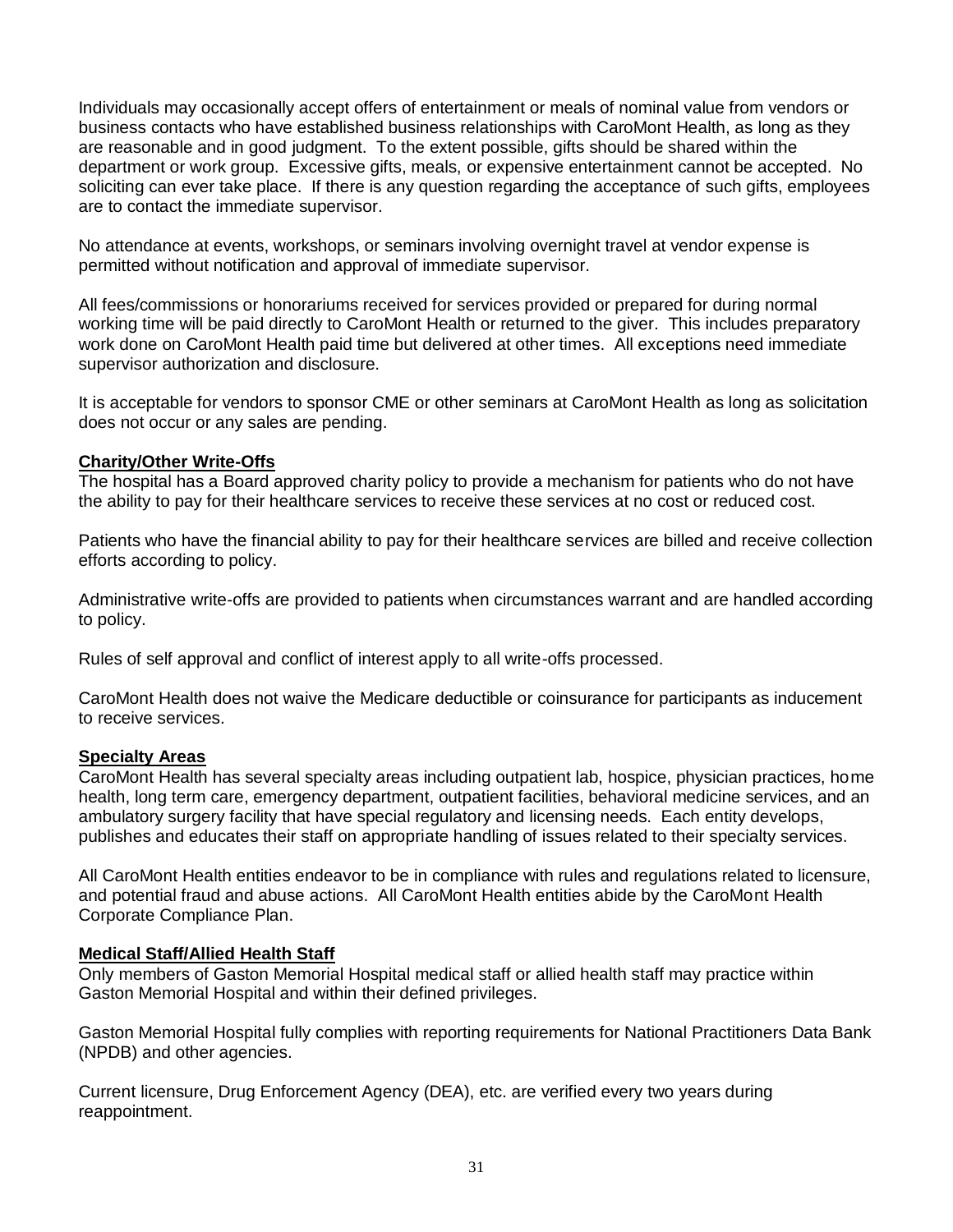Medical staff members and their office staff managers are educated on compliance issues and are expected to act appropriately when performing duties within CaroMont Health.

CaroMont Health endeavors to keep informed of practitioners who are expelled or suspended from federal programs or have other disciplinary restrictions placed on them, and to take appropriate action.

Medical staff members are educated on clinical issues such as coding and medical documentation requirements for correct coding and justification for medical necessity of services.

### **Conflict of Interest**

If a conflict of interest exists or even appears to exist, the matter should be disclosed with the most immediate supervisor.

We avoid using position to profit personally or to assist others in profiting at the expense of the organization.

Ownership (other than general stock less than 5% of total) or employment in an outside entity that does business with CaroMont Health is avoided.

"Insider" dealing is to be avoided. (Do not use non-public information for personal gain and do not pass along knowledge to anyone who has no need to know.)

Conducting business, not on behalf of CaroMont Health with a vendor, supplier or contractor should be avoided.

No one should perform work or render services to competitors of CaroMont Health without permission.

Everyone should disclose membership in outside boards of business entities.

No one can directly be involved in hiring or directly supervising a family member.

No gift or contribution to CaroMont Health can be given under the condition of actual or potential business relationship.

We do not endorse any vendor's product or service on behalf of CaroMont Health without express written administrative permission.

When serving in an outside capacity, employees should abstain from all discussion and action involving CaroMont Health; and conflict of interest should be declared.

Always seek to disclose and then resolve any actual or potential conflict of interest prior to taking action.

Board members, key officers and managers are required to complete a conflict of interest and disclosure form annually. In addition, personal changes in status should be communicated as they arise in the course of the business year if there could be a conflict.

For more definitive guidance, review the Administrative policy (#143) on conflict of interest, see your immediate supervisor or call the Corporate Compliance Officer.

### **Human Resources**

We review and abide by the CaroMont Health personnel policies.

We encourage fellow employees to develop their skills and potential, to continue learning and growing intellectually and to continuously try to improve their performance.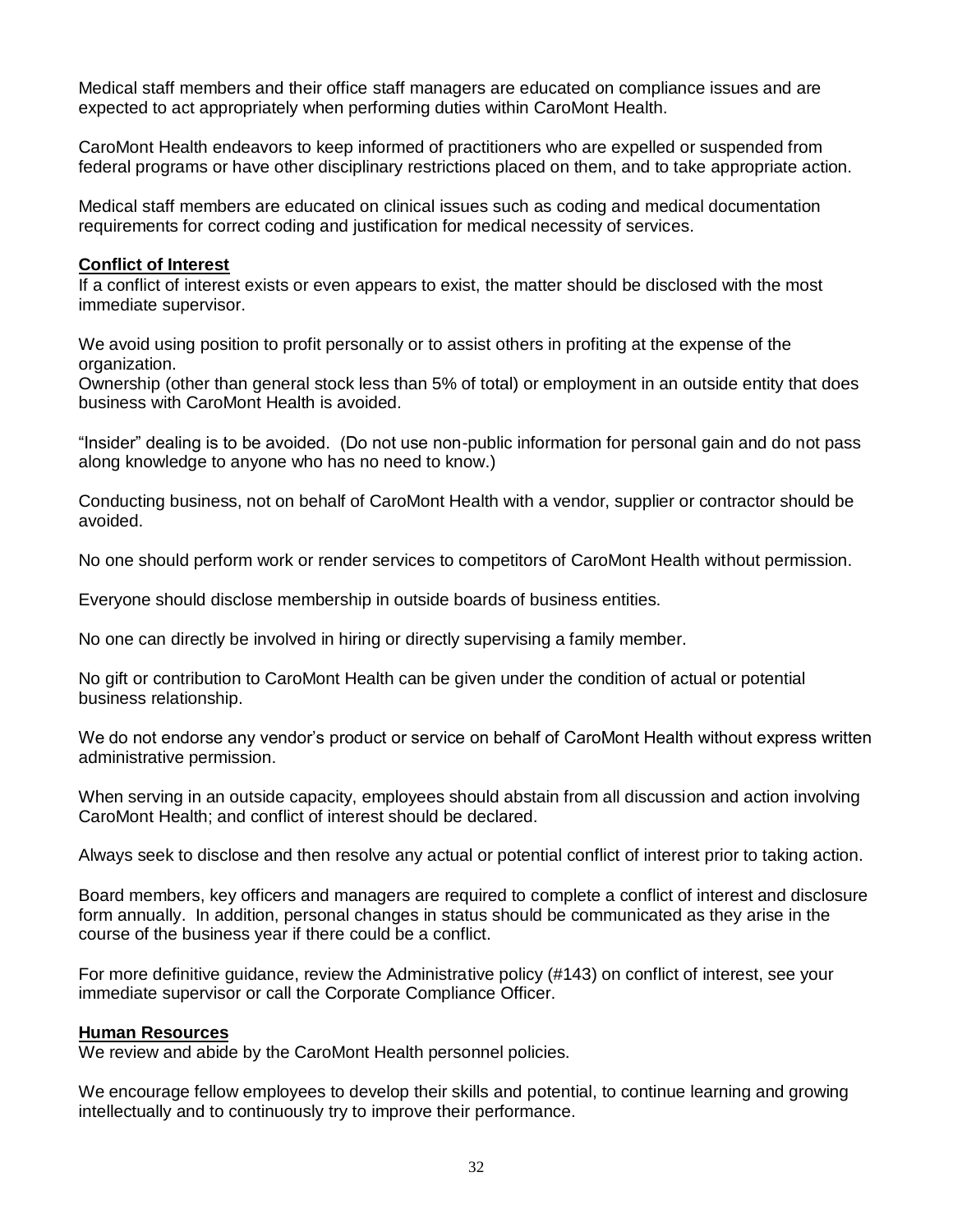We treat each other as we would like to be treated, regardless of position, station or relationship.

We support CaroMont Health's equal employment opportunity initiatives and prohibit discrimination on any basis as protected by law.

We strive to create a professional atmosphere through our words and actions. Our work environment is to be physically safe and secure, free of any type of harassment.

Employee input and involvement in decision making is encouraged.

We make efforts to ensure that employees are recognized appropriately and that our compensation programs are fair, competitive and legally appropriate.

We comply with all applicable laws including wage and hour, Employment Retirement Income Security Act (ERISA), workers compensation, Family Medical Leave Act (FMLA), Occupational Safety and Health Act (OSHA), etc.

Managers and supervisors hold regular meetings (suggested monthly) or use other media to communicate with their staff. Likewise, managers and supervisors have the responsibility to create work environments where ethical issues can be raised and openly discussed.

There is no retaliation against any employee who brings a corporate compliance concern forward. Opportunities are available to be educated on these issues and for questions to be asked.

### **Confidentiality**

We respect the patient's right to privacy in direct care activities and regarding information about his/her medical condition. Photography or video imaging requires written consent.

Any employee with access to privileged patient information should keep this information in strict confidence at all times, discussing it only in the line of duty and with appropriate personnel.

Staff are required to sign a confidentiality agreement upon employment, as well as, annually. Staff who release or discuss confidential matters of any kind to unauthorized staff or non-employees are subject to the disciplinary process up to and including immediate termination. Releasing psychiatric patient information is criminally punishable.

Staff with electronic access to patient records should maintain the secrecy of passwords or access codes, using them as an equivalent of the signature; and accountable for all work documented under this code.

Access to electronic records or paper patient records is acceptable only in job related duties.

Staff should notify Information Systems when there are changes in name, job classification or qualifications and if they believe someone has gained access to unassigned passwords.

### **Cooperation with Inspecting/Regulatory Bodies**

All employees are encouraged to respond directly to questions by surveyors, inspectors, and other regulators.

No inappropriate altering of records, results or other falsification should ever be done with intent to conceal error, wrongdoing or required disclosures.

Representatives from regulatory or law enforcement agencies must provide appropriate identification.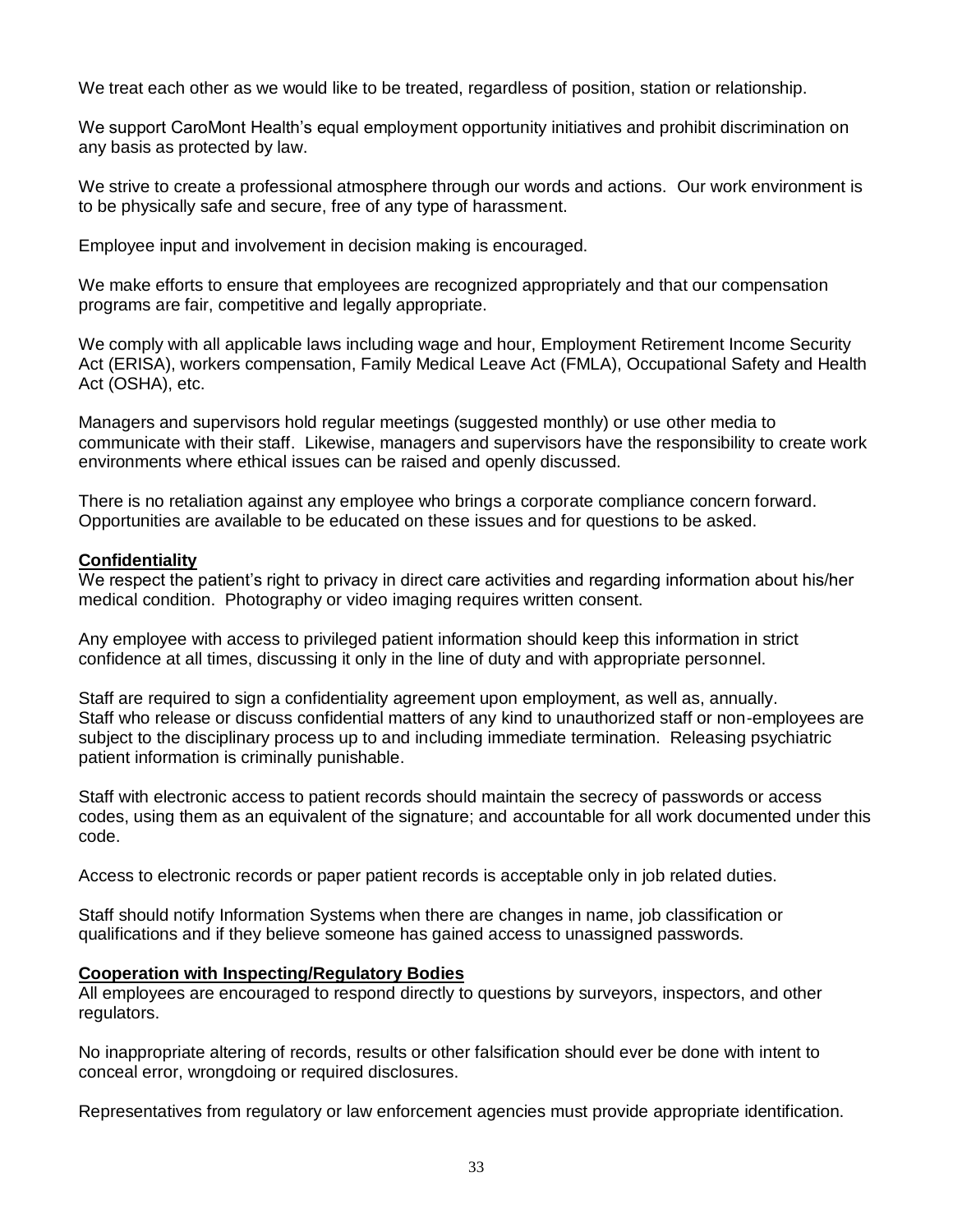Patient and peer review confidentiality must be maintained in dealing with regulatory or accrediting bodies as well as law enforcement agencies.

CaroMont Health reports appropriately to all licensing, professional, regulatory and inspecting agencies. It is our intent to comply with all federal, state and local requirements.

### **Safety**

CaroMont Health adheres to the guidelines and criteria from external licensing or regulatory agencies, including safety, staff education, reporting and monitoring. This includes provision of education for new employees and ongoing training (at corporate and department levels), reporting patient incidents and employee accidents.

Employees are expected to report immediately to their supervisors any job related injury or communicable disease, according to policy.

Employees should conduct themselves in a safe, business-appropriate manner, abide by the organizational policies and procedures and appropriately report unsafe work practices or equipment. Safe work practices are a condition of employment and continued unsafe practices will be grounds for disciplinary action, up to and including termination.

Managers have the responsibility to assure a safe environment, including staff compliance to safety regulations.

### **Other**

Everyone at CaroMont Health should be committed both to doing a good job as well as doing the right thing. Unfortunately in the ever changing and complex world of health care regulations, an honest effort may not be enough. We make mistakes. We will be routinely surveyed, audited or even investigated by governmental agencies. A policy (#158) has been developed which outlines how we cooperate, protect our rights, verify credentials of investigator, determine legitimacy of investigation and provide proper documentation.

Questions can be directed to the Corporate Compliance Office at 704-834-2209.

### **Hotline 1-877-785-0001**

CaroMont Health maintains a hotline for corporate compliance issues at 877-785-0001 that can be accessed 24 hours a day. Calls can be made anonymously. The complaint procedures are available to patients, employees or community members who may be concerned about compliance issues.

Open communication is encouraged and we have a policy prohibiting retaliation against individuals bringing forth concerns.

# **SECTION 3 EMPLOYEE HANDBOOK INFORMATION**

The following excerpt from the CaroMont Health Employee Handbook provides information on some of our personnel policies and workplace guidelines.

### **CONDUCT GUIDELINES**

As healthcare providers with the well-being of patients and their families at stake, CaroMont Health insists on a high level of conduct by all of its employees. Progressive disciplinary action is provided for violation of conduct guidelines.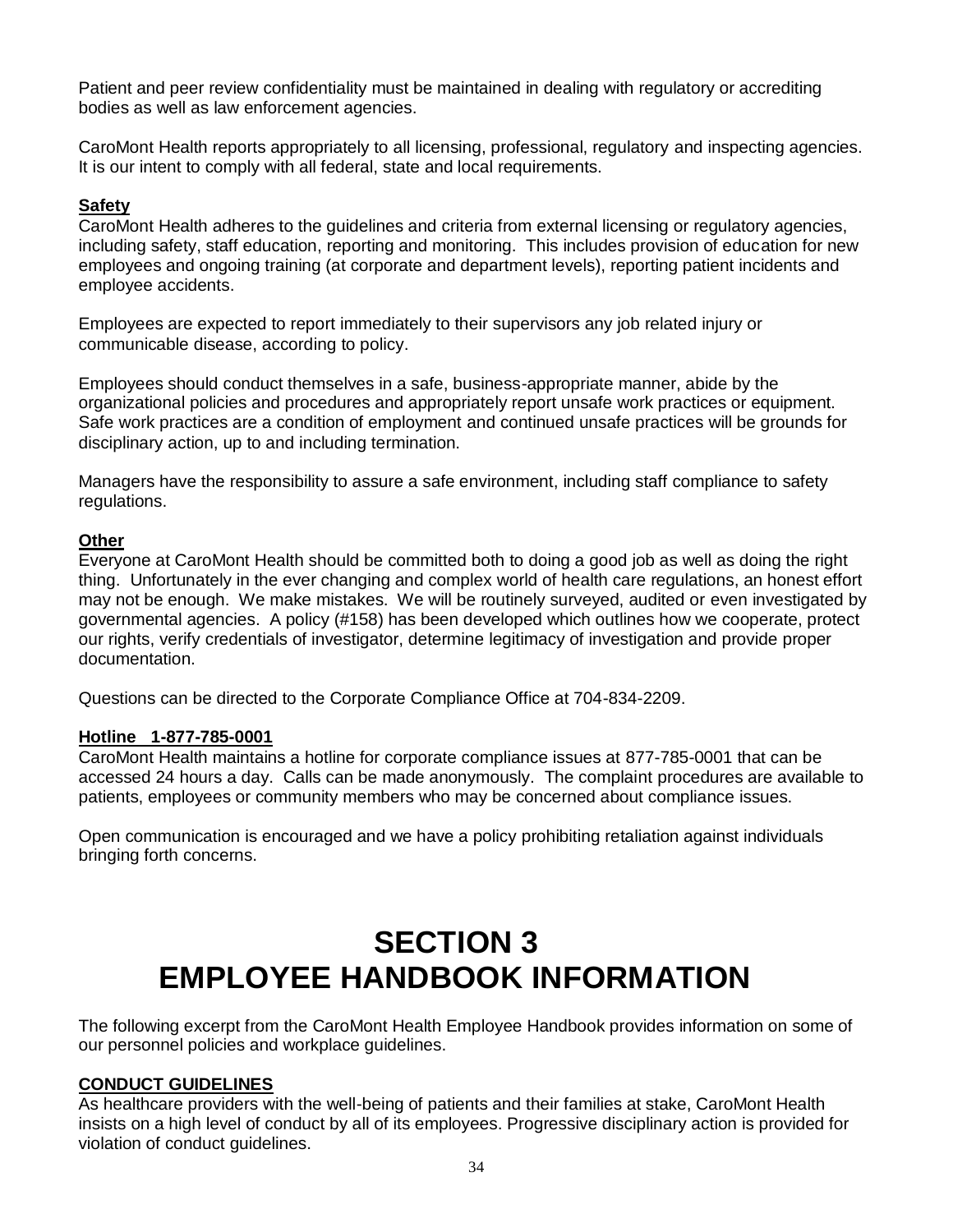The Personnel Policy Manual provides details of these guidelines and progressive disciplinary action. The seriousness of each violation is weighed in determining disciplinary action, and the Company reserves the right to use any and all disciplinary measures, up to and including discharge, for any instance of employee misconduct.

### **CONFIDENTIAL INFORMATION**

Patients have a right to strict confidentiality of information concerning their care. This right creates a responsibility for every employee to protect information about our patients.

Patient information should be shared only by employees as they provide care. No information should be shared with anyone not directly involved in caring for a specific patient. Every employee is required to sign a Confidentiality Statement as a condition of employment.

Any inquiries you receive from the news media concerning patients or Caromont Health activities should be referred to the Public Relations Department. Photography must be approved in advance by the Public Relations Director or by senior management.

### **EQUAL EMPLOYMENT OPPORTUNITY**

CaroMont Health is committed to Equal Employment Opportunity. We extend equal employment, training, promotions and compensation regardless of sex, age, race, color, marital status, religious beliefs, national origin or disability.

An employee who experiences an incident they believe involves discrimination should contact their supervisor or Human Resources immediately. Each reported situation is investigated fully and corrective action taken as needed. Please see the Company's Anti-Harassment Policy in this handbook.

### **FITNESS FOR DUTY**

The use or possession of alcohol or illegal drugs by employee while on duty is strictly prohibited. Employees are also prohibited from being under the influence of alcohol or drugs at work.

All job offers are subject to the prospective employee passing a drug and alcohol screening. A drug and alcohol screen may be required of any employee involved in an accident or patient care incident or who appears to be under the influence. Employees using a prescribed controlled substance should report this treatment to their department director and the employee health nurse.

Violation of the drug and alcohol policy, including refusal to cooperate with drug screenings, may result in discharge. Conviction for the sale of illegal drugs while off duty can also result in discharge.

Whenever possible, CaroMont Health will assist employees in overcoming drug or alcohol problems through approved programs.

### **HARASSMENT**

In general, harassment is defined as inappropriate, unwelcome or offensive conduct based upon a legally protected characteristic or condition where:

- Submission to such conduct is considered a condition of employment; or
- Submission to, or rejection of such conduct is used as a basis for employment decisions; or
- Such conduct has the purpose or effect of unreasonably interfering with an individual's work performance or working conditions by creating an intimidating, hostile, humiliating, or offensive work environment.

While in some cases individuals may make comments, jokes or personal advances without intending harm, such actions can be unwanted, offensive, threatening and perceived as harassment. Stopping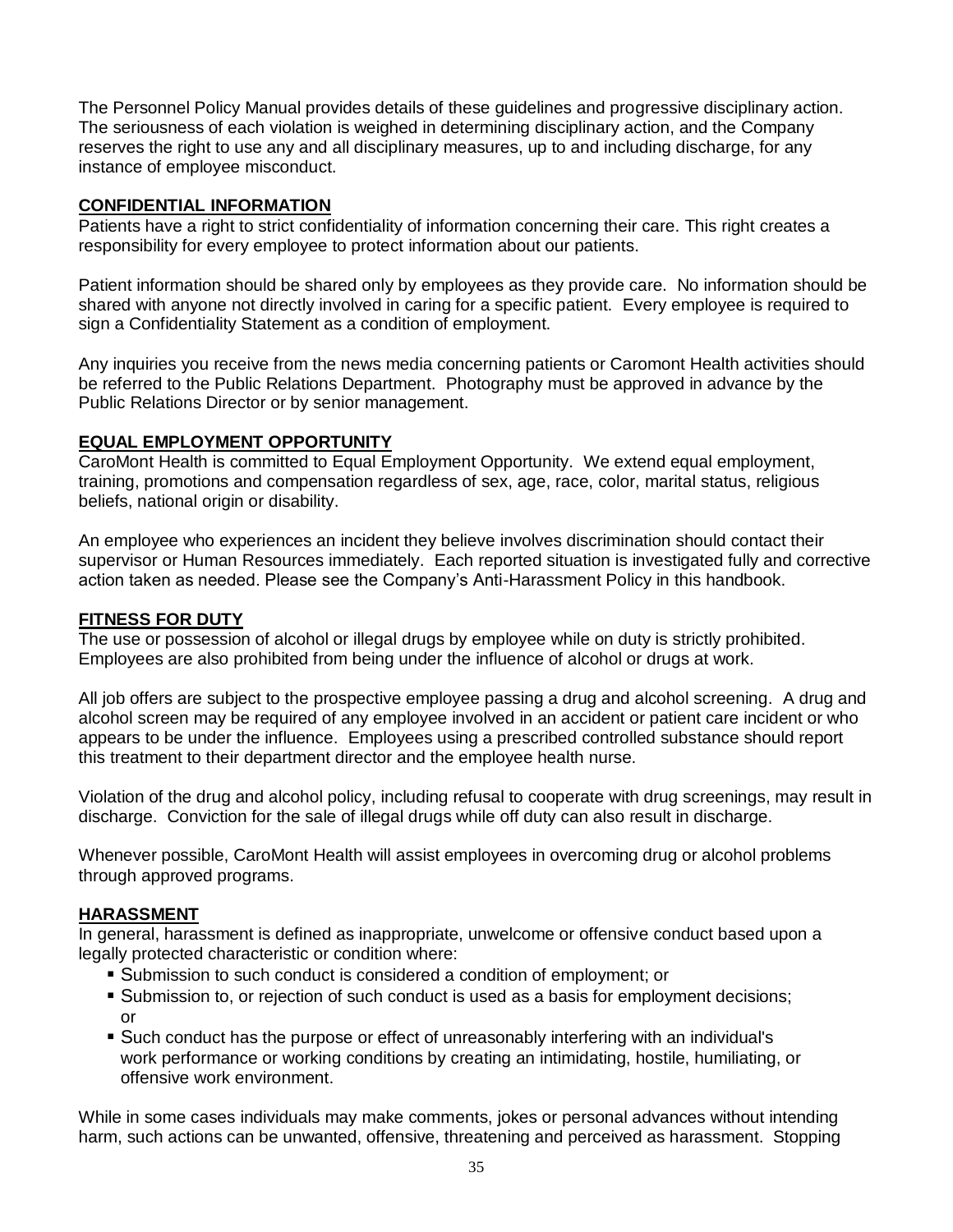harassment and discrimination in its many forms requires an increased awareness by everyone of the impact that such actions may have on others.

Sexual harassment includes harassment of women by men, of men by women, and same-sex genderbased harassment.

All forms of harassment are strictly prohibited. The CaroMont Health is committed to providing a work environment that is free from all forms of unlawful harassment. CaroMont Health strictly prohibits unlawful harassment of any kind, including harassment on the basis of sex, race, color, religion, gender, age, mental or physical disability, legally protected medical condition, national origin, marital status, veteran status, or any other legally protected characteristic or condition. This policy covers all forms of harassment by, among and/or between employees, patients and guests.

Any employee who encounters, witnesses, or becomes aware of conduct which he/she believes is inconsistent with this policy, must immediately file a report with his/her immediate supervisor, director, Human Resources Department or senior management. CaroMont Health will thoroughly and promptly investigate all complaints of harassment. Investigations into complaints of harassment will be kept confidential to the extent possible. CaroMont Health prohibits any form of retaliation against anyone for making a good faith complaint under this policy or for assisting in a complaint investigation.

### **PERSONAL APPEARANCE**

Employees are expected to project a professional image in their dress and appearance. Often patients, family members and visitors evaluate our ability to provide professional care based on our appearance. All employees are expected to show good judgment which includes being well-groomed and neat while at work. All clothing should be clean, correctly sized and in good repair.

Dress considered unacceptable includes transparent, low-cut, tight-fitting apparel, denim, corduroy, tshirts, shorts or sweat shirts. Use of chewing gum or perfumes & colognes is prohibited. Footwear for clinical areas should be appropriate for the work area. Safety should be a primary consideration when selecting footwear.

Individual departments may have their own dress codes. Check with your supervisor concerning your area. The dress code policy can be found in the Personnel Policy Manual.

### **VIOLENCE IN THE WORKPLACE**

CaroMont Health conducts criminal checks on all newly hired employees and does not condone any violence in the workplace. If you observe any violent act, report it immediately to your director, the Safety and Security Department or the Human Resources Department.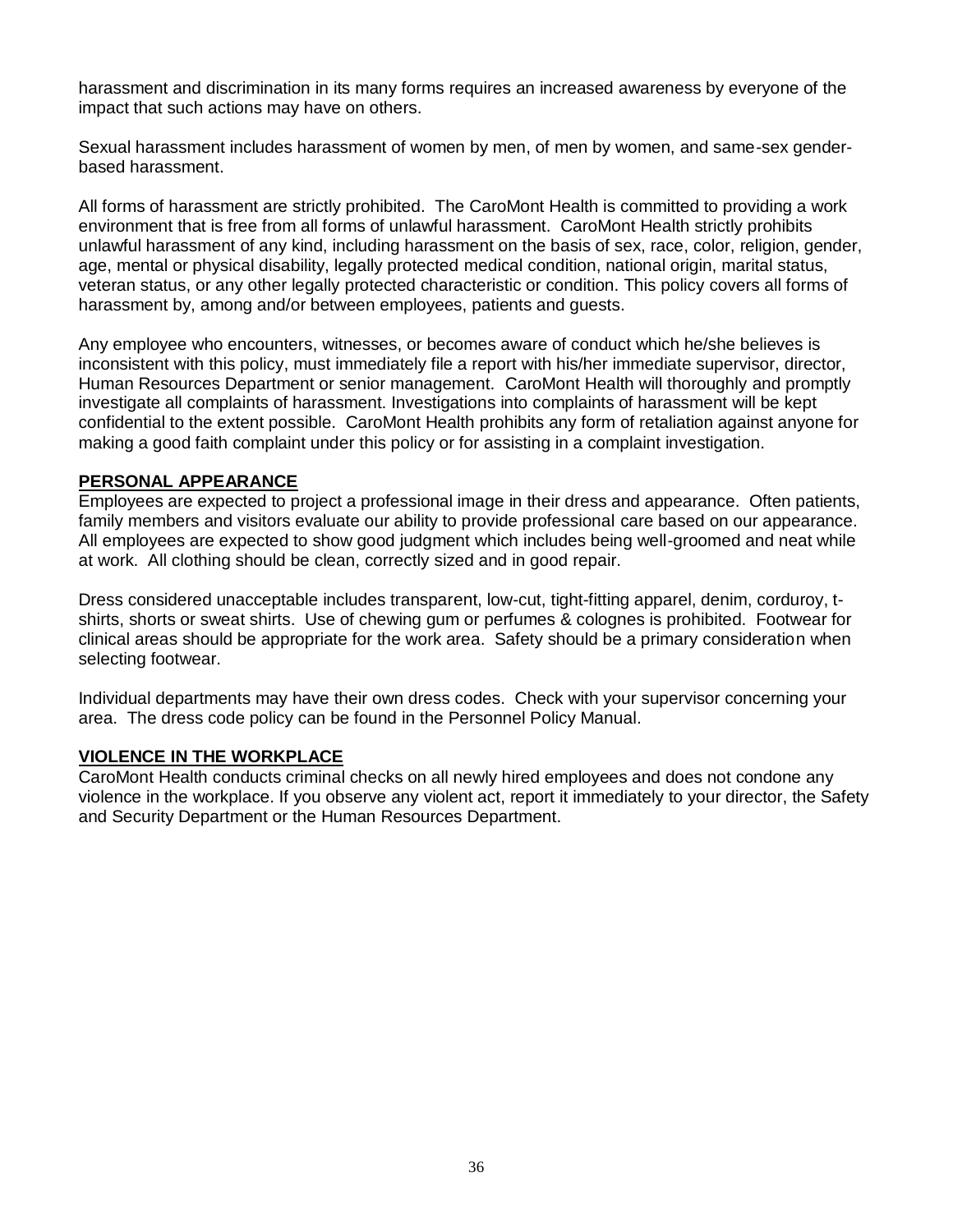# **Gaston Memorial Hospital STUDENT ORIENTATION QUIZ**

**CaroMont** 

- 1. Students are expected to follow the Standards of Conduct while at Gaston Memorial Hospital.
	- a. True
	- b. False
- 2. It is okay to accept a small gift of money from a patient, as long as you don't ask for it.
	- a. True
	- b. False
- 3. What is your role in our hospital's safety program?
	- a. Know the safety procedures for performing your job in a safe manner.
	- b. Follow the safety policies every time you perform a procedure or task.
	- c. Be observant for potential safety hazards and report them promptly for repair.
	- d. All of the above.
- 4. If you have an accident or injury during your assignment at GMH, report it immediately to your instructor and supervisor.
	- a. True
	- b. False
- 5. What is your best source of information about how to work safely with a hazardous chemical?
	- a. Product label
	- b. Chemical list
	- c. Material Safety Data Sheet (MSDS)
- 6. What number do you dial to report a Code Red, Code Blue, Code Grey, or Code Pink?
	- a. 0
	- b. 911
- 7. What will tell you if there are any hazardous chemicals being used or stored in a department?
	- a. Chemical list
	- b. MSDS
	- c. Hazard Communication Plan
- 8. Code Red is paged to notify staff of a  $\blacksquare$ 
	- a. Hazardous materials incident
	- b. Mass casualty
	- c. Fire or fire drill
- 9. *"Standard precautions"* means:
	- a. Treating the blood and body fluids of anyone age 18-65 as if they were known to be infected with HIV, Hepatitis B, or other bloodborne pathogens.
	- b. Taking necessary precautions to prevent contact with the blood or body fluids of anyone known to be infected with HIV or Hepatitis B.
	- c. Treating the blood, mucous membranes, non-intact skin, and all body fluids except sweat of anyone as if they were known to be infected with HIV, HBV, or other bloodborne pathogens.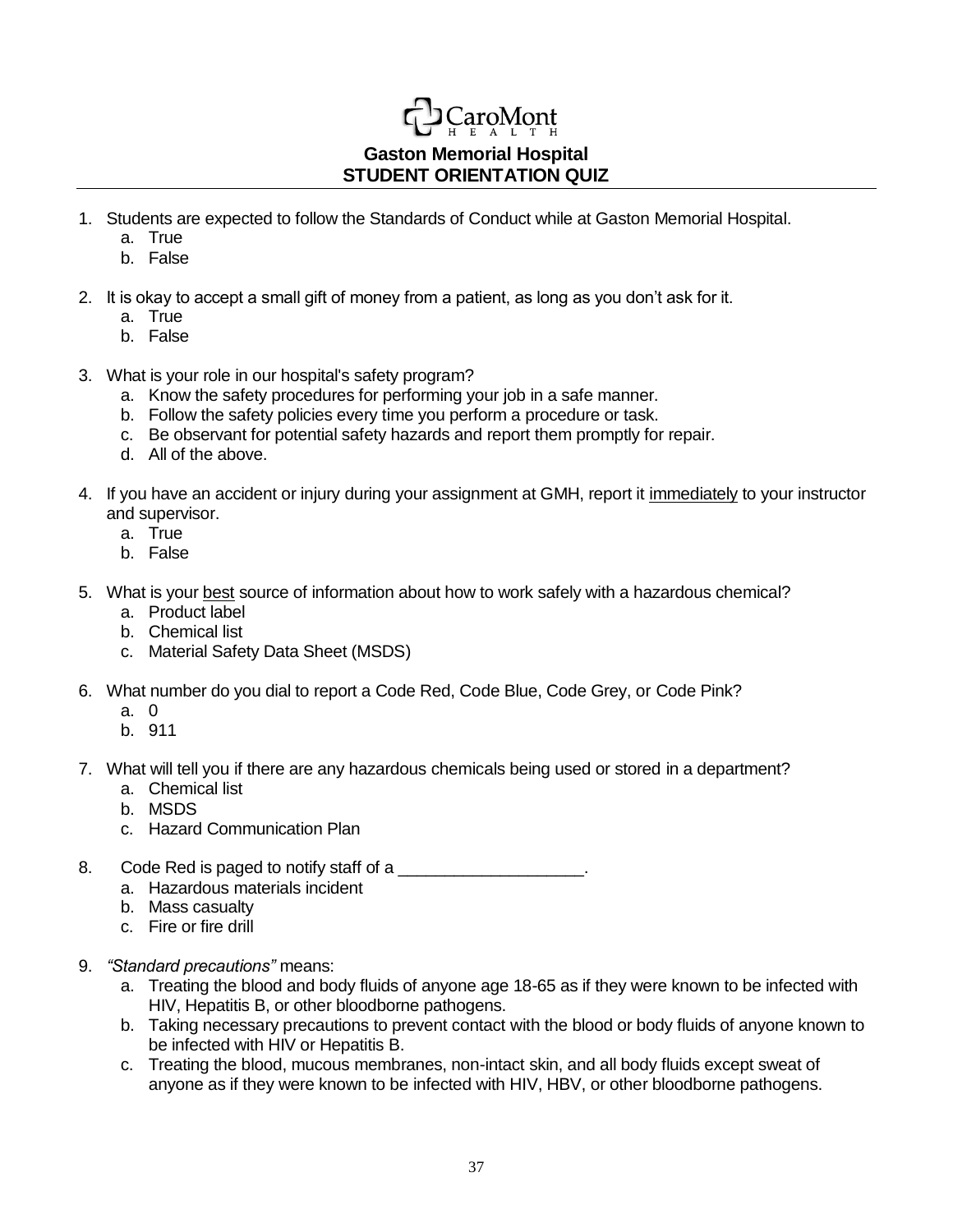- 10. Keeping food and drinks away from work areas is an example of a(n):
	- a. Work practice control.
	- b. Housekeeping control.
- 11. Wiping up spills with a proper disinfectant is an example of  $a(n)$ :
	- a. Work practice control.
	- b. PPE.
	- c. Housekeeping control.
	- d. Engineering control.
- 12. Gloves, gowns, waterproof aprons, and face shields are examples of:
	- a. Work practice controls.
	- b. Engineering controls.
	- c. Housekeeping controls.
	- d. PPE.
- 13. When a patient is placed on *"contact precautions,"* you should:
	- a. Wear gloves when you enter the room.
	- b. Wear a gown if you think you will have substantial contact that might soil your clothing.
	- c. Both of the above.
- 14. Patients with a known or suspected latex allergy are identified with pink armbands, stickers, and *"no latex-no rubber products signs"*.
	- a. True
	- b. False
- 15. Signs that a person's behavior may be escalating include:
	- a. Cursing.
	- b. Red face.
	- c. Throwing chairs.
	- d. All of the above.
- 16. When attempting to de-escalate behavior:
	- a. Raise your voice to get the person's attention.
	- b. Take hold of the person's arm to make sure they pay attention.
	- c. Breathe deeply.
- 17. Why is it important that all hospital staff learn about pain?
	- a. Because all people have pain.
	- b. Everyone must learn how to manage pain.
	- c. Every patient has the right to have his/her report of pain taken seriously and to be treated with dignity and respect by all members of the health care team.
- 18. Who is responsible for protecting patient's privacy?
	- a. Doctors and nurses
	- b. Senior management
	- c. Everyone
- 19. You can help protect patients' privacy by:
	- a. Keeping your voice down when having conversations about patients in public areas.
	- b. Never accessing information about a patient unless you're a member of the treatment team.
	- c. Making sure you only share your password with your co-workers.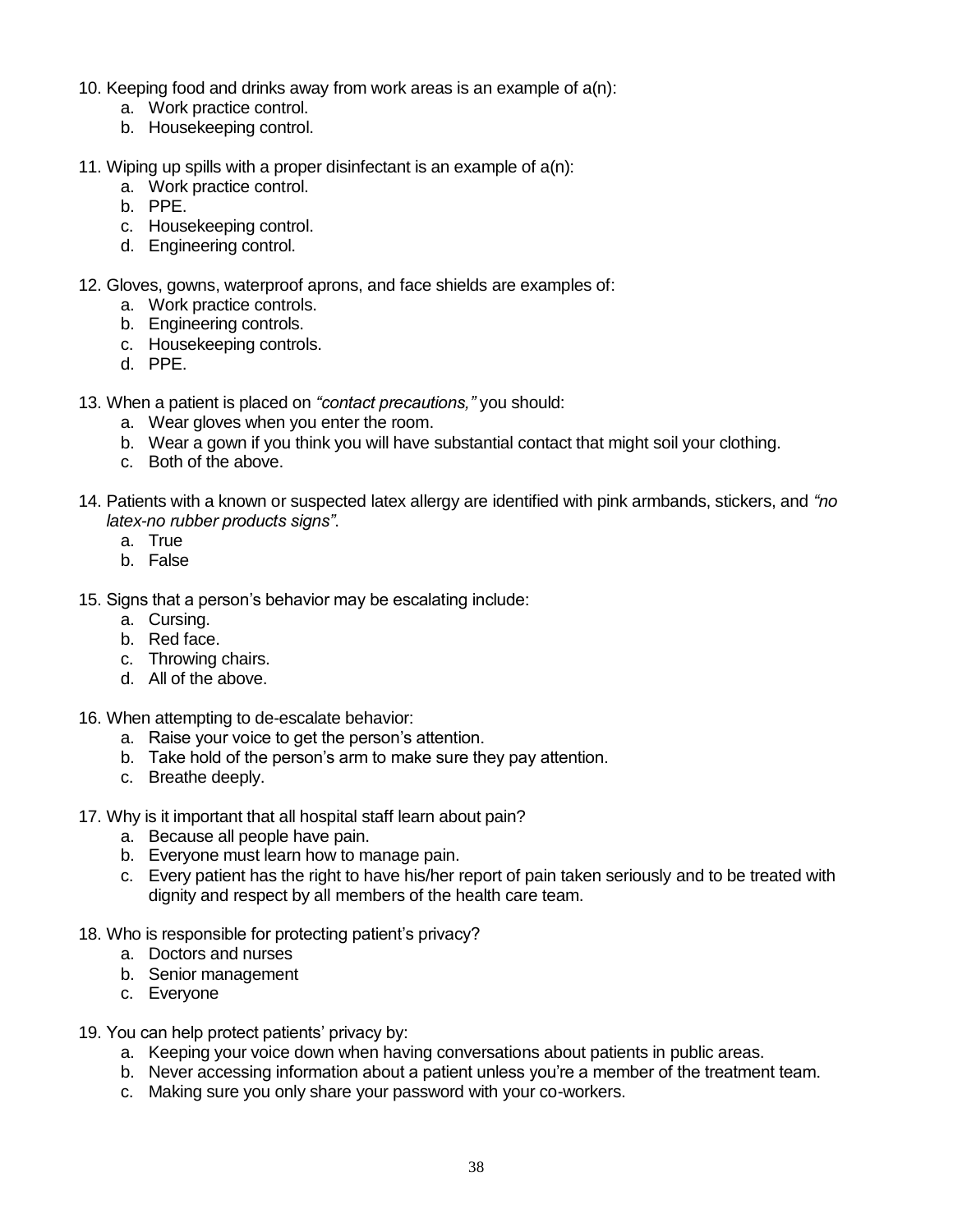- 20. Which of the following is considered protected health information?
	- a. An individual's name and address
	- b. An individual's social security number
	- c. An individual's date of birth
	- d. All of the above
- 21. The 2009 National Patient Safety Goals and Recommendations focus on:
	- a. Encouraging patients' active involvement in their own care.
	- b. Reducing the risk of healthcare associated infections.
	- c. Recognizing and responding to changes in a patient's condition.
	- d. All of the above.

### 22. A sentinel event is:

- a. An unanticipated occurrence.
- b. An unexpected occurrence involving death or serious physical or psychological injury.
- c. A blame-free culture to promote incident reporting.
- 23. It is your responsibility to report any incident that you discover so that an Incident Report Form can be completed.
	- a. True
	- b. False
- 24. What could cause an employee or student to be impaired?
	- a. Taking prescription medicine
	- b. A medical condition
	- c. Using alcohol or illegal drugs
	- d. Any of the above
- 25. What should you do if you suspect that an employee might be impaired?
	- a. Report it to the supervisor of your assigned department/unit.
	- b. Keep it to yourself unless you have positive proof.

### *Answer Key*

- 1. a
- 2. b 3. d
- 4. a
- 5. c
- 6. b
- 7. a
- 8. c
- 9. c 10. a
- 11. c
- 12. d
- 13. c
- 14. b *(the armbands, stickers, and signs are purple)*
- 15. d
- 16. c
- 17. c 18. c
- 19. b
- 20. d
- 21. d
- 22. b
- 23. a 24. d
- 25. a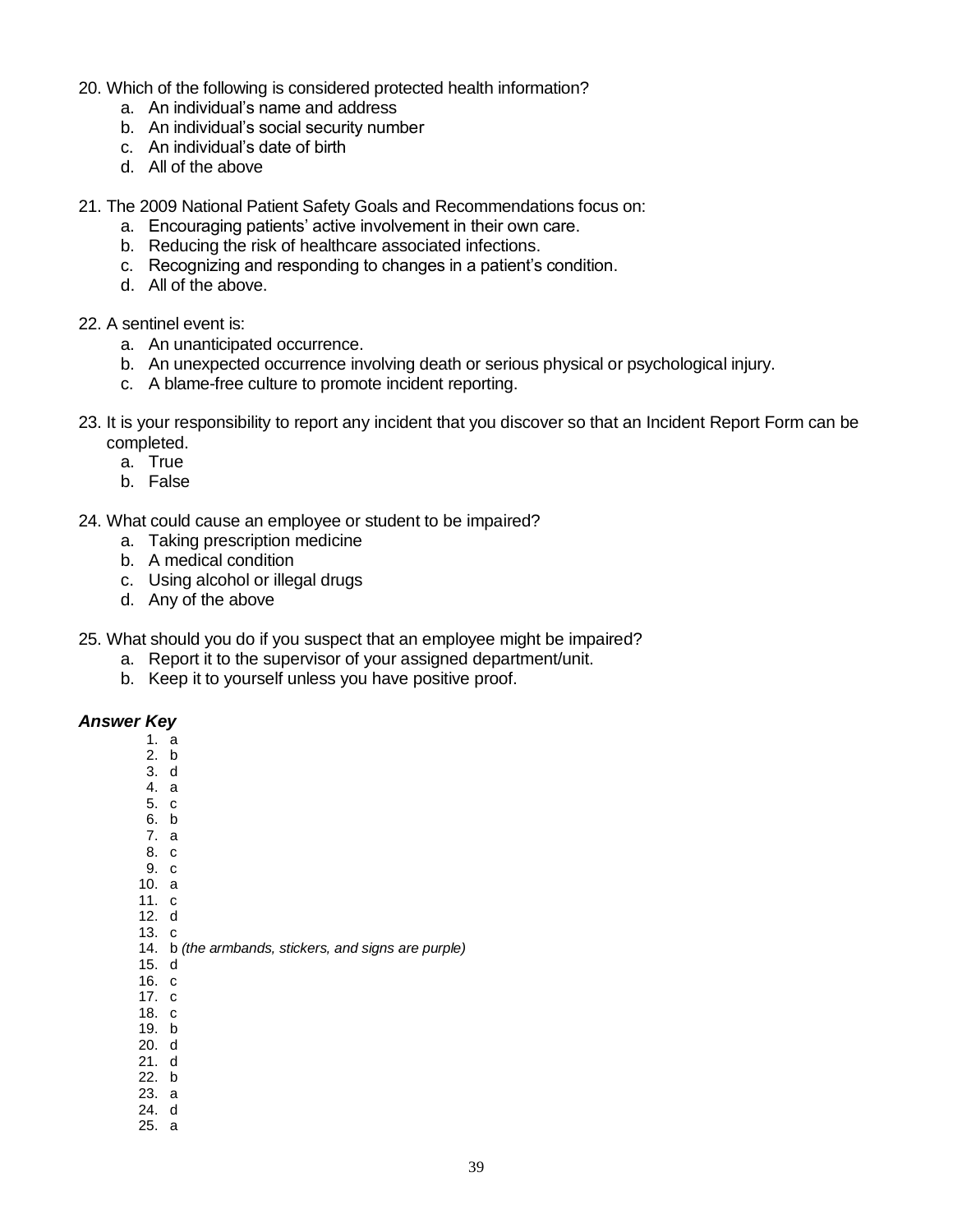# **COMPLETION STATEMENT**

The following content areas were covered in the Student Orientation Packet:

(Print)

- **General information** …parking, meals, mission and values, customer service standards, patient rights, pain management, cultural diversity, harassment, workplace violence, and fitness for duty.
- **Corporate compliance** …standards of conduct, HIPAA, and responsibilities of students in corporate compliance.
- **Emergency Codes** ... emergency procedures and responsibilities for responding to emergency codes.
- **Safety Management** …awareness of hazards, accident and incident reporting, role of students in safety, hazard communication, de-escalation of negative behavior, security, utilities management.
- **Patient Safety** …National Patient Safety Goals, and incident reporting.
- **Infection control** …transmission and prevention of infection (including TB, HBV, HIV), hand hygiene, bloodborne pathogens standard and corporate exposure control.

*I have reviewed all of the information in the Student Orientation Packet and understand the policies and procedures outlined. I agree to follow these policies and procedures to the best of my abilities during my assignment at Gaston Memorial Hospital.*

\_\_\_\_\_\_\_\_\_\_\_\_\_\_\_\_\_\_\_\_\_\_\_\_\_\_\_\_\_\_\_\_\_\_\_\_\_\_\_\_\_ Student Signature

\_\_\_\_\_\_\_\_\_\_\_\_\_\_\_\_\_\_\_\_\_\_\_\_\_\_\_\_\_\_\_\_\_\_\_\_\_\_\_\_\_ Completion Date



# **Corporate Compliance Standards of Conduct (Student Document)**

I have completed Corporate Compliance orientation as it relates to my role.

I have had the opportunity to discuss and ask questions about the standards and related policies.

I understand that each student is responsible for knowing and abiding by the principles and standards of Corporate Compliance.

I understand that failure to follow the policies of CaroMont Health Compliance Program (including the duty to report misconduct) is considered to be a violation of the CaroMont Health policy and may be grounds for separation from CaroMont Health.

I understand my responsibility to follow these guidelines and agree to follow these standards.

Signature Date Date